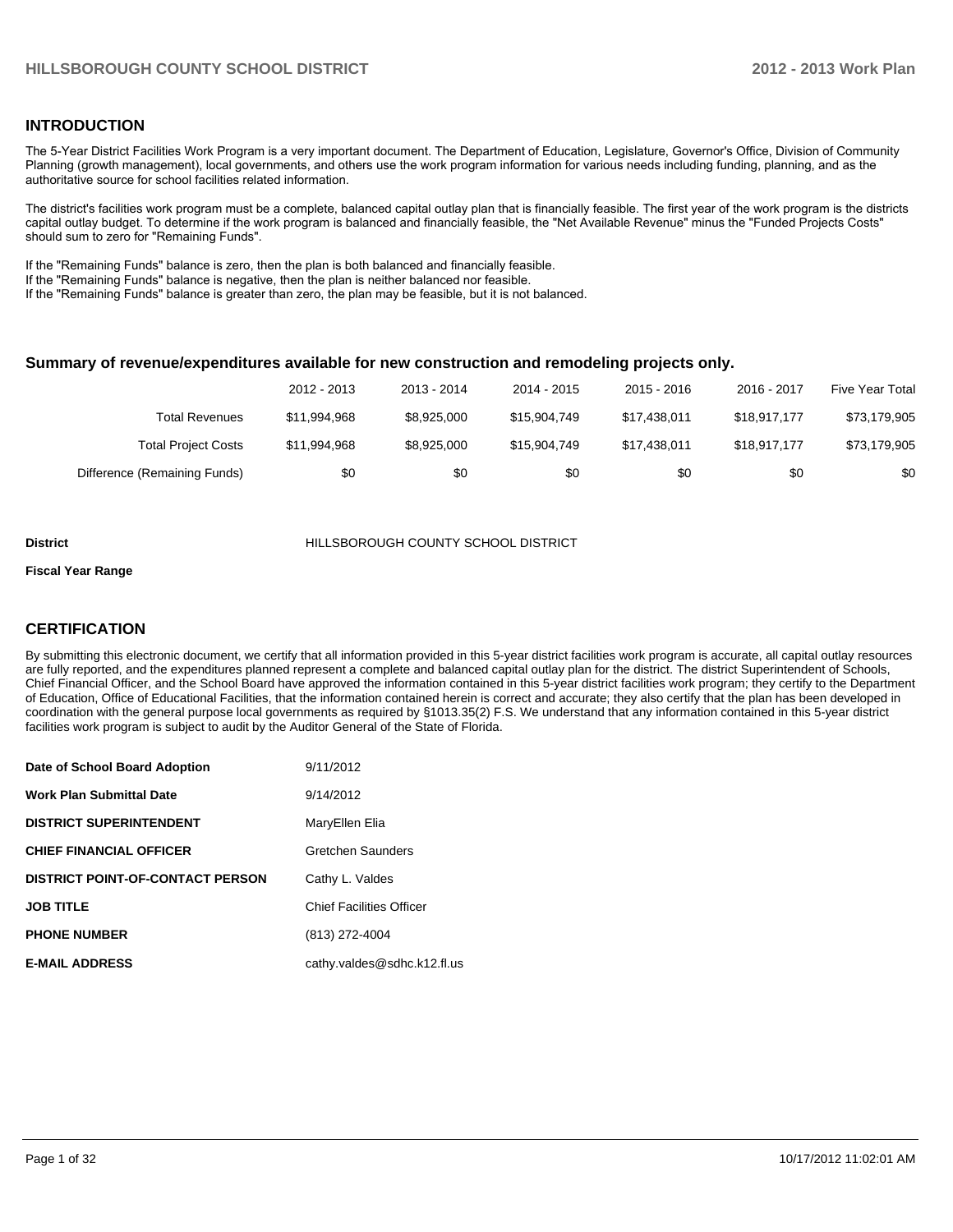# **Expenditures**

#### **Expenditure for Maintenance, Repair and Renovation from 1.50-Mills and PECO**

Annually, prior to the adoption of the district school budget, each school board must prepare a tentative district facilities work program that includes a schedule of major repair and renovation projects necessary to maintain the educational and ancillary facilities of the district.

| Item                                                                                                                                                                      | 2012 - 2013<br><b>Actual Budget</b>                                                                                                                                                                                                                                                                                                                                                                                              | $2013 - 2014$<br>Projected | 2014 - 2015<br>Projected | 2015 - 2016<br>Projected | 2016 - 2017<br>Projected | <b>Total</b> |  |  |  |  |  |
|---------------------------------------------------------------------------------------------------------------------------------------------------------------------------|----------------------------------------------------------------------------------------------------------------------------------------------------------------------------------------------------------------------------------------------------------------------------------------------------------------------------------------------------------------------------------------------------------------------------------|----------------------------|--------------------------|--------------------------|--------------------------|--------------|--|--|--|--|--|
| <b>HVAC</b>                                                                                                                                                               | \$2,979,300                                                                                                                                                                                                                                                                                                                                                                                                                      | \$2,758,400                | \$3,200,800              | \$3,781,300              | \$0                      | \$12,719,800 |  |  |  |  |  |
| Locations: MINTZ ELEMENTARY, TAMPA BAY BOULEVARD ELEMENTARY, TEMPLE TERRACE ELEMENTARY, TINKER ELEMENTARY, TRAPNELL<br>ELEMENTARY, VELASCO STUDENT SERVICE CENTER         |                                                                                                                                                                                                                                                                                                                                                                                                                                  |                            |                          |                          |                          |              |  |  |  |  |  |
| Flooring                                                                                                                                                                  | $\Omega$                                                                                                                                                                                                                                                                                                                                                                                                                         | \$68.108                   | \$0                      | \$162.000                | \$150,000                | \$380.108    |  |  |  |  |  |
| Locations:                                                                                                                                                                | CHAMBERLAIN SENIOR HIGH, EDISON ELEMENTARY, LEE ELEMENTARY SCHOOL OF TECHNOLOGY, TWIN LAKES ELEMENTARY                                                                                                                                                                                                                                                                                                                           |                            |                          |                          |                          |              |  |  |  |  |  |
| Roofing                                                                                                                                                                   | \$479.420                                                                                                                                                                                                                                                                                                                                                                                                                        | \$1.366.001                | \$275.084                | \$124.070                | \$2,547,009              | \$4,791,584  |  |  |  |  |  |
| Locations:                                                                                                                                                                | BING ELEMENTARY, BLOOMINGDALE SENIOR HIGH, BRYAN ELEMENTARY, CRESTWOOD ELEMENTARY, KENLY ELEMENTARY,<br>KING SENIOR HIGH, LANIER ELEMENTARY, MAINTENANCE OPERATIONS CENTER, MAINTENANCE WEST, MARSHALL MIDDLE,<br>MCLANE MIDDLE, MENDENHALL ELEMENTARY, PLANT CITY SENIOR HIGH, RIVERHILLS ELEMENTARY, RIVERVIEW ELEMENTARY,<br>ROBINSON ELEMENTARY, SOUTH COUNTY CAREER CENTER, SULPHUR SPRINGS ELEMENTARY, TRAPNELL ELEMENTARY |                            |                          |                          |                          |              |  |  |  |  |  |
| Safety to Life                                                                                                                                                            | \$0                                                                                                                                                                                                                                                                                                                                                                                                                              | \$0                        | \$0                      | \$0                      | \$0                      | \$0          |  |  |  |  |  |
| Locations: No Locations for this expenditure.                                                                                                                             |                                                                                                                                                                                                                                                                                                                                                                                                                                  |                            |                          |                          |                          |              |  |  |  |  |  |
| Fencing                                                                                                                                                                   | \$0                                                                                                                                                                                                                                                                                                                                                                                                                              | \$0                        | \$44.148                 | \$0                      | \$0                      | \$44,148     |  |  |  |  |  |
| Locations:                                                                                                                                                                | LEE ELEMENTARY SCHOOL OF TECHNOLOGY                                                                                                                                                                                                                                                                                                                                                                                              |                            |                          |                          |                          |              |  |  |  |  |  |
| Parking                                                                                                                                                                   | \$0                                                                                                                                                                                                                                                                                                                                                                                                                              | \$0                        | \$70,327                 | \$0                      | \$39,600                 | \$109,927    |  |  |  |  |  |
| BAY CREST ELEMENTARY, GRAHAM ELEMENTARY<br>Locations:                                                                                                                     |                                                                                                                                                                                                                                                                                                                                                                                                                                  |                            |                          |                          |                          |              |  |  |  |  |  |
| Electrical                                                                                                                                                                | SO <sub>2</sub>                                                                                                                                                                                                                                                                                                                                                                                                                  | \$0                        | \$0                      | \$104,000                | \$0                      | \$104,000    |  |  |  |  |  |
| Locations: EGYPT LAKE ELEMENTARY                                                                                                                                          |                                                                                                                                                                                                                                                                                                                                                                                                                                  |                            |                          |                          |                          |              |  |  |  |  |  |
| Fire Alarm                                                                                                                                                                | \$120,000                                                                                                                                                                                                                                                                                                                                                                                                                        | \$250,000                  | \$460,000                | \$0                      | \$0                      | \$830,000    |  |  |  |  |  |
| Locations:   DUNBAR ELEMENTARY, LEE ELEMENTARY SCHOOL OF TECHNOLOGY, PROGRESS VILLAGE MIDDLE, SEMINOLE ELEMENTARY,<br>TWIN LAKES ELEMENTARY                               |                                                                                                                                                                                                                                                                                                                                                                                                                                  |                            |                          |                          |                          |              |  |  |  |  |  |
| Telephone/Intercom System                                                                                                                                                 | \$120,000                                                                                                                                                                                                                                                                                                                                                                                                                        | \$250,000                  | \$460,000                | \$0                      | \$180,000                | \$1.010.000  |  |  |  |  |  |
| Locations: DUNBAR ELEMENTARY, LEE ELEMENTARY SCHOOL OF TECHNOLOGY, PROGRESS VILLAGE MIDDLE, SEMINOLE ELEMENTARY,<br>TWIN LAKES ELEMENTARY, VELASCO STUDENT SERVICE CENTER |                                                                                                                                                                                                                                                                                                                                                                                                                                  |                            |                          |                          |                          |              |  |  |  |  |  |
| <b>Closed Circuit Television</b>                                                                                                                                          | \$0                                                                                                                                                                                                                                                                                                                                                                                                                              | \$0                        | \$0                      | \$0                      | \$0                      | \$0          |  |  |  |  |  |
| Locations: No Locations for this expenditure.                                                                                                                             |                                                                                                                                                                                                                                                                                                                                                                                                                                  |                            |                          |                          |                          |              |  |  |  |  |  |
| Paint                                                                                                                                                                     | \$215,000                                                                                                                                                                                                                                                                                                                                                                                                                        | \$0                        | \$550,000                | \$0                      | \$0                      | \$765,000    |  |  |  |  |  |
| CANNELLA ELEMENTARY, WALDEN LAKE ELEMENTARY<br>Locations:                                                                                                                 |                                                                                                                                                                                                                                                                                                                                                                                                                                  |                            |                          |                          |                          |              |  |  |  |  |  |
| Maintenance/Repair                                                                                                                                                        | \$14,701,067                                                                                                                                                                                                                                                                                                                                                                                                                     | \$14,401,290               | \$13.404.342             | \$14,587,850             | \$14,720,174             | \$71.814.723 |  |  |  |  |  |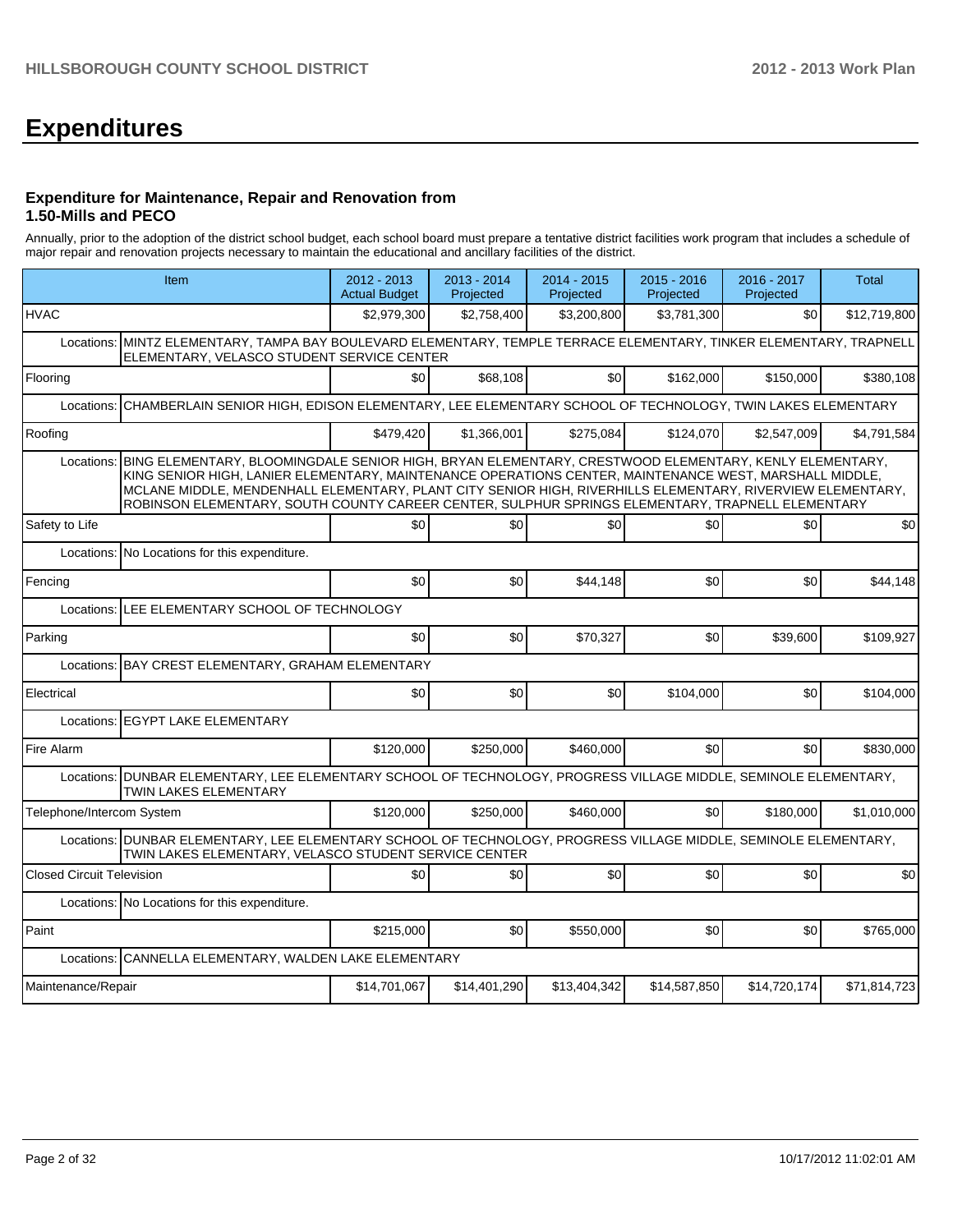| Locations: ADAMS MIDDLE, ALAFIA ELEMENTARY, ALEXANDER ELEMENTARY, ALONSO HIGH, ANDERSON ELEMENTARY, APARICIO-LEVY<br>TECHNICAL CENTER, APOLLO BEACH ELEMENTARY, AREA I OFFICE, AREA VII OFFICE, ARMWOOD SENIOR HIGH, BAILEY<br>ELEMENTARY SCHOOL, BALLAST POINT ELEMENTARY, BARRINGTON MIDDLE SCHOOL, BARTELS MIDDLE SCHOOL, BAY CREST<br>ELEMENTARY, BELLAMY ELEMENTARY, BENITO MIDDLE, BEVIS ELEMENTARY, BING ELEMENTARY, BLAKE SENIOR HIGH,<br>BLOOMINGDALE SENIOR HIGH, BOWERS WHITLEY CAREER CENTER, BOYETTE SPRINGS ELEMENTARY, BRANDON ALTERNATIVE,<br>BRANDON SENIOR HIGH, BREWSTER ADULT CENTER, BROOKER ELEMENTARY, BROWARD ELEMENTARY, BRYAN ELEMENTARY,<br>BRYANT ELEMENTARY, BUCHANAN MIDDLE, BUCKHORN ELEMENTARY, BURNETT MIDDLE, BURNEY ELEMENTARY, BURNS<br>MIDDLE. BUS GARAGE. CAHOON ELEMENTARY. CAMINITI EXCEPTIONAL STUDENT EDUCATION CENTER. CANNELLA<br>ELEMENTARY, CARROLLWOOD ELEMENTARY, CARVER EXCEPTIONAL CENTER, CHAMBERLAIN SENIOR HIGH, CHIARAMONTE<br>ELEMENTARY, CHILDREN SERVICES CENTER, CHILES ELEMENTARY, CIMINO ELEMENTARY, CITRUS PARK ELEMENTARY, CLAIR-<br>MEL ELEMENTARY, CLARK ELEMENTARY, CLAYWELL ELEMENTARY, CLEVELAND ELEMENTARY, COLEMAN MIDDLE, COLLINS<br>ELEMENTARY, COLSON ELEMENTARY, CORK ELEMENTARY, CORR ELEMENTARY, CRESTWOOD ELEMENTARY, CYPRESS CREEK<br>ELEMENTARY, D. W. WATERS CENTER, DAVIDSEN MIDDLE, DAVIS ELEMENTARY, DEER PARK ELEMENTARY, DESOTO<br>ELEMENTARY, DICKENSON ELEMENTARY, DOBY ELEMENTARY, DOVER ELEMENTARY, DOWDELL MIDDLE, DUNBAR ELEMENTARY,<br>DURANT SENIOR HIGH, EAST BAY SENIOR HIGH, EDISON ELEMENTARY, EGYPT LAKE ELEMENTARY, EISENHOWER MIDDLE,<br>ERWIN AREA VOCATIONAL-TECHNICAL CENTER, ESSRIG ELEMENTARY, FARNELL MIDDLE, FERRELL MIDDLE MAGNET, FISHHAWK<br>CREEK ELEMENTARY, FOLSOM ELEMENTARY, FOREST HILLS ELEMENTARY, FOSTER ELEMENTARY, FRANKLIN MIDDLE,<br>, FREEDOM SENIOR HIGH, FROST ELEMENTARY, FURNITURE REFINISHING, GAITHER SENIOR HIGH, GARY ADULT CENTER<br>GIBSONTON ELEMENTARY, GIUNTA MIDDLE SCHOOL, GORRIE ELEMENTARY, GRADY ELEMENTARY, GRAHAM ELEMENTARY,<br>GRECO MIDDLE SCHOOL, GREEN STREET OFFICES, HAMMOND ELEMENTARY, HERITAGE ELEMENTARY, HILL MIDDLE,<br>HILLSBOROUGH SENIOR HIGH. HUNTERS GREEN ELEMENTARY. INSTRUCTIONAL SERVICES CENTER. IPPOLITO ELEMENTARY.<br>JACKSON ELEMENTARY, JAMES ELEMENTARY SCHOOL, JEFFERSON SENIOR HIGH, JENNINGS MIDDLE, JUST ELEMENTARY,<br>KENLY ELEMENTARY, KIMBELL ELEMENTARY , KING SENIOR HIGH, KINGSWOOD ELEMENTARY, KNIGHTS (OLD), KNIGHTS<br>ELEMENTARY, LAKE MAGDALENE ELEMENTARY, LANIER ELEMENTARY, LAVOY EXCEPTIONAL STUDENT EDUCATION CENTER,<br>LEAREY ADULT CENTER, LEE ELEMENTARY SCHOOL OF TECHNOLOGY, LENNARD HIGH SCHOOL, LETO SENIOR HIGH, LEWIS<br>ELEMENTARY, LIBERTY MIDDLE, LIMONA ELEMENTARY, LINCOLN ELEMENTARY, LITHIA SPRINGS ELEMENTARY, LOCKHART<br>ELEMENTARY, LOMAX ELEMENTARY, LOPEZ ELEMENTARY, LOWRY ELEMENTARY, LUTZ ELEMENTARY, MABRY ELEMENTARY,<br>MACFARLANE ELEMENTARY, MADISON MIDDLE, MAINTENANCE CENTRAL, MAINTENANCE EAST, MAINTENANCE OPERATIONS<br>CENTER, MAINTENANCE WEST, MANGO ELEMENTARY, MANHATTAN CENTER, MANISCALCO ELEMENTARY, MANN MIDDLE,<br>MARSHALL MIDDLE, MARTINEZ MIDDLE, MCDONALD ELEMENTARY, MCKITRICK ELEMENTARY, MCLANE MIDDLE, MEMORIAL<br>MIDDLE, MENDENHALL ELEMENTARY, MIDDLETON SENIOR HIGH, MILES ELEMENTARY, MINTZ ELEMENTARY, MITCHELL<br>ELEMENTARY, MONROE MIDDLE, MORGAN WOODS ELEMENTARY, MORT ELEMENTARY, MULLER ELEMENTARY, MULRENNAN<br>MIDDLE, NELSON ELEMENTARY, NEWSOME SENIOR HIGH, NIFONG BUILDING, NORTH TAMPA ALTERNATIVE CENTER,<br>NORTHWEST ELEMENTARY, OAK GROVE ELEMENTARY, OAK PARK ELEMENTARY, ORANGE GROVE MIDDLE, PALM RIVER<br>ELEMENTARY, PIERCE MIDDLE, PINECREST ELEMENTARY, PIZZO ELEMENTARY, PLANT CITY SENIOR HIGH, PLANT SENIOR HIGH,<br>POTTER ELEMENTARY, PRIDE ELEMENTARY, PROGRESS VILLAGE MIDDLE, RAMPELLO DOWNTOWN PARTNERSHIP, RANDALL<br>MIDDLE, RAYMOND O SHELTON ADMINISTRATIVE CENTER, REDDICK ELEMENTARY SCHOOL, RIVERHILLS ELEMENTARY,<br>RIVERVIEW ELEMENTARY, RIVERVIEW SENIOR HIGH, ROBINSON ELEMENTARY, ROBINSON SENIOR HIGH, ROBLES ELEMENTARY,<br>RODGERS MIDDLE, ROLAND PARK K-8, ROOSEVELT ELEMENTARY, RUSKIN ELEMENTARY, SANCHEZ SERVICE CENTER, SCHMIDT<br>ELEMENTARY, SCHWARZKOPF ELEMENTARY, SEFFNER ELEMENTARY, SEMINOLE ELEMENTARY, SESSUMS ELEMENTARY, SHAW<br>ELEMENTARY, SHEEHY ELEMENTARY, SHIELDS MIDDLE, SHORE ELEMENTARY, SICKLES SENIOR HIGH, SIMMONS CAREER<br>CENTER, SLIGH MIDDLE, SMITH MIDDLE SCHOOL , SOUTH COUNTY CAREER CENTER, SPOTO HIGH SCHOOL, SPRINGHEAD<br>ELEMENTARY, STEINBRENNER HIGH SCHOOL, STEWART MIDDLE, STOWERS ELEMENTARY SCHOOL, STRAWBERRY CREST HIGH<br>SCHOOL, SULPHUR SPRINGS ELEMENTARY, SUMMERFIELD CROSSINGS, SUMMERFIELD ELEMENTARY, SYMMES ELEMENTARY,<br>TAMPA BAY BOULEVARD ELEMENTARY, TAMPA BAY TECHNICAL HIGH SCHOOL, TAMPA PALMS ELEMENTARY, TEMPLE TERRACE<br>ELEMENTARY, THONOTOSASSA ELEMENTARY, TINKER ELEMENTARY, TOMLIN MIDDLE, TOWN & COUNTRY ELEMENTARY,<br>TRAPNELL ELEMENTARY, TURKEY CREEK MIDDLE, TURNER ELEMENTARY, TWIN LAKES ELEMENTARY, VALRICO ELEMENTARY, |              |              |              |              |              |              |
|------------------------------------------------------------------------------------------------------------------------------------------------------------------------------------------------------------------------------------------------------------------------------------------------------------------------------------------------------------------------------------------------------------------------------------------------------------------------------------------------------------------------------------------------------------------------------------------------------------------------------------------------------------------------------------------------------------------------------------------------------------------------------------------------------------------------------------------------------------------------------------------------------------------------------------------------------------------------------------------------------------------------------------------------------------------------------------------------------------------------------------------------------------------------------------------------------------------------------------------------------------------------------------------------------------------------------------------------------------------------------------------------------------------------------------------------------------------------------------------------------------------------------------------------------------------------------------------------------------------------------------------------------------------------------------------------------------------------------------------------------------------------------------------------------------------------------------------------------------------------------------------------------------------------------------------------------------------------------------------------------------------------------------------------------------------------------------------------------------------------------------------------------------------------------------------------------------------------------------------------------------------------------------------------------------------------------------------------------------------------------------------------------------------------------------------------------------------------------------------------------------------------------------------------------------------------------------------------------------------------------------------------------------------------------------------------------------------------------------------------------------------------------------------------------------------------------------------------------------------------------------------------------------------------------------------------------------------------------------------------------------------------------------------------------------------------------------------------------------------------------------------------------------------------------------------------------------------------------------------------------------------------------------------------------------------------------------------------------------------------------------------------------------------------------------------------------------------------------------------------------------------------------------------------------------------------------------------------------------------------------------------------------------------------------------------------------------------------------------------------------------------------------------------------------------------------------------------------------------------------------------------------------------------------------------------------------------------------------------------------------------------------------------------------------------------------------------------------------------------------------------------------------------------------------------------------------------------------------------------------------------------------------------------------------------------------------------------------------------------------------------------------------------------------------------------------------------------------------------------------------------------------------------------------------------------------------------------------------------------------------------------------------------------------------------------------------------------------------------------------------------------------------------------------------------------------------------------------------------------------------------------------------------------------------------------------------------------------------------------------------------------------------------------------------------------------------------------------------------------------------|--------------|--------------|--------------|--------------|--------------|--------------|
|                                                                                                                                                                                                                                                                                                                                                                                                                                                                                                                                                                                                                                                                                                                                                                                                                                                                                                                                                                                                                                                                                                                                                                                                                                                                                                                                                                                                                                                                                                                                                                                                                                                                                                                                                                                                                                                                                                                                                                                                                                                                                                                                                                                                                                                                                                                                                                                                                                                                                                                                                                                                                                                                                                                                                                                                                                                                                                                                                                                                                                                                                                                                                                                                                                                                                                                                                                                                                                                                                                                                                                                                                                                                                                                                                                                                                                                                                                                                                                                                                                                                                                                                                                                                                                                                                                                                                                                                                                                                                                                                                                                                                                                                                                                                                                                                                                                                                                                                                                                                                                                                                                                              |              |              |              |              |              |              |
| VAN BUREN MIDDLE, VELASCO STUDENT SERVICE CENTER, WALDEN LAKE ELEMENTARY, WALKER MIDDLE, WAREHOUSE,                                                                                                                                                                                                                                                                                                                                                                                                                                                                                                                                                                                                                                                                                                                                                                                                                                                                                                                                                                                                                                                                                                                                                                                                                                                                                                                                                                                                                                                                                                                                                                                                                                                                                                                                                                                                                                                                                                                                                                                                                                                                                                                                                                                                                                                                                                                                                                                                                                                                                                                                                                                                                                                                                                                                                                                                                                                                                                                                                                                                                                                                                                                                                                                                                                                                                                                                                                                                                                                                                                                                                                                                                                                                                                                                                                                                                                                                                                                                                                                                                                                                                                                                                                                                                                                                                                                                                                                                                                                                                                                                                                                                                                                                                                                                                                                                                                                                                                                                                                                                                          |              |              |              |              |              |              |
| WASHINGTON ELEMENTARY, WEBB MIDDLE, WEST SHORE ELEMENTARY, WEST TAMPA ELEMENTARY, WESTCHASE<br>ELEMENTARY, WHARTON SENIOR HIGH, WILLIAMS MIDDLE, WILSON ELEMENTARY, WILSON MIDDLE, WIMAUMA ELEMENTARY,<br>WITTER ELEMENTARY, WOODBRIDGE ELEMENTARY, YATES ELEMENTARY, YOUNG MIDDLE                                                                                                                                                                                                                                                                                                                                                                                                                                                                                                                                                                                                                                                                                                                                                                                                                                                                                                                                                                                                                                                                                                                                                                                                                                                                                                                                                                                                                                                                                                                                                                                                                                                                                                                                                                                                                                                                                                                                                                                                                                                                                                                                                                                                                                                                                                                                                                                                                                                                                                                                                                                                                                                                                                                                                                                                                                                                                                                                                                                                                                                                                                                                                                                                                                                                                                                                                                                                                                                                                                                                                                                                                                                                                                                                                                                                                                                                                                                                                                                                                                                                                                                                                                                                                                                                                                                                                                                                                                                                                                                                                                                                                                                                                                                                                                                                                                           |              |              |              |              |              |              |
| Sub Total:                                                                                                                                                                                                                                                                                                                                                                                                                                                                                                                                                                                                                                                                                                                                                                                                                                                                                                                                                                                                                                                                                                                                                                                                                                                                                                                                                                                                                                                                                                                                                                                                                                                                                                                                                                                                                                                                                                                                                                                                                                                                                                                                                                                                                                                                                                                                                                                                                                                                                                                                                                                                                                                                                                                                                                                                                                                                                                                                                                                                                                                                                                                                                                                                                                                                                                                                                                                                                                                                                                                                                                                                                                                                                                                                                                                                                                                                                                                                                                                                                                                                                                                                                                                                                                                                                                                                                                                                                                                                                                                                                                                                                                                                                                                                                                                                                                                                                                                                                                                                                                                                                                                   | \$18,614,787 | \$19,093,799 | \$18,464,701 | \$18,759,220 | \$17,636,783 | \$92,569,290 |
|                                                                                                                                                                                                                                                                                                                                                                                                                                                                                                                                                                                                                                                                                                                                                                                                                                                                                                                                                                                                                                                                                                                                                                                                                                                                                                                                                                                                                                                                                                                                                                                                                                                                                                                                                                                                                                                                                                                                                                                                                                                                                                                                                                                                                                                                                                                                                                                                                                                                                                                                                                                                                                                                                                                                                                                                                                                                                                                                                                                                                                                                                                                                                                                                                                                                                                                                                                                                                                                                                                                                                                                                                                                                                                                                                                                                                                                                                                                                                                                                                                                                                                                                                                                                                                                                                                                                                                                                                                                                                                                                                                                                                                                                                                                                                                                                                                                                                                                                                                                                                                                                                                                              |              |              |              |              |              |              |

| <b>IPECO Maintenance Expenditures</b> | ሶስ<br>ΦU     | \$0          | \$5,008,224  | \$5,870,723  | \$6,482,487  | \$17,361,434 |
|---------------------------------------|--------------|--------------|--------------|--------------|--------------|--------------|
| <b>1.50 Mill Sub Total: I</b>         | \$19,308,074 | \$19,438,168 | \$14,348,751 | \$13,377,285 | \$12,840,587 | \$79,312,865 |

| Other Items                                                               | $2012 - 2013$<br><b>Actual Budget</b> | $2013 - 2014$<br>Projected | $2014 - 2015$<br>Projected | $2015 - 2016$<br>Projected | 2016 - 2017<br>Projected | Total     |
|---------------------------------------------------------------------------|---------------------------------------|----------------------------|----------------------------|----------------------------|--------------------------|-----------|
| Plumbing                                                                  | \$278,000                             | \$0 <sub>0</sub>           | \$0                        | \$0                        | \$0 <sub>1</sub>         | \$278,000 |
| Locations   EAST BAY SENIOR HIGH, RAYMOND O SHELTON ADMINISTRATIVE CENTER |                                       |                            |                            |                            |                          |           |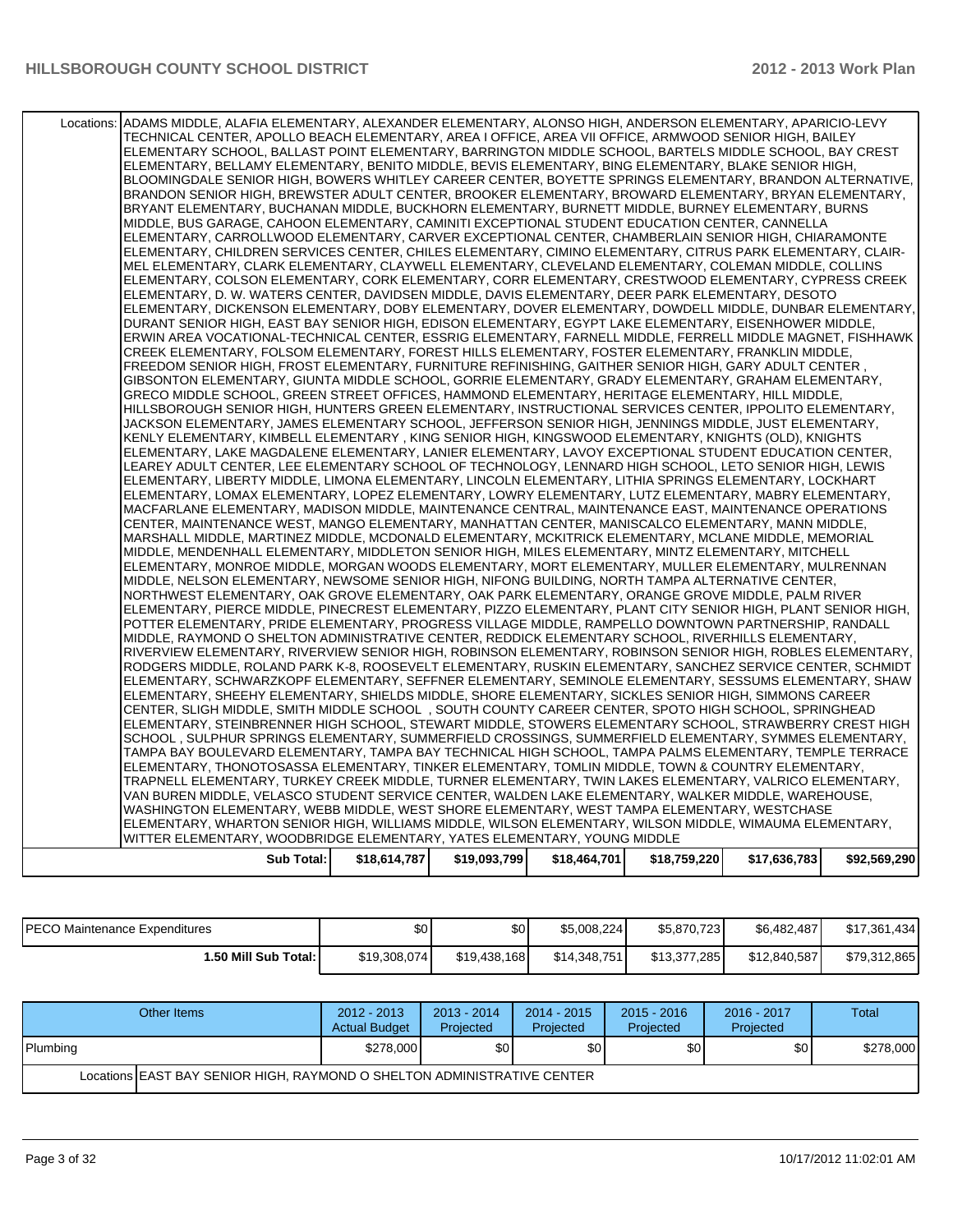| Miscellaneous Repair/Renovation                                                                               | \$226,348                                                                                                                                                                                                                                                                                                                      | \$61,003     | \$438,583    | \$10,000     | \$489,835    | \$1,225,769  |  |  |  |  |  |
|---------------------------------------------------------------------------------------------------------------|--------------------------------------------------------------------------------------------------------------------------------------------------------------------------------------------------------------------------------------------------------------------------------------------------------------------------------|--------------|--------------|--------------|--------------|--------------|--|--|--|--|--|
| <b>WHARTON SENIOR HIGH</b>                                                                                    | Locations BOYETTE SPRINGS ELEMENTARY, BURNETT MIDDLE, BURNS MIDDLE, CAHOON ELEMENTARY, DOWDELL MIDDLE, GORRIE<br>ELEMENTARY. HILL MIDDLE, LEE ELEMENTARY SCHOOL OF TECHNOLOGY, LETO SENIOR HIGH, LEWIS ELEMENTARY, LOPEZ<br>ELEMENTARY, PLANT SENIOR HIGH, ROBINSON SENIOR HIGH, SULPHUR SPRINGS ELEMENTARY, VAN BUREN MIDDLE, |              |              |              |              |              |  |  |  |  |  |
| Water/Wastewater                                                                                              | \$40,000                                                                                                                                                                                                                                                                                                                       | \$40,000     | \$0          | \$0          | \$83,000     | \$163,000    |  |  |  |  |  |
|                                                                                                               | Locations ESSRIG ELEMENTARY, MILES ELEMENTARY, SHAW ELEMENTARY                                                                                                                                                                                                                                                                 |              |              |              |              |              |  |  |  |  |  |
| Track                                                                                                         | \$73,939                                                                                                                                                                                                                                                                                                                       | \$0          | \$117,691    | \$180,000    | \$144,000    | \$515,630    |  |  |  |  |  |
|                                                                                                               | Locations ALONSO HIGH, DURANT SENIOR HIGH, HILLSBOROUGH SENIOR HIGH, MARSHALL MIDDLE                                                                                                                                                                                                                                           |              |              |              |              |              |  |  |  |  |  |
| Lighting                                                                                                      | \$0                                                                                                                                                                                                                                                                                                                            | \$0          | \$0          | \$0          | \$198,000    | \$198,000    |  |  |  |  |  |
| <b>TAMPA BAY TECHNICAL HIGH SCHOOL</b><br>Locations                                                           |                                                                                                                                                                                                                                                                                                                                |              |              |              |              |              |  |  |  |  |  |
| Doors/Hardware                                                                                                | \$0                                                                                                                                                                                                                                                                                                                            | \$0          | \$0          | \$66.588     | \$136.636    | \$203,224    |  |  |  |  |  |
|                                                                                                               | Locations DOWDELL MIDDLE, FOREST HILLS ELEMENTARY                                                                                                                                                                                                                                                                              |              |              |              |              |              |  |  |  |  |  |
| Windows                                                                                                       | \$75,000                                                                                                                                                                                                                                                                                                                       | \$117,518    | \$0          | \$0          | \$0          | \$192,518    |  |  |  |  |  |
| GIBSONTON ELEMENTARY, MANN MIDDLE<br>Locations                                                                |                                                                                                                                                                                                                                                                                                                                |              |              |              |              |              |  |  |  |  |  |
| Canopies                                                                                                      | \$0                                                                                                                                                                                                                                                                                                                            | \$0          | \$0          | \$72,000     | \$449,500    | \$521,500    |  |  |  |  |  |
| Locations ANDERSON ELEMENTARY, LINCOLN ELEMENTARY, MANGO ELEMENTARY                                           |                                                                                                                                                                                                                                                                                                                                |              |              |              |              |              |  |  |  |  |  |
| Playcourts                                                                                                    | \$0                                                                                                                                                                                                                                                                                                                            | \$125,848    | \$206,000    | \$31,000     | \$40.320     | \$403,168    |  |  |  |  |  |
| Locations CIMINO ELEMENTARY, EISENHOWER MIDDLE, FERRELL MIDDLE MAGNET, MORGAN WOODS ELEMENTARY, TOMLIN MIDDLE |                                                                                                                                                                                                                                                                                                                                |              |              |              |              |              |  |  |  |  |  |
| <b>Security System</b>                                                                                        | \$0                                                                                                                                                                                                                                                                                                                            | \$0          | \$130,000    | \$80,000     | \$145,000    | \$355,000    |  |  |  |  |  |
| DICKENSON ELEMENTARY, ESSRIG ELEMENTARY, FERRELL MIDDLE MAGNET, FOSTER ELEMENTARY, PIERCE MIDDLE<br>Locations |                                                                                                                                                                                                                                                                                                                                |              |              |              |              |              |  |  |  |  |  |
| Drainage                                                                                                      | \$0                                                                                                                                                                                                                                                                                                                            | \$0          | \$0          | \$49,200     | \$0          | \$49,200     |  |  |  |  |  |
| Locations CARROLLWOOD ELEMENTARY                                                                              |                                                                                                                                                                                                                                                                                                                                |              |              |              |              |              |  |  |  |  |  |
| Total:                                                                                                        | \$19,308,074                                                                                                                                                                                                                                                                                                                   | \$19,438,168 | \$19,356,975 | \$19,248,008 | \$19,323,074 | \$96,674,299 |  |  |  |  |  |

#### **Local 1.50 Mill Expenditure For Maintenance, Repair and Renovation**

Anticipated expenditures expected from local funding sources over the years covered by the current work plan.

| <b>Item</b>                               | $2012 - 2013$<br><b>Actual Budget</b> | $2013 - 2014$<br>Projected | 2014 - 2015<br>Projected | $2015 - 2016$<br>Projected | 2016 - 2017<br>Projected | Total            |
|-------------------------------------------|---------------------------------------|----------------------------|--------------------------|----------------------------|--------------------------|------------------|
| Remaining Maint and Repair from 1.5 Mills | \$19,308,074                          | \$19,438,168               | \$14,348,751             | \$13,377,285               | \$12,840,587             | \$79,312,865     |
| Maintenance/Repair Salaries               | \$0                                   | \$0                        | \$0                      | \$0                        | \$0                      | \$0 <sub>1</sub> |
| School Bus Purchases                      | \$2,000,000                           | \$2,000,000                | \$2,000,000              | \$2,000,000                | \$2,000,000              | \$10,000,000     |
| <b>IOther Vehicle Purchases</b>           | \$0                                   | \$0                        | \$0                      | \$0                        | \$0                      | \$0 <sub>1</sub> |
| Capital Outlay Equipment                  | \$0                                   | \$0                        | \$0                      | \$0                        | \$0                      | \$0 <sub>l</sub> |
| Rent/Lease Payments                       | \$360,000                             | \$360,000                  | \$360,000                | \$360,000                  | \$360,000                | \$1,800,000      |
| ICOP Debt Service                         | \$66,624,705                          | \$66,669,173               | \$66,750,365             | \$66,859,333               | \$67,303,477             | \$334,207,053    |
| Rent/Lease Relocatables                   | \$0                                   | \$0                        | \$0                      | \$0                        | \$0                      | <b>\$01</b>      |
| Environmental Problems                    | \$2,000,000                           | \$2,000,000                | \$2,000,000              | \$2,000,000                | \$2,000,000              | \$10,000,000     |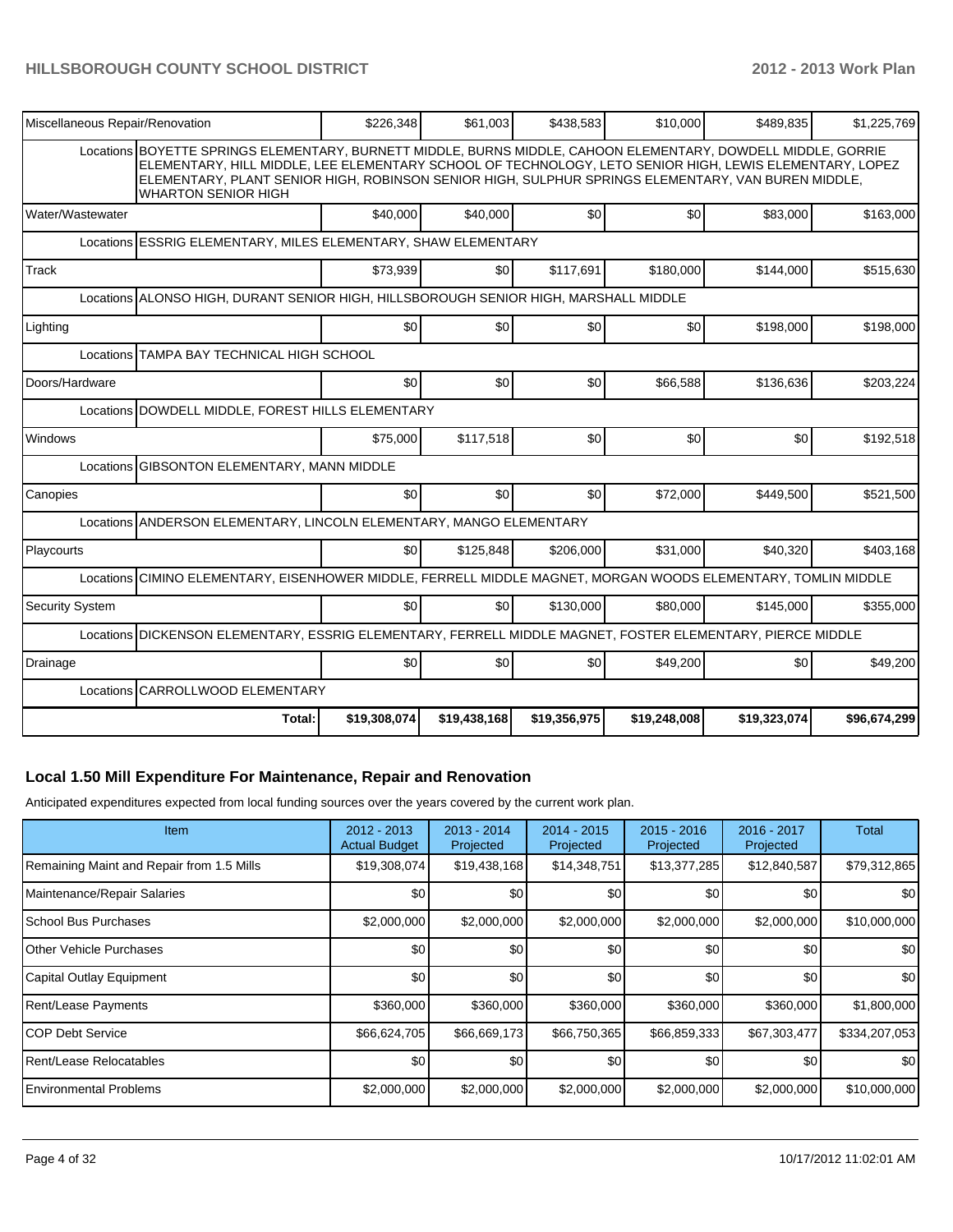| s.1011.14 Debt Service                                       | \$940.770    | \$940,770    | \$940,770    | \$940.770    | \$421,560    | \$4,184,640      |
|--------------------------------------------------------------|--------------|--------------|--------------|--------------|--------------|------------------|
| Special Facilities Construction Account                      | \$0          | \$0          | \$0          | \$0          | \$0          | \$0 <sub>1</sub> |
| Premiums for Property Casualty Insurance - 1011.71<br>(4a,b) | \$0          | \$0          | \$0          | \$0          | \$0          | \$0 <sub>1</sub> |
| Qualified School Construction Bonds (QSCB)                   | \$2,112,250  | \$2,111,500  | \$2,111,500  | \$2,111,500  | \$2,111,500  | \$10,558,250     |
| Qualified Zone Academy Bonds (QZAB)                          | \$0          | \$0          | \$0          | \$0          | \$0          | \$0 <sub>1</sub> |
| <b>Fixed Budgets</b>                                         | \$2,096,846  | \$2,096,846  | \$2,096,846  | \$2,096,846  | \$2,096,846  | \$10,484,230     |
| Relocatable Demolition                                       | \$173.812    | \$0          | \$0          | \$0          | \$0          | \$173,812        |
| Local Expenditure Totals:                                    | \$95,616,457 | \$95,616,457 | \$90,608,232 | \$89,745,734 | \$89,133,970 | \$460,720,850    |

## **Revenue**

#### **1.50 Mill Revenue Source**

Schedule of Estimated Capital Outlay Revenue from each currently approved source which is estimated to be available for expenditures on the projects included in the tentative district facilities work program. All amounts are NET after considering carryover balances, interest earned, new COP's, 1011.14 and 1011.15 loans, etc. Districts cannot use 1.5-Mill funds for salaries except for those explicitly associated with maintenance/repair projects. (1011.71 (5), F.S.)

| <b>Item</b>                                                                         | Fund | $2012 - 2013$<br><b>Actual Value</b> | $2013 - 2014$<br>Projected | $2014 - 2015$<br>Projected | $2015 - 2016$<br>Projected | $2016 - 2017$<br>Projected | <b>Total</b>      |
|-------------------------------------------------------------------------------------|------|--------------------------------------|----------------------------|----------------------------|----------------------------|----------------------------|-------------------|
| (1) Non-exempt property<br>lassessed valuation                                      |      | \$65,787,924,029                     | \$65,787,924,029           | \$66,445,803,269           | \$67,110,261,302           | \$67,781,363,915           | \$332,913,276,544 |
| (2) The Millege projected for<br>discretionary capital outlay per<br>ls.1011.71     |      | 1.50                                 | 1.50                       | 1.50                       | 1.50                       | 1.50                       |                   |
| $(3)$ Full value of the 1.50-Mill<br>discretionary capital outlay per<br>ls.1011.71 |      | \$110,523,712                        | \$110,523,712              | \$111,628,949              | \$112,745,239              | \$113,872,691              | \$559,294,303     |
| $(4)$ Value of the portion of the 1.50<br>-Mill ACTUALLY levied                     | 370  | \$94,734,611                         | \$94,734,611               | \$95,681,957               | \$96,638,776               | \$97,605,164               | \$479,395,119     |
| $(5)$ Difference of lines $(3)$ and $(4)$                                           |      | \$15,789,101                         | \$15,789,101               | \$15,946,992               | \$16,106,463               | \$16,267,527               | \$79,899,184      |

#### **PECO Revenue Source**

The figure in the row designated "PECO Maintenance" will be subtracted from funds available for new construction because PECO maintenance dollars cannot be used for new construction.

| Item                                  | Fund | $2012 - 2013$<br><b>Actual Budget</b> | $2013 - 2014$<br>Projected | $2014 - 2015$<br>Projected | $2015 - 2016$<br>Projected | $2016 - 2017$<br>Projected | Total        |
|---------------------------------------|------|---------------------------------------|----------------------------|----------------------------|----------------------------|----------------------------|--------------|
| <b>IPECO New Construction</b>         | 340  | \$0 <sub>1</sub>                      | \$0 I                      | \$845.678                  | \$286.518                  | \$0                        | \$1,132,196  |
| <b>IPECO Maintenance Expenditures</b> |      | \$0                                   | \$0 I                      | \$5.008.224                | \$5,870,723                | \$6.482.487                | \$17,361,434 |
|                                       |      | \$O                                   | \$0                        | \$5,853,902                | \$6,157,241                | \$6,482,487                | \$18,493,630 |

#### **CO & DS Revenue Source**

Revenue from Capital Outlay and Debt Service funds.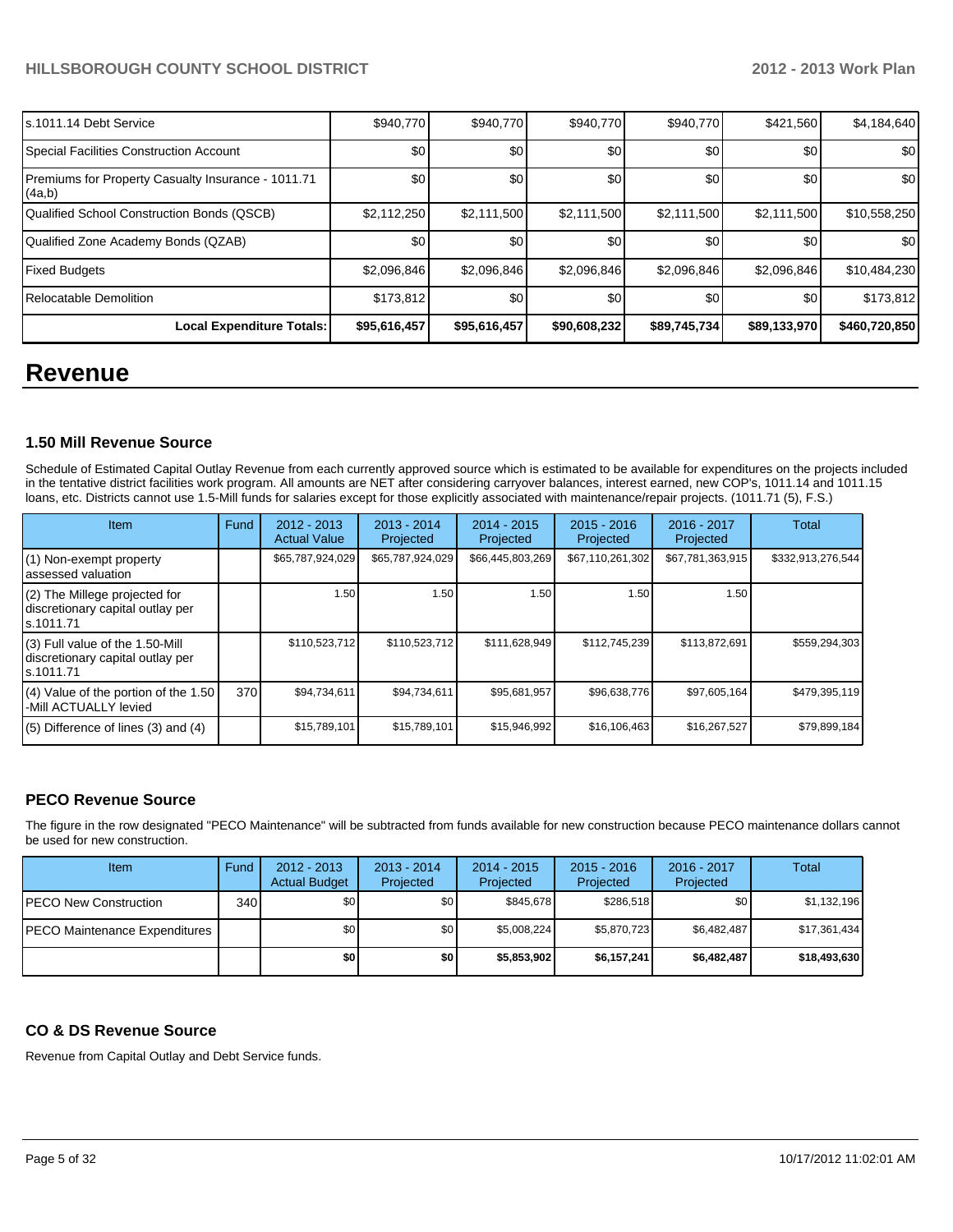| Item                                            | Fund | $2012 - 2013$<br><b>Actual Budget</b> | $2013 - 2014$<br>Projected | $2014 - 2015$<br>Projected | $2015 - 2016$<br>Projected | $2016 - 2017$<br>Projected | Total       |
|-------------------------------------------------|------|---------------------------------------|----------------------------|----------------------------|----------------------------|----------------------------|-------------|
| CO & DS Cash Flow-through<br><b>Distributed</b> | 360  | \$717.229                             | \$717,229                  | \$717,229                  | \$717.229                  | \$717,229                  | \$3,586,145 |
| CO & DS Interest on<br>Undistributed CO         | 360  | \$79.617                              | \$79,617                   | \$79.617                   | \$79.617                   | \$79,617                   | \$398.085   |
|                                                 |      | \$796.846                             | \$796.846                  | \$796,846                  | \$796.846                  | \$796,846                  | \$3,984,230 |

#### **Fair Share Revenue Source**

Nothing reported for this section. All legally binding commitments for proportionate fair-share mitigation for impacts on public school facilities must be included in the 5-year district work program.

#### **Sales Surtax Referendum**

Specific information about any referendum for a 1-cent or ½-cent surtax referendum during the previous year.

No **Did the school district hold a surtax referendum during the past fiscal year 2011 - 2012?**

## **Additional Revenue Source**

Any additional revenue sources

| Item                                                                                                   | $2012 - 2013$<br><b>Actual Value</b> | $2013 - 2014$<br>Projected | $2014 - 2015$<br>Projected | $2015 - 2016$<br>Projected | 2016 - 2017<br>Projected | Total |
|--------------------------------------------------------------------------------------------------------|--------------------------------------|----------------------------|----------------------------|----------------------------|--------------------------|-------|
| Proceeds from a s.1011.14/15 F.S. Loans                                                                | \$0                                  | \$0                        | \$0                        | \$0                        | \$0                      | \$0   |
| District Bonds - Voted local bond<br>referendum proceeds per s.9, Art VII<br><b>State Constitution</b> | \$0                                  | \$0                        | \$0                        | \$0                        | \$0                      | \$0   |
| Proceeds from Special Act Bonds                                                                        | \$0                                  | \$0                        | \$0                        | \$0                        | \$0                      | \$0   |
| <b>Estimated Revenue from CO &amp; DS Bond</b><br>Sale                                                 | \$0                                  | \$0                        | \$0                        | \$0                        | \$0                      | \$0   |
| <b>Proceeds from Voted Capital</b><br>Improvements millage                                             | \$0                                  | \$0                        | \$0                        | \$0                        | \$0                      | \$0   |
| Other Revenue for Other Capital Projects                                                               | \$0                                  | \$0                        | \$0                        | \$0                        | \$0                      | \$0   |
| Proceeds from 1/2 cent sales surtax<br>authorized by school board                                      | \$0                                  | \$0                        | \$0                        | \$0                        | \$0                      | \$0   |
| Proceeds from local governmental<br>infrastructure sales surtax                                        | \$0                                  | \$0                        | \$0                        | \$0                        | \$0                      | \$0   |
| Proceeds from Certificates of<br>Participation (COP's) Sale                                            | \$0                                  | \$0                        | \$0                        | \$0                        | \$0                      | \$0   |
| Classrooms First Bond proceeds amount<br>authorized in FY 1997-98                                      | \$0                                  | \$0                        | \$0                        | \$0                        | \$0                      | \$0   |
| Classrooms for Kids                                                                                    | \$0                                  | \$0                        | \$0                        | \$0                        | \$0                      | \$0   |
| <b>District Equity Recognition</b>                                                                     | \$0                                  | \$0                        | \$0                        | \$0                        | \$0                      | \$0   |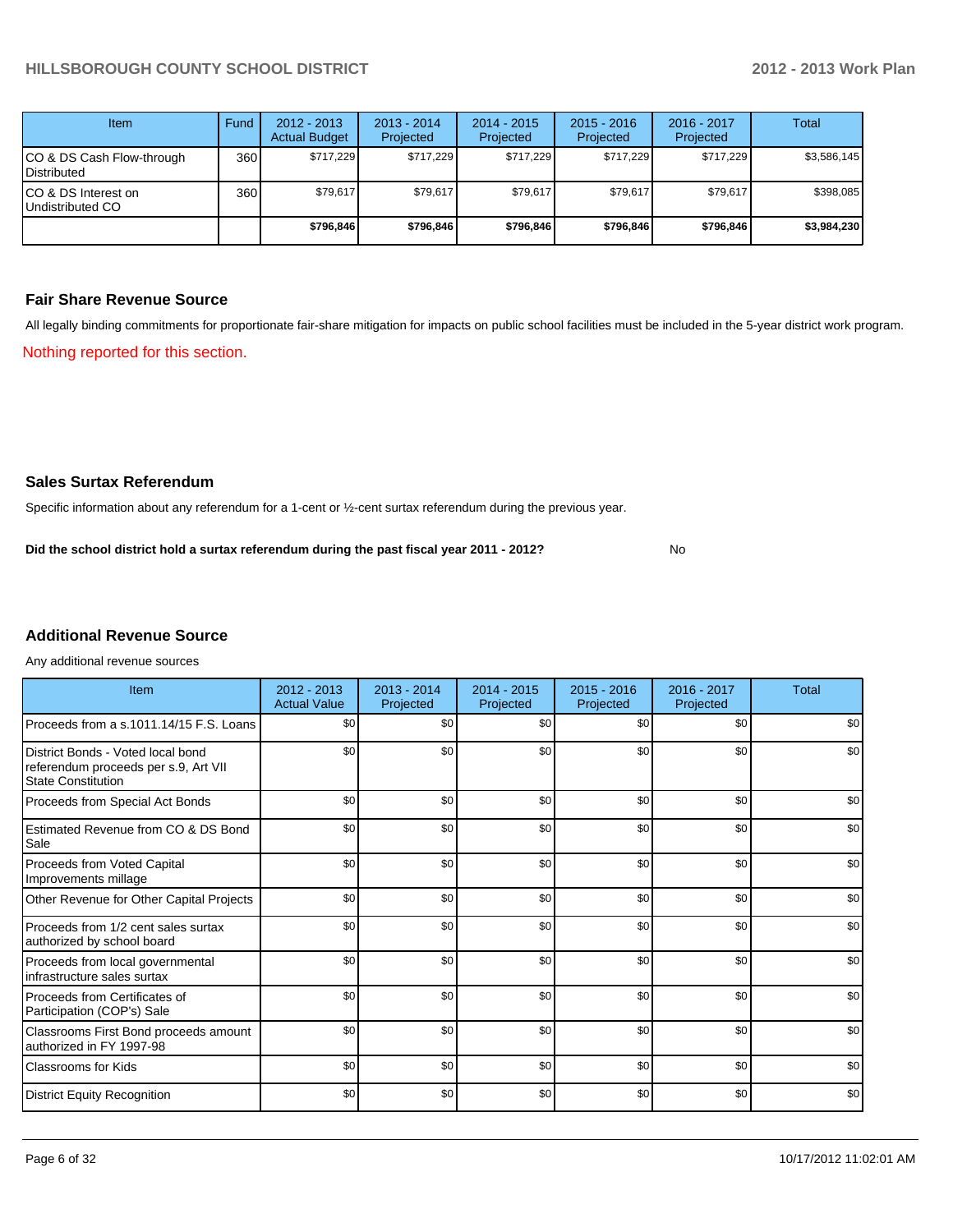| <b>Federal Grants</b>                                                                                                     | \$0          | \$0         | \$0         | \$0         | \$0         | \$0          |
|---------------------------------------------------------------------------------------------------------------------------|--------------|-------------|-------------|-------------|-------------|--------------|
| Proportionate share mitigation (actual<br>cash revenue only, not in kind donations)                                       | \$0          | \$0         | \$0         | \$0         | \$0         | \$0          |
| Impact fees received                                                                                                      | \$11,994,968 | \$8,925,000 | \$9,103,500 | \$9,376,605 | \$9,564,137 | \$48,964,210 |
| <b>Private donations</b>                                                                                                  | \$0          | \$0         | \$0         | \$0         | \$0         | \$0          |
| Grants from local governments or not-for-<br>profit organizations                                                         | \$0          | \$0         | \$0         | \$0         | \$0         | \$0          |
| Interest, Including Profit On Investment                                                                                  | \$85,000     | \$85,000    | \$85,000    | \$85,000    | \$85,000    | \$425,000    |
| Revenue from Bonds pledging proceeds<br>from 1 cent or 1/2 cent Sales Surtax                                              | \$0          | \$0         | \$0         | \$0         | \$0         | \$0          |
| <b>Total Fund Balance Carried Forward</b>                                                                                 | \$0          | \$0         | \$0         | \$0         | \$0         | \$0          |
| General Capital Outlay Obligated Fund<br><b>Balance Carried Forward From Total</b><br><b>Fund Balance Carried Forward</b> | \$0          | \$0         | \$0         | \$0         | \$0         | \$0          |
| <b>Special Facilities Construction Account</b>                                                                            | \$0          | \$0         | \$0         | \$0         | \$0         | \$0          |
| One Cent - 1/2 Cent Sales Surtax Debt<br>Service From Total Fund Balance Carried<br>Forward                               | \$0          | \$0         | \$0         | \$0         | \$0         | \$0          |
| Capital Outlay Projects Funds Balance<br>Carried Forward From Total Fund<br><b>Balance Carried Forward</b>                | \$0          | \$0         | \$0         | \$0         | \$0         | \$0          |
| <b>Subtotal</b>                                                                                                           | \$12,079,968 | \$9,010,000 | \$9,188,500 | \$9,461,605 | \$9,649,137 | \$49,389,210 |

## **Total Revenue Summary**

| <b>Item Name</b>                                            | $2012 - 2013$<br><b>Budget</b> | $2013 - 2014$<br>Projected | $2014 - 2015$<br>Projected | $2015 - 2016$<br>Projected | $2016 - 2017$<br>Projected | <b>Five Year Total</b> |
|-------------------------------------------------------------|--------------------------------|----------------------------|----------------------------|----------------------------|----------------------------|------------------------|
| Local 1.5 Mill Discretionary Capital Outlay<br>l Revenue    | \$94.734.611                   | \$94,734,611               | \$95,681,957               | \$96,638,776               | \$97,605,164               | \$479,395,119          |
| IPECO and 1.5 Mill Maint and Other 1.5<br>Mill Expenditures | (S95, 616, 457)                | (S95.616.457)              | (\$90,608,232)             | (\$89,745,734)             | (\$89,133,970)             | $(\$460,720,850)$      |
| <b>IPECO Maintenance Revenue</b>                            | \$0 <sub>1</sub>               | \$0                        | \$5,008,224                | \$5.870.723                | \$6.482.487                | \$17,361,434           |
| Available 1.50 Mill for New<br>l Construction               | $($ \$881,846)                 | (\$881, 846)               | \$5.073.725                | \$6,893,042                | \$8,471,194                | \$18,674,269           |

| <b>Item Name</b>                 | 2012 - 2013<br><b>Budget</b> | $2013 - 2014$<br>Projected | $2014 - 2015$<br>Projected | $2015 - 2016$<br>Projected | $2016 - 2017$<br>Projected | <b>Five Year Total</b> |
|----------------------------------|------------------------------|----------------------------|----------------------------|----------------------------|----------------------------|------------------------|
| ICO & DS Revenue                 | \$796.846                    | \$796.846                  | \$796.846                  | \$796.846                  | \$796.846                  | \$3,984,230            |
| IPECO New Construction Revenue   | \$0                          | \$0 <sub>1</sub>           | \$845,678                  | \$286,518                  | \$0                        | \$1,132,196            |
| Other/Additional Revenue         | \$12,079,968                 | \$9,010,000                | \$9,188,500                | \$9,461,605                | \$9,649,137                | \$49,389,210           |
| <b>Total Additional Revenuel</b> | \$12,876,814                 | \$9,806,846                | \$10,831,024               | \$10,544,969               | \$10,445,983               | \$54,505,636           |
| <b>Total Available Revenue</b>   | \$11,994,968                 | \$8,925,000                | \$15,904,749               | \$17,438,011               | \$18,917,177               | \$73,179,905           |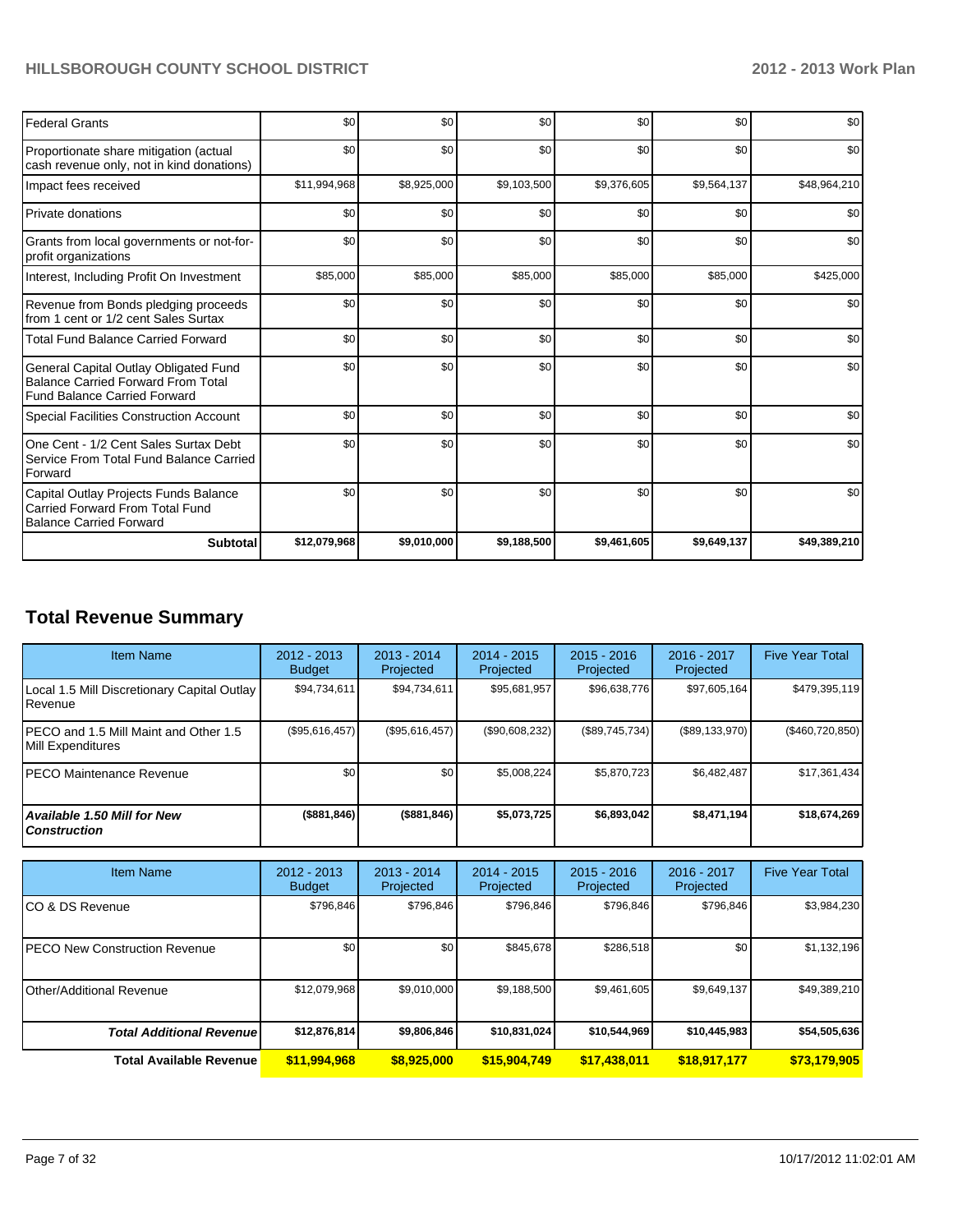# **Project Schedules**

## **Capacity Project Schedules**

A schedule of capital outlay projects necessary to ensure the availability of satisfactory classrooms for the projected student enrollment in K-12 programs.

| <b>Project Description</b>                                        | Location                  |                          | 2012 - 2013  | $2013 - 2014$ | $2014 - 2015$ | $2015 - 2016$ | 2016 - 2017 | Total            | Funded |
|-------------------------------------------------------------------|---------------------------|--------------------------|--------------|---------------|---------------|---------------|-------------|------------------|--------|
| Partial Funding: New<br>Middle School South<br>County Region, 6-8 | Location not<br>specified | <b>Planned</b><br>Cost:  | \$1,994,968  | \$925,000     | \$9,103,500   | \$9,376,605   | \$9,564,137 | \$30,964,210 Yes |        |
|                                                                   | <b>Student Stations:</b>  |                          | $\Omega$     | n             | n             | U             | $\Omega$    | ∩                |        |
|                                                                   |                           | <b>Total Classrooms:</b> | $\Omega$     | n             | U             | U             | $\Omega$    | ∩                |        |
|                                                                   | Gross Sq Ft:              |                          | $\Omega$     | n             | 126,897       | $\Omega$      | 0           | 126,897          |        |
| New Elementary<br>School South<br>County, K-5                     | Location not<br>specified | Planned<br>Cost:         | \$10,000,000 | \$8,000,000   | \$0           | \$0           | \$0         | \$18,000,000 Yes |        |
|                                                                   |                           | <b>Student Stations:</b> | $\Omega$     |               | 950           | U             | ∩           | 950              |        |
|                                                                   |                           | <b>Total Classrooms:</b> | 0            | n             | 50            | $\Omega$      | $\Omega$    | 50               |        |
|                                                                   |                           | Gross Sq Ft:             | 0            | ∩             | 90,463        | $\Omega$      | 0           | 90,463           |        |

| <b>Planned Cost:</b>       | \$11,994,968 | \$8,925,000 | \$9,103,500     | \$9,376,605 | \$9,564,137 | \$48,964,210    |
|----------------------------|--------------|-------------|-----------------|-------------|-------------|-----------------|
| <b>Student Stations: I</b> |              | o           | 950 l           |             |             | 950             |
| <b>Total Classrooms:</b>   |              | 0           | 50 <sub>1</sub> |             |             | 50 <sub>1</sub> |
| Gross Sq Ft:               |              | 0           | 217,360         |             |             | 217,360         |

#### **Other Project Schedules**

Major renovations, remodeling, and additions of capital outlay projects that do not add capacity to schools.

| <b>Project Description</b> | Location                              | $2012 - 2013$<br><b>Actual Budget</b> | $2013 - 2014$<br>Projected | $2014 - 2015$<br>Projected | $2015 - 2016$<br>Projected | $2016 - 2017$<br>Projected | Total           | Funded |
|----------------------------|---------------------------------------|---------------------------------------|----------------------------|----------------------------|----------------------------|----------------------------|-----------------|--------|
| Renovation/Remodeling      | <b>ALEXANDER</b><br><b>ELEMENTARY</b> | \$0                                   | \$0                        | \$0                        | \$0                        | \$7,678,735                | \$7,678,735 Yes |        |
| Renovation/Remodeling      | <b>BUCKHORN</b><br><b>ELEMENTARY</b>  | \$0                                   | \$0                        | \$0                        | \$7,176,740                | \$1,674,305                | \$8,851,045 Yes |        |
| Renovation/Remodeling      | <b>CLAYWELL</b><br><b>ELEMENTARY</b>  | \$0                                   | \$0                        | \$0                        | \$7,485,100                | \$0                        | \$7,485,100 No  |        |
| Renovation/Remodeling      | <b>DUNBAR ELEMENTARY</b>              | \$0                                   | \$0                        | \$0                        | \$5,038,832                | \$0                        | \$5,038,832 No  |        |
| Renovation/Remodeling      | <b>IESSRIG ELEMENTARY</b>             | \$0                                   | \$0                        | \$0                        | \$0                        | \$6,783,505                | \$6,783,505 No  |        |
| Renovation/Remodeling      | LEWIS ELEMENTARY                      | \$0                                   | \$0                        | \$6,801,249                | \$884,666                  | \$0                        | \$7,685,915 Yes |        |
| Renovation/Remodeling      | <b>LOPEZ ELEMENTARY</b>               | \$0                                   | \$0                        | \$0                        | \$0                        | \$6,860,903                | \$6,860,903 No  |        |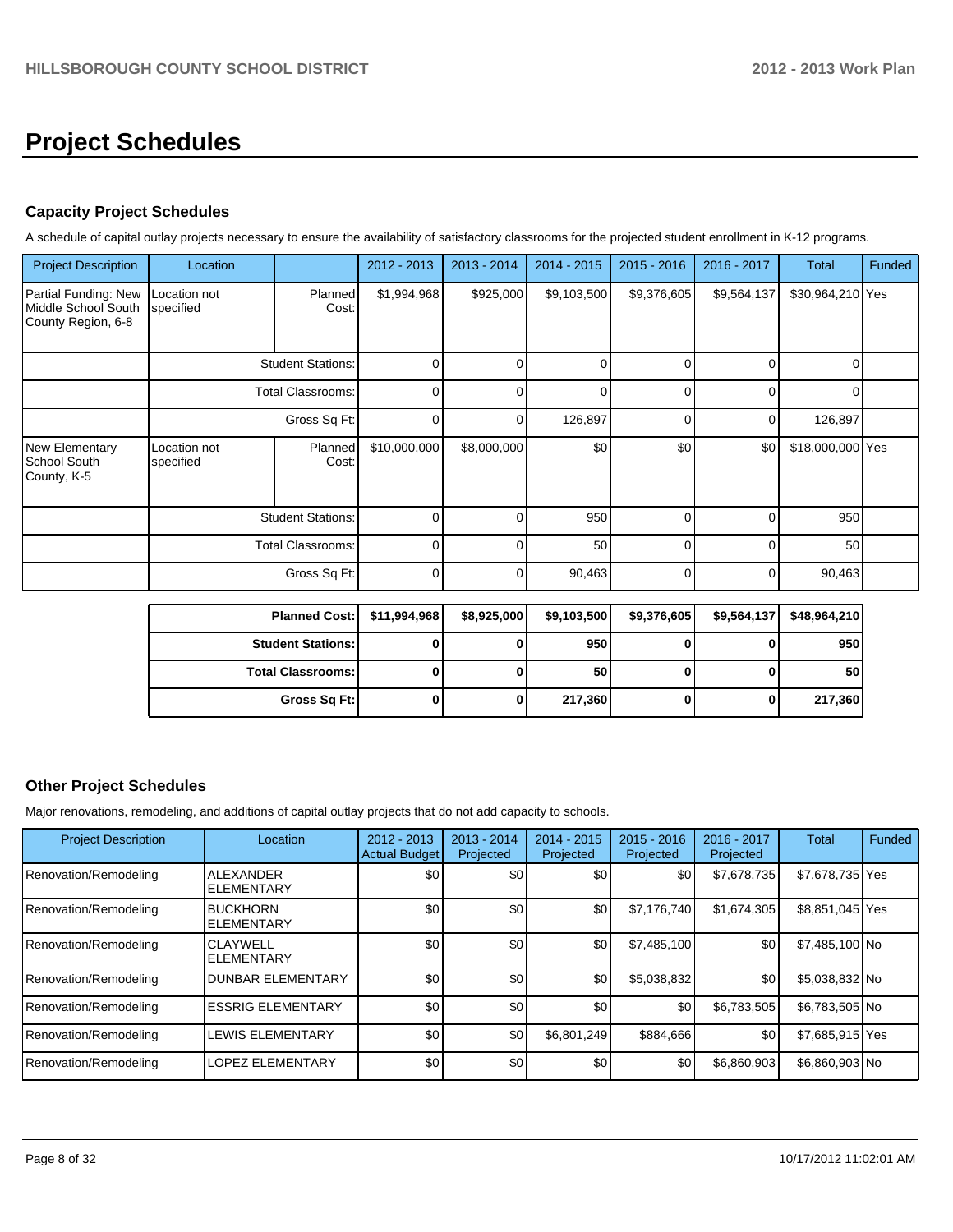| Renovation/Remodeling | <b>LAVOY EXCEPTIONAL</b><br><b>STUDENT EDUCATION</b><br><b>CENTER</b> | \$0          | \$3,806,277  | \$0          | \$0          | \$0         | \$3,806,277 No             |  |
|-----------------------|-----------------------------------------------------------------------|--------------|--------------|--------------|--------------|-------------|----------------------------|--|
| Renovation/Remodeling | <b>TAMPA BAY</b><br><b>BOULEVARD</b><br><b>ELEMENTARY</b>             | \$0          | \$0          | \$0          | \$0          | \$7,984,586 | \$7,984,586 No             |  |
| Renovation/Remodeling | <b>BING ELEMENTARY</b>                                                | \$0          | \$0          | \$7,459,452  | \$0          | \$0         | \$7,459,452 No             |  |
| Renovation/Remodeling | <b>BOYETTE SPRINGS</b><br><b>ELEMENTARY</b>                           | \$0          | \$7,448,591  | \$0          | \$0          | \$0         | \$7,448,591 No             |  |
| Renovation/Remodeling | CANNELLA<br><b>ELEMENTARY</b>                                         | \$0          | \$0          | \$6,462,558  | \$0          | \$0         | \$6,462,558 No             |  |
| Renovation/Remodeling | <b>FOREST HILLS</b><br><b>ELEMENTARY</b>                              | \$0          | \$0          | \$6,986,511  | \$0          | \$0         | \$6,986,511 No             |  |
| Renovation/Remodeling | <b>LINCOLN ELEMENTARY</b>                                             | \$0          | \$0          | \$0          | \$5,901,225  | \$0         | \$5,901,225 No             |  |
| Renovation/Remodeling | <b>MANGO ELEMENTARY</b>                                               | \$0          | \$0          | \$0          | \$8,031,968  | \$0         | \$8,031,968 No             |  |
| Renovation/Remodeling | <b>NORTHWEST</b><br><b>ELEMENTARY</b>                                 | \$0          | \$0          | \$7,540,156  | \$0          | \$0         | \$7,540,156 No             |  |
| Renovation/Remodeling | <b>ROOSEVELT</b><br><b>ELEMENTARY</b>                                 | \$0          | \$0          | \$0          | \$0          | \$6,959,968 | \$6,959,968 No             |  |
| Renovation/Remodeling | <b>TAMPA PALMS</b><br><b>ELEMENTARY</b>                               | \$0          | \$0          | \$0          | \$0          | \$7,104,130 | \$7,104,130 No             |  |
| Renovation/Remodeling | YATES ELEMENTARY                                                      | \$0          | 30           | \$0          | \$0          | \$6,918,840 | \$6,918,840 No             |  |
| Renovation/Remodeling | <b>TEMPLE TERRACE</b><br><b>ELEMENTARY</b>                            | \$8,034,710  | \$0          | \$0          | \$0          | \$0         | \$8,034,710 No             |  |
| Renovation/Remodeling | <b>DOWDELL MIDDLE</b>                                                 | \$0          | \$0          | \$0          | \$9,417,280  | \$0         | \$9,417,280 No             |  |
| Renovation/Remodeling | <b>FERRELL MIDDLE</b><br><b>MAGNET</b>                                | \$0          | \$0          | \$0          | \$0          | \$8,942,400 | \$8,942,400 No             |  |
| Renovation/Remodeling | <b>HILL MIDDLE</b>                                                    | \$0          | \$9,106,500  | \$0          | \$0          | \$0         | \$9,106,500 No             |  |
| Renovation/Remodeling | <b>WILSON MIDDLE</b>                                                  | \$3,590,064  | \$0          | \$0          | \$0          | \$0         | \$3,590,064 No             |  |
|                       |                                                                       | \$11,624,774 | \$20,361,368 | \$35,249,926 | \$43,935,811 |             | \$60,907,372 \$172,079,251 |  |

#### **Additional Project Schedules**

Any projects that are not identified in the last approved educational plant survey.

Nothing reported for this section.

## **Non Funded Growth Management Project Schedules**

Schedule indicating which projects, due to planned development, that CANNOT be funded from current revenues projected over the next five years.

Nothing reported for this section.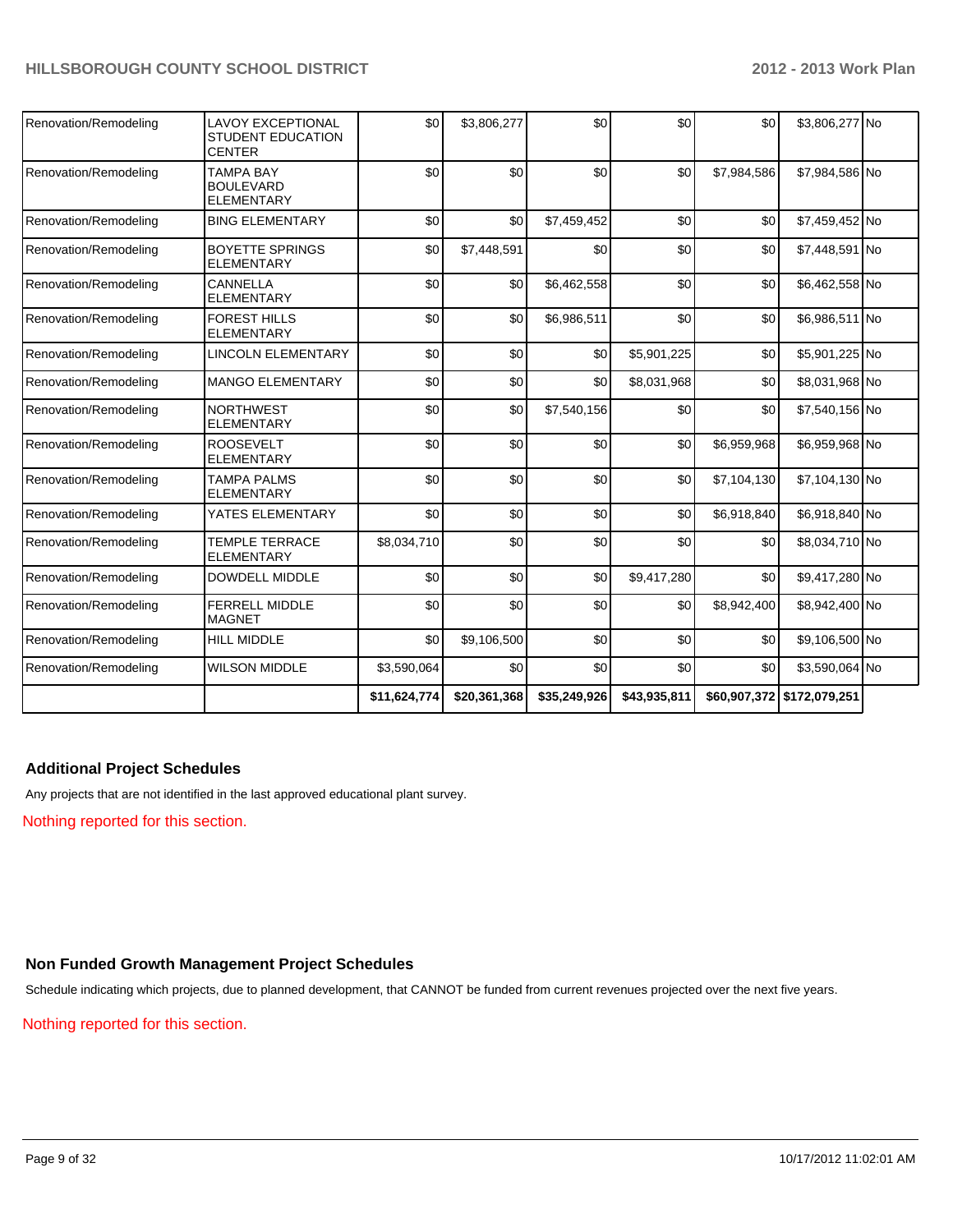## **Capacity Tracking**

| Location                                    | $2012 -$<br>2013 Satis.<br>Stu. Sta. | Actual<br>$2012 -$<br>2013 FISH<br>Capacity | Actual<br>$2011 -$<br>2012<br><b>COFTE</b> | # Class<br>Rooms | Actual<br>Average<br>$2012 -$<br>2013 Class<br><b>Size</b> | Actual<br>$2012 -$<br>2013<br><b>Utilization</b> | <b>New</b><br>Stu.<br>Capacity | <b>New</b><br>Rooms to<br>be<br>Added/Re<br>moved | Projected<br>$2016 -$<br>2017<br><b>COFTE</b> | Projected<br>$2016 -$<br>2017<br><b>Utilization</b> | Projected<br>$2016 -$<br>2017 Class<br><b>Size</b> |
|---------------------------------------------|--------------------------------------|---------------------------------------------|--------------------------------------------|------------------|------------------------------------------------------------|--------------------------------------------------|--------------------------------|---------------------------------------------------|-----------------------------------------------|-----------------------------------------------------|----------------------------------------------------|
| <b>ADAMS MIDDLE</b>                         | 1,667                                | 1,500                                       | 1,243                                      | 70               | 18                                                         | 83.00 %                                          | 0                              | $\Omega$                                          | 1,060                                         | 71.00 %                                             | 15                                                 |
| <b>FOREST HILLS</b><br><b>ELEMENTARY</b>    | 1,069                                | 1,069                                       | 926                                        | 58               | 16                                                         | 87.00 %                                          | $\Omega$                       | $\Omega$                                          | 890                                           | 83.00 %                                             | 15                                                 |
| <b>MEMORIAL MIDDLE</b>                      | 1,161                                | 1,044                                       | 705                                        | 51               | 14                                                         | 67.00 %                                          | 0                              | $\Omega$                                          | 566                                           | 54.00%                                              | 11                                                 |
| <b>ALEXANDER</b><br><b>ELEMENTARY</b>       | 726                                  | 726                                         | 634                                        | 39               | 16                                                         | 87.00 %                                          | 0                              | $\Omega$                                          | 630                                           | 87.00 %                                             | 16                                                 |
| PIERCE MIDDLE                               | 1,357                                | 1,221                                       | 1,068                                      | 58               | 18                                                         | 87.00 %                                          | 0                              | $\Omega$                                          | 980                                           | 80.00%                                              | 17                                                 |
| <b>ANDERSON</b><br><b>ELEMENTARY</b>        | 468                                  | 468                                         | 381                                        | 24               | 16                                                         | 81.00 %                                          | 0                              | $\Omega$                                          | 380                                           | 81.00%                                              | 16                                                 |
| ARMWOOD SENIOR<br>HIGH                      | 2,518                                | 2,392                                       | 1,699                                      | 109              | 16                                                         | 71.00 %                                          | 0                              | $\Omega$                                          | 1,710                                         | 71.00%                                              | 16                                                 |
| APOLLO BEACH<br><b>ELEMENTARY</b>           | 721                                  | 721                                         | 557                                        | 38               | 15                                                         | 77.00 %                                          | 0                              | $\Omega$                                          | 560                                           | 78.00%                                              | 15                                                 |
| <b>BALLAST POINT</b><br><b>ELEMENTARY</b>   | 485                                  | 485                                         | 392                                        | 26               | 15                                                         | 81.00 %                                          | 0                              | $\Omega$                                          | 385                                           | 79.00 %                                             | 15                                                 |
| <b>BAY CREST</b><br><b>ELEMENTARY</b>       | 954                                  | 954                                         | 794                                        | 53               | 15                                                         | 83.00 %                                          | 0                              | $\Omega$                                          | 820                                           | 86.00 %                                             | 15                                                 |
| <b>BING ELEMENTARY</b>                      | 738                                  | 738                                         | 574                                        | 39               | 15                                                         | 78.00 %                                          | 0                              | $\Omega$                                          | 577                                           | 78.00%                                              | 15                                                 |
| ALAFIA ELEMENTARY                           | 845                                  | 845                                         | 570                                        | 44               | 13                                                         | 67.00 %                                          | 0                              | $\Omega$                                          | 540                                           | 64.00 %                                             | 12                                                 |
| <b>JUST ELEMENTARY</b>                      | 731                                  | 731                                         | 473                                        | 39               | 12                                                         | 65.00 %                                          | 0                              | $\Omega$                                          | 470                                           | 64.00 %                                             | 12                                                 |
| <b>STEWART MIDDLE</b>                       | 1,349                                | 1,214                                       | 919                                        | 58               | 16                                                         | 76.00 %                                          | 0                              | $\Omega$                                          | 916                                           | 75.00 %                                             | 16                                                 |
| <b>BRANDON SENIOR</b><br>HIGH               | 2,622                                | 2,490                                       | 1,931                                      | 110              | 18                                                         | 78.00 %                                          | 0                              | $\Omega$                                          | 1,850                                         | 74.00 %                                             | 17                                                 |
| <b>BOYETTE SPRINGS</b><br><b>ELEMENTARY</b> | 1,019                                | 1,019                                       | 564                                        | 55               | 10 <sup>1</sup>                                            | 55.00 %                                          | $\overline{0}$                 | $\Omega$                                          | 500                                           | 49.00 %                                             | 9                                                  |
| <b>MCLANE MIDDLE</b>                        | 1,648                                | 1,483                                       | 1,029                                      | 68               | 15                                                         | 69.00 %                                          | $\mathbf 0$                    | $\Omega$                                          | 885                                           | 60.00%                                              | 13                                                 |
| <b>BREWSTER ADULT</b><br><b>CENTER</b>      | 425                                  | 637                                         | $\Omega$                                   | 21               | $\Omega$                                                   | 0.00%                                            | 0                              | $\Omega$                                          | $\Omega$                                      | 0.00%                                               | $\mathbf 0$                                        |
| <b>BROOKER</b><br><b>ELEMENTARY</b>         | 1,053                                | 1,053                                       | 915                                        | 56               | 16                                                         | 87.00 %                                          | 0                              | $\Omega$                                          | 918                                           | 87.00 %                                             | 16                                                 |
| <b>BROWARD</b><br><b>ELEMENTARY</b>         | 548                                  | 548                                         | 382                                        | 28               | 14 I                                                       | 70.00 %                                          | 01                             | $\overline{O}$                                    | 388                                           | 71.00 %                                             | 14                                                 |
| <b>BRYAN ELEMENTARY</b>                     | 807                                  | 807                                         | 714                                        | 43               | 17                                                         | 88.00 %                                          | $\overline{0}$                 | $\overline{0}$                                    | 695                                           | 86.00%                                              | 16                                                 |
| <b>BUCHANAN MIDDLE</b>                      | 1,125                                | 1,012                                       | 718                                        | 49               | 15                                                         | 71.00 %                                          | $\overline{0}$                 | $\overline{0}$                                    | 604                                           | 60.00%                                              | 12                                                 |
| <b>BUCKHORN</b><br><b>ELEMENTARY</b>        | 843                                  | 843                                         | 677                                        | 45               | 15                                                         | 80.00 %                                          | $\overline{0}$                 | $\Omega$                                          | 680                                           | 81.00%                                              | 15                                                 |
| <b>BURNEY ELEMENTARY</b>                    | 456                                  | 456                                         | 345                                        | 24               | 14                                                         | 76.00 %                                          | $\overline{0}$                 | $\overline{0}$                                    | 349                                           | 77.00 %                                             | 15                                                 |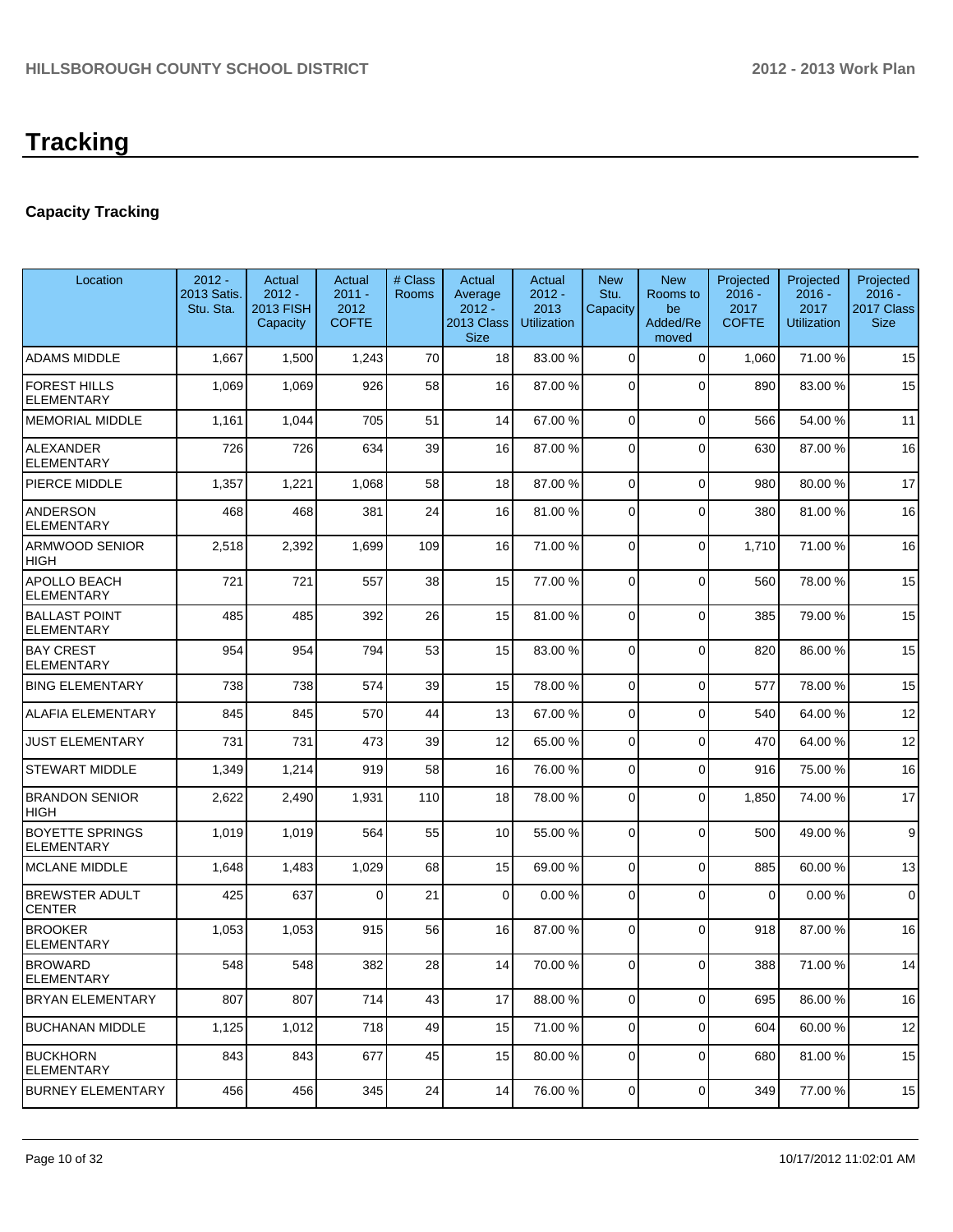| <b>BURNS MIDDLE</b>                                                | 1,648 | 1,483 | 1,343 | 69  | 19             | 91.00%   | $\overline{0}$ | $\Omega$       | 1,200          | 81.00%  | 17             |
|--------------------------------------------------------------------|-------|-------|-------|-----|----------------|----------|----------------|----------------|----------------|---------|----------------|
| <b>CAHOON ELEMENTARY</b>                                           | 663   | 663   | 360   | 35  | 10             | 54.00 %  | $\Omega$       | $\Omega$       | 357            | 54.00 % | 10             |
| VAN BUREN MIDDLE                                                   | 1,091 | 981   | 647   | 49  | 13             | 66.00 %  | $\overline{0}$ | $\Omega$       | 530            | 54.00 % | 11             |
| <b>CANNELLA</b><br><b>ELEMENTARY</b>                               | 979   | 979   | 736   | 53  | 14             | 75.00 %  | $\Omega$       | $\Omega$       | 640            | 65.00 % | 12             |
| <b>CARROLLWOOD</b><br><b>ELEMENTARY</b>                            | 864   | 864   | 720   | 46  | 16             | 83.00 %  | $\overline{0}$ | $\Omega$       | 700            | 81.00%  | 15             |
| <b>CHAMBERLAIN SENIOR</b><br><b>HIGH</b>                           | 2,496 | 2,371 | 1,837 | 105 | 17             | 77.00 %  | $\Omega$       | $\Omega$       | 1,626          | 69.00 % | 15             |
| <b>CHIARAMONTE</b><br><b>ELEMENTARY</b>                            | 511   | 511   | 378   | 27  | 14             | 74.00 %  | $\Omega$       | $\Omega$       | 379            | 74.00%  | 14             |
| <b>CITRUS PARK</b><br><b>ELEMENTARY</b>                            | 876   | 876   | 647   | 46  | 14             | 74.00 %  | $\Omega$       | $\Omega$       | 612            | 70.00%  | 13             |
| <b>CLAIR-MEL</b><br><b>ELEMENTARY</b>                              | 883   | 883   | 516   | 47  | 11             | 58.00 %  | 0              | $\Omega$       | 505            | 57.00 % | 11             |
| DOWDELL MIDDLE                                                     | 1,178 | 1,060 | 663   | 52  | 13             | 63.00 %  | 0              | $\Omega$       | 600            | 57.00 % | 12             |
| <b>CLAYWELL</b><br><b>ELEMENTARY</b>                               | 898   | 898   | 711   | 47  | 15             | 79.00 %  | $\Omega$       | $\Omega$       | 686            | 76.00 % | 15             |
| <b>CLEVELAND</b><br><b>ELEMENTARY</b>                              | 416   | 416   | 326   | 22  | 15             | 78.00 %  | 0              | $\Omega$       | 315            | 76.00 % | 14             |
| <b>COLEMAN MIDDLE</b>                                              | 1,055 | 949   | 932   | 46  | 20             | 98.00 %  | $\overline{0}$ | $\Omega$       | 910            | 96.00%  | 20             |
| <b>COLSON ELEMENTARY</b>                                           | 888   | 888   | 716   | 48  | 15             | 81.00 %  | $\overline{0}$ | $\Omega$       | 722            | 81.00%  | 15             |
| <b>LOCKHART</b><br><b>ELEMENTARY</b>                               | 659   | 659   | 359   | 37  | 10             | 54.00 %  | $\Omega$       | $\Omega$       | 355            | 54.00 % | 10             |
| <b>CORK ELEMENTARY</b>                                             | 949   | 949   | 649   | 50  | 13             | 68.00 %  | 0              | $\Omega$       | 629            | 66.00 % | 13             |
| <b>CRESTWOOD</b><br><b>ELEMENTARY</b>                              | 1,089 | 1,089 | 965   | 58  | 17             | 89.00 %  | 0              | $\Omega$       | 930            | 85.00 % | 16             |
| <b>CYPRESS CREEK</b><br><b>ELEMENTARY</b>                          | 1,021 | 1,021 | 1,088 | 55  | 20             | 107.00 % | 0              | $\Omega$       | 840            | 82.00%  | 15             |
| <b>DESOTO ELEMENTARY</b>                                           | 322   | 322   | 200   | 17  | 12             | 62.00 %  | 0              | $\Omega$       | 176            | 55.00 % | 10             |
| <b>DICKENSON</b><br><b>ELEMENTARY</b>                              | 703   | 703   | 575   | 37  | 16             | 82.00 %  | 0              | $\Omega$       | 570            | 81.00%  | 15             |
| <b>DOVER ELEMENTARY</b>                                            | 949   | 949   | 827   | 58  | 14             | 87.00 %  | 0              | $\Omega$       | 719            | 76.00 % | 12             |
| <b>DUNBAR ELEMENTARY</b>                                           | 355   | 355   | 255   | 19  | 13             | 72.00 %  | $\Omega$       | $\Omega$       | 280            | 79.00 % | 15             |
| <b>EAST BAY SENIOR HIGH</b>                                        | 2,124 | 2,017 | 1,995 | 88  | 23             | 99.00 %  | $\overline{0}$ | $\overline{0}$ | 2,000          | 99.00 % | 23             |
| <b>EISENHOWER MIDDLE</b>                                           | 1,742 | 1,567 | 1,425 | 74  | 19             | 91.00 %  | $\overline{0}$ | $\overline{0}$ | 1,567          | 100.00% | 21             |
| <b>EDISON ELEMENTARY</b>                                           | 618   | 618   | 454   | 33  | 14             | 73.00 %  | 0              | $\overline{0}$ | 431            | 70.00%  | 13             |
| <b>EGYPT LAKE</b><br>ELEMENTARY                                    | 680   | 680   | 509   | 36  | 14             | 75.00 %  | 0              | $\Omega$       | 480            | 71.00 % | 13             |
| <b>ERWIN AREA</b><br><b>VOCATIONAL-</b><br><b>TECHNICAL CENTER</b> | 732   | 878   | 0     | 47  | $\overline{0}$ | 0.00%    | $\overline{0}$ | $\Omega$       | $\overline{0}$ | 0.00%   | 0              |
| <b>ESSRIG ELEMENTARY</b>                                           | 825   | 825   | 776   | 44  | 18             | 94.00 %  | $\overline{0}$ | $\overline{0}$ | 735            | 89.00 % | 17             |
| <b>FOLSOM ELEMENTARY</b>                                           | 698   | 698   | 523   | 37  | 14             | 75.00 %  | 0              | $\mathbf 0$    | 529            | 76.00 % | 14             |
| <b>FOSTER ELEMENTARY</b>                                           | 659   | 659   | 452   | 40  | 11             | 69.00 %  | 0              | $\mathbf 0$    | 404            | 61.00%  | 10             |
| <b>SLIGH MIDDLE</b>                                                | 1,256 | 1,130 | 692   | 54  | 13             | 61.00 %  | $\overline{0}$ | $\mathbf 0$    | 623            | 55.00 % | 12             |
| <b>FRANKLIN MIDDLE</b>                                             | 1,012 | 910   | 279   | 44  | $6 \mid$       | 31.00 %  | $\overline{0}$ | $\overline{0}$ | 306            | 34.00 % | $\overline{7}$ |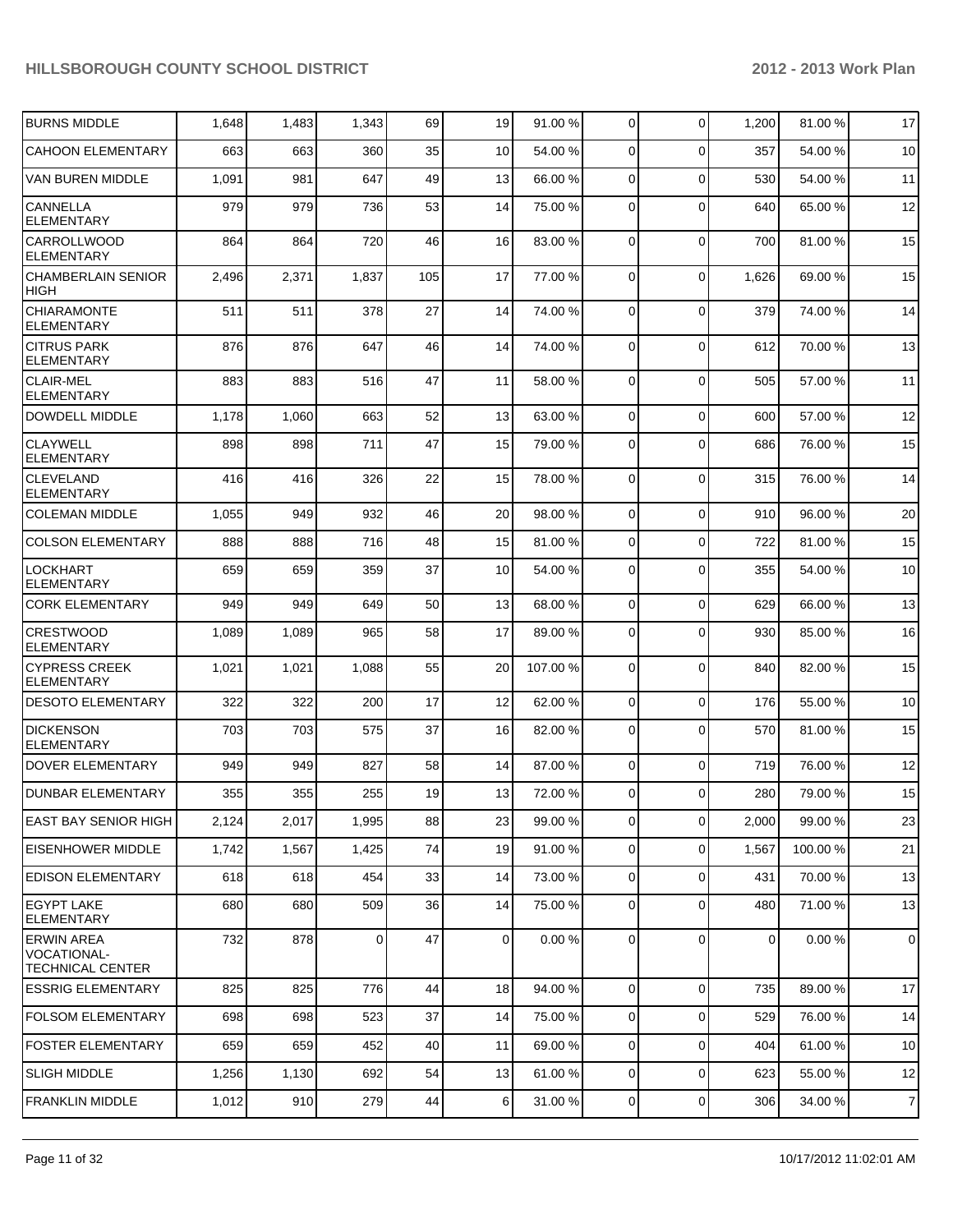| <b>GAITHER SENIOR HIGH</b>                                     | 2,275 | 2,161 | 1,945    | 99  | 20       | 90.00 % | $\overline{0}$ | $\Omega$       | 1,800    | 83.00 % | 18 |
|----------------------------------------------------------------|-------|-------|----------|-----|----------|---------|----------------|----------------|----------|---------|----|
| <b>GIBSONTON</b><br><b>ELEMENTARY</b>                          | 798   | 798   | 564      | 43  | 13       | 71.00 % | $\Omega$       | $\Omega$       | 630      | 79.00 % | 15 |
| <b>GORRIE ELEMENTARY</b>                                       | 529   | 529   | 568      | 28  | 20       | 107.00% | $\overline{0}$ | $\Omega$       | 529      | 100.00% | 19 |
| <b>GRADY ELEMENTARY</b>                                        | 522   | 522   | 402      | 29  | 14       | 77.00 % | $\overline{0}$ | $\Omega$       | 388      | 74.00%  | 13 |
| <b>GRAHAM ELEMENTARY</b>                                       | 408   | 408   | 344      | 22  | 16       | 84.00 % | $\overline{0}$ | $\Omega$       | 350      | 86.00 % | 16 |
| <b>BELLAMY ELEMENTARY</b>                                      | 904   | 904   | 757      | 48  | 16       | 84.00 % | $\overline{0}$ | $\Omega$       | 680      | 75.00 % | 14 |
| <b>GRECO MIDDLE</b><br><b>SCHOOL</b>                           | 1,437 | 1,293 | 932      | 60  | 16       | 72.00 % | $\Omega$       | $\Omega$       | 780      | 60.00 % | 13 |
| <b>HILL MIDDLE</b>                                             | 1,285 | 1,156 | 1,010    | 55  | 18       | 87.00 % | $\overline{0}$ | $\Omega$       | 932      | 81.00%  | 17 |
| <b>HILLSBOROUGH</b><br><b>SENIOR HIGH</b>                      | 2,210 | 2,099 | 1,859    | 104 | 18       | 89.00 % | $\overline{0}$ | $\Omega$       | 1,710    | 81.00%  | 16 |
| <b>HUNTERS GREEN</b><br><b>ELEMENTARY</b>                      | 1,034 | 1,034 | 837      | 56  | 15       | 81.00 % | $\overline{0}$ | $\Omega$       | 809      | 78.00 % | 14 |
| JACKSON ELEMENTARY                                             | 594   | 594   | 474      | 31  | 15       | 80.00 % | $\overline{0}$ | $\Omega$       | 450      | 76.00%  | 15 |
| D. W. WATERS CENTER                                            | 491   | 491   | 311      | 24  | 13       | 63.00 % | $\overline{0}$ | $\Omega$       | 205      | 42.00 % | 9  |
| <b>KENLY ELEMENTARY</b>                                        | 731   | 731   | 478      | 39  | 12       | 65.00 % | $\overline{0}$ | $\Omega$       | 503      | 69.00 % | 13 |
| <b>KING SENIOR HIGH</b>                                        | 2,533 | 2,406 | 1,727    | 104 | 17       | 72.00 % | $\overline{0}$ | $\Omega$       | 1,489    | 62.00 % | 14 |
| <b>KINGSWOOD</b><br><b>ELEMENTARY</b>                          | 781   | 781   | 642      | 42  | 15       | 82.00 % | $\Omega$       | $\Omega$       | 657      | 84.00 % | 16 |
| <b>KNIGHTS ELEMENTARY</b>                                      | 925   | 925   | 666      | 50  | 13       | 72.00 % | $\overline{0}$ | $\Omega$       | 630      | 68.00 % | 13 |
| LAKE MAGDALENE<br><b>ELEMENTARY</b>                            | 1,110 | 1,110 | 885      | 60  | 15       | 80.00 % | $\Omega$       | $\Omega$       | 900      | 81.00%  | 15 |
| LANIER ELEMENTARY                                              | 456   | 456   | 352      | 24  | 15       | 77.00 % | $\overline{0}$ | $\Omega$       | 337      | 74.00 % | 14 |
| <b>MONROE MIDDLE</b>                                           | 982   | 883   | 627      | 42  | 15       | 71.00 % | $\overline{0}$ | $\Omega$       | 580      | 66.00 % | 14 |
| <b>LEAREY ADULT</b><br><b>CENTER</b>                           | 92    | 138   | $\Omega$ | 4   | $\Omega$ | 0.00 %  | $\overline{0}$ | $\Omega$       | $\Omega$ | 0.00%   | 0  |
| <b>LEE ELEMENTARY</b><br><b>SCHOOL OF</b><br><b>TECHNOLOGY</b> | 399   | 399   | 249      | 21  | 12       | 62.00 % | $\Omega$       | $\Omega$       | 201      | 50.00 % | 10 |
| <b>LETO SENIOR HIGH</b>                                        | 2,384 | 2,264 | 1,625    | 104 | 16       | 72.00 % | $\overline{0}$ | $\Omega$       | 1,490    | 66.00 % | 14 |
| <b>LIMONA ELEMENTARY</b>                                       | 710   | 710   | 477      | 37  | 13       | 67.00 % | $\overline{0}$ | 0              | 478      | 67.00%  | 13 |
| LINCOLN ELEMENTARY                                             | 450   | 450   | 380      | 23  | 17       | 84.00 % | $\overline{0}$ | $\overline{0}$ | 374      | 83.00 % | 16 |
| LEWIS ELEMENTARY                                               | 945   | 945   | 764      | 50  | 15       | 81.00 % | $\overline{0}$ | $\overline{0}$ | 750      | 79.00 % | 15 |
| <b>LITHIA SPRINGS</b><br><b>ELEMENTARY</b>                     | 731   | 731   | 606      | 39  | 16       | 83.00 % | $\overline{0}$ | $\overline{0}$ | 606      | 83.00 % | 16 |
| <b>LOMAX ELEMENTARY</b>                                        | 509   | 509   | 335      | 26  | 13       | 66.00 % | $\overline{0}$ | $\mathbf 0$    | 330      | 65.00 % | 13 |
| <b>LOPEZ ELEMENTARY</b>                                        | 932   | 932   | 561      | 55  | 10       | 60.00 % | $\overline{0}$ | $\mathbf 0$    | 503      | 54.00 % | 9  |
| <b>LOWRY ELEMENTARY</b>                                        | 1,063 | 1,063 | 942      | 57  | 17       | 89.00 % | $\overline{0}$ | $\Omega$       | 933      | 88.00 % | 16 |
| LUTZ ELEMENTARY                                                | 893   | 893   | 615      | 48  | 13       | 69.00 % | $\overline{0}$ | 0              | 612      | 69.00 % | 13 |
| <b>MABRY ELEMENTARY</b>                                        | 853   | 853   | 753      | 46  | 16       | 88.00 % | $\overline{0}$ | $\mathbf 0$    | 730      | 86.00 % | 16 |
| <b>MACFARLANE</b><br><b>ELEMENTARY</b>                         | 406   | 406   | 367      | 21  | 17       | 90.00 % | $\mathbf 0$    | 0              | 370      | 91.00%  | 18 |
| <b>MADISON MIDDLE</b>                                          | 1,058 | 952   | 798      | 46  | 17       | 84.00 % | $\overline{0}$ | $\overline{0}$ | 680      | 71.00%  | 15 |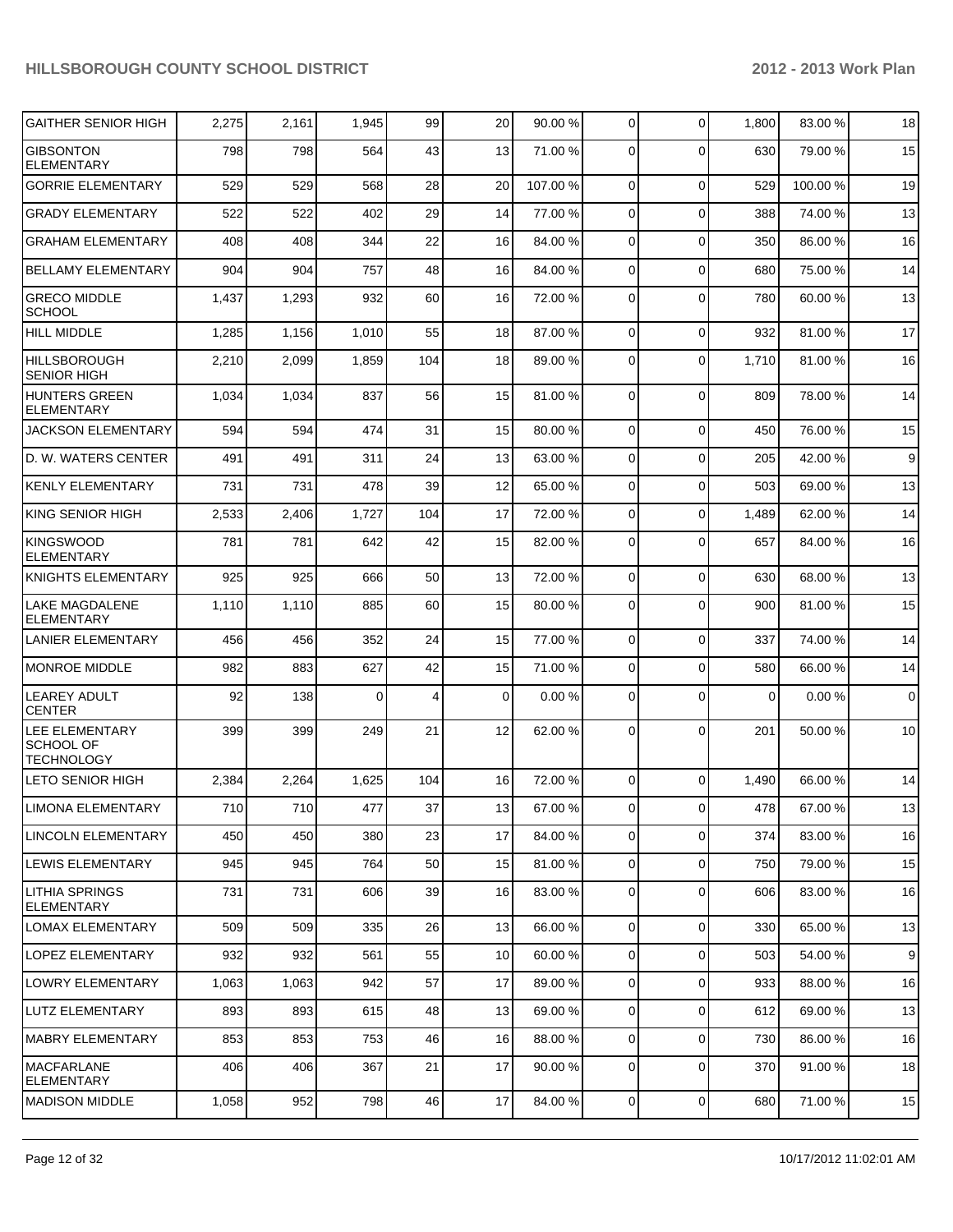| <b>MANGO ELEMENTARY</b>                                        | 811   | 811   | 681   | 43              | 16             | 84.00 % | 0              | $\Omega$    | 675   | 83.00 % | 16 |
|----------------------------------------------------------------|-------|-------|-------|-----------------|----------------|---------|----------------|-------------|-------|---------|----|
| <b>MANISCALCO</b><br><b>ELEMENTARY</b>                         | 857   | 857   | 565   | 46              | 12             | 66.00 % | $\Omega$       | $\Omega$    | 586   | 68.00 % | 13 |
| <b>MANN MIDDLE</b>                                             | 1,551 | 1,395 | 1,142 | 64              | 18             | 82.00 % | 0              | $\mathbf 0$ | 924   | 66.00 % | 14 |
| <b>MARSHALL MIDDLE</b>                                         | 1,277 | 1,149 | 866   | 53              | 16             | 75.00 % | 0              | $\Omega$    | 753   | 66.00 % | 14 |
| <b>MCDONALD</b><br><b>ELEMENTARY</b>                           | 675   | 675   | 503   | 35              | 14             | 74.00 % | $\Omega$       | $\Omega$    | 517   | 77.00 % | 15 |
| MENDENHALL<br><b>ELEMENTARY</b>                                | 835   | 835   | 660   | 45              | 15             | 79.00 % | 0              | $\Omega$    | 650   | 78.00 % | 14 |
| <b>FERRELL MIDDLE</b><br><b>MAGNET</b>                         | 977   | 879   | 300   | 41              | $\overline{7}$ | 34.00 % | 0              | $\mathbf 0$ | 368   | 42.00%  | 9  |
| MILES ELEMENTARY                                               | 835   | 835   | 627   | 45              | 14             | 75.00 % | 0              | $\mathbf 0$ | 600   | 72.00 % | 13 |
| MINTZ ELEMENTARY                                               | 1,009 | 1,009 | 795   | 54              | 15             | 79.00 % | 0              | $\Omega$    | 856   | 85.00 % | 16 |
| <b>MITCHELL</b><br>ELEMENTARY                                  | 728   | 728   | 605   | 38              | 16             | 83.00 % | 0              | $\Omega$    | 648   | 89.00 % | 17 |
| <b>MORGAN WOODS</b><br><b>ELEMENTARY</b>                       | 769   | 769   | 529   | 42              | 13             | 69.00 % | $\mathbf 0$    | $\mathbf 0$ | 512   | 67.00 % | 12 |
| MORT ELEMENTARY                                                | 1,026 | 1,026 | 801   | 56              | 14             | 78.00 % | $\Omega$       | $\Omega$    | 790   | 77.00 % | 14 |
| NORTHWEST<br><b>ELEMENTARY</b>                                 | 865   | 865   | 658   | 46              | 14             | 76.00 % | $\mathbf 0$    | $\Omega$    | 651   | 75.00 % | 14 |
| <b>OAK GROVE</b><br><b>ELEMENTARY</b>                          | 964   | 964   | 779   | 50              | 16             | 81.00%  | 0              | $\Omega$    | 759   | 79.00 % | 15 |
| <b>ORANGE GROVE</b><br><b>MIDDLE</b>                           | 652   | 586   | 528   | 29              | 18             | 90.00 % | $\Omega$       | $\Omega$    | 470   | 80.00%  | 16 |
| <b>PALM RIVER</b><br><b>ELEMENTARY</b>                         | 707   | 707   | 482   | 37              | 13             | 68.00 % | $\mathbf 0$    | $\Omega$    | 481   | 68.00 % | 13 |
| PINECREST<br><b>ELEMENTARY</b>                                 | 820   | 820   | 543   | 44              | 12             | 66.00 % | $\mathbf 0$    | $\Omega$    | 546   | 67.00%  | 12 |
| <b>PLANT SENIOR HIGH</b>                                       | 2,621 | 2,489 | 2,329 | 105             | 22             | 94.00 % | 0              | $\Omega$    | 2,300 | 92.00 % | 22 |
| PLANT CITY SENIOR<br><b>HIGH</b>                               | 2,614 | 2,483 | 1,943 | 112             | 17             | 78.00 % | $\Omega$       | $\Omega$    | 1,820 | 73.00 % | 16 |
| <b>TOMLIN MIDDLE</b>                                           | 1,904 | 1,713 | 1,579 | 80              | 20             | 92.00 % | $\mathbf 0$    | $\Omega$    | 1,436 | 84.00%  | 18 |
| POTTER ELEMENTARY                                              | 744   | 744   | 536   | 40              | 13             | 72.00 % | 0              | $\Omega$    | 517   | 69.00 % | 13 |
| <b>PROGRESS VILLAGE</b><br>MIDDLE                              | 1,111 | 999   | 804   | 48              | 17             | 80.00 % | $\Omega$       | $\Omega$    | 709   | 71.00%  | 15 |
| <b>RIVERHILLS</b><br>ELEMENTARY                                | 590   | 590   | 342   | 31              | 11             | 58.00 % | $\mathbf 0$    | $\mathbf 0$ | 320   | 54.00 % | 10 |
| RIVERVIEW<br><b>IELEMENTARY</b>                                | 972   | 972   | 594   | 53              | 11             | 61.00 % | $\mathbf 0$    | $\Omega$    | 580   | 60.00%  | 11 |
| <b>IROBINSON</b><br><b>ELEMENTARY</b>                          | 656   | 656   | 586   | 40              | 15             | 89.00 % | 0              | 0           | 561   | 86.00 % | 14 |
| <b>ROBINSON SENIOR</b><br> HIGH                                | 1,684 | 1,599 | 1,489 | 75              | 20             | 93.00 % | $\mathbf 0$    | 0           | 1,450 | 91.00 % | 19 |
| <b>ROBLES ELEMENTARY</b>                                       | 832   | 832   | 617   | 44              | 14             | 74.00 % | $\overline{0}$ | $\mathbf 0$ | 611   | 73.00 % | 14 |
| ROLAND PARK K-8                                                | 1,035 | 931   | 528   | 47              | 11             | 57.00 % | 0              | $\mathbf 0$ | 593   | 64.00 % | 13 |
| LAVOY EXCEPTIONAL<br><b>STUDENT EDUCATION</b><br><b>CENTER</b> | 270   | 270   | 100   | 24              | 4 <sup>1</sup> | 37.00 % | 0              | 0           | 108   | 40.00 % | 5  |
| <b>JEFFERSON SENIOR</b><br>HIGH                                | 2,209 | 2,098 | 1,666 | 90 <sub>0</sub> | 19             | 79.00 % | $\overline{0}$ | $\mathbf 0$ | 1,450 | 69.00 % | 16 |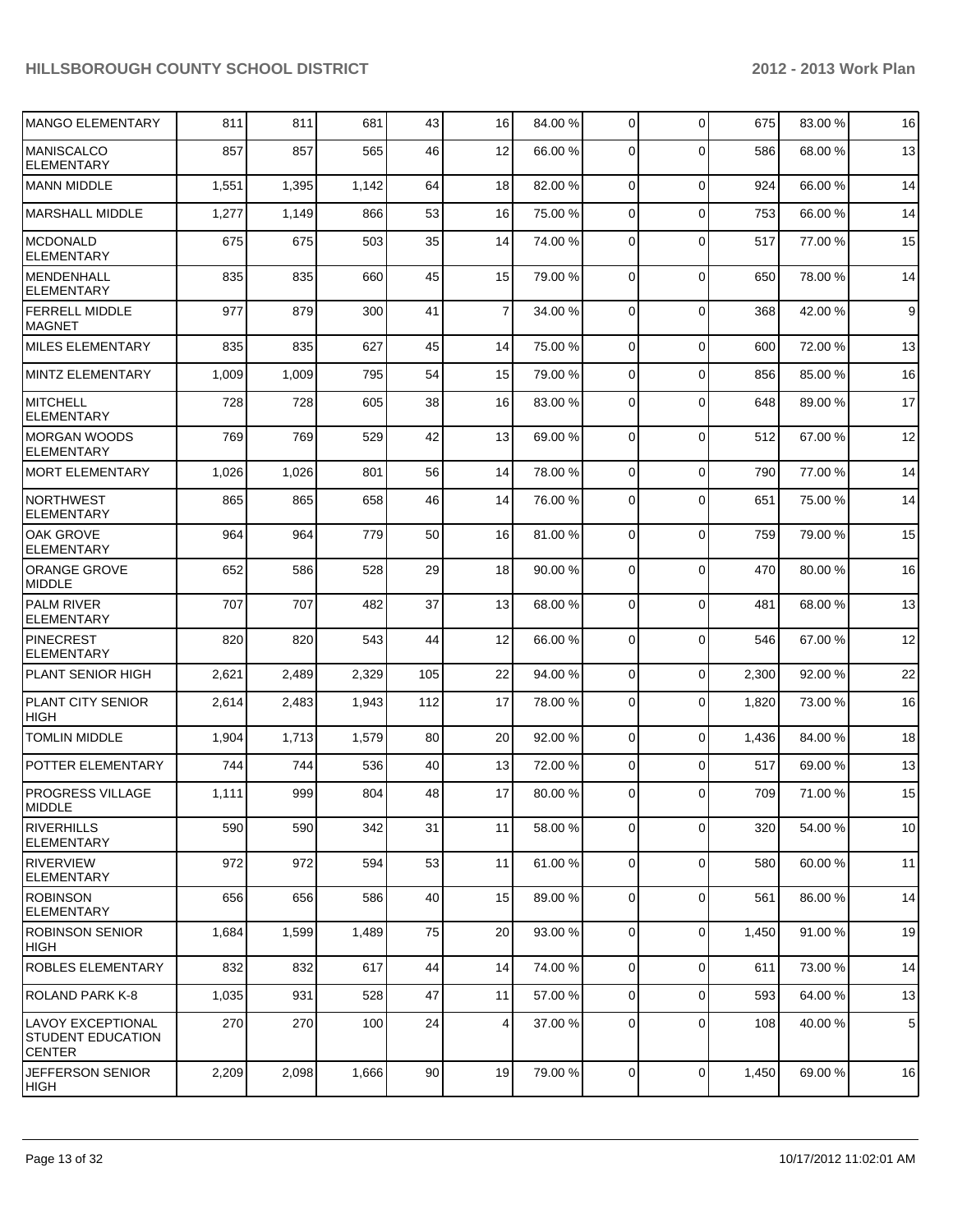| <b>ROOSEVELT</b><br><b>ELEMENTARY</b>                                    | 745   | 745   | 686   | 40  | 17             | 92.00 %  | 0              | $\mathbf 0$ | 686   | 92.00%  | 17             |
|--------------------------------------------------------------------------|-------|-------|-------|-----|----------------|----------|----------------|-------------|-------|---------|----------------|
| <b>RUSKIN ELEMENTARY</b>                                                 | 1,016 | 1,016 | 992   | 56  | 18             | 98.00 %  | $\overline{0}$ | $\Omega$    | 890   | 88.00 % | 16             |
| <b>SCHWARZKOPF</b><br><b>ELEMENTARY</b>                                  | 677   | 677   | 610   | 36  | 17             | 90.00 %  | 0              | $\Omega$    | 588   | 87.00 % | 16             |
| <b>SEFFNER ELEMENTARY</b>                                                | 898   | 898   | 665   | 47  | 14             | 74.00 %  | $\overline{0}$ | $\mathbf 0$ | 610   | 68.00 % | 13             |
| <b>SEMINOLE</b><br><b>ELEMENTARY</b>                                     | 560   | 560   | 436   | 30  | 15             | 78.00 %  | 0              | $\Omega$    | 428   | 76.00 % | 14             |
| <b>SHAW ELEMENTARY</b>                                                   | 846   | 846   | 551   | 45  | 12             | 65.00 %  | 0              | $\Omega$    | 550   | 65.00 % | 12             |
| <b>SHORE ELEMENTARY</b>                                                  | 445   | 445   | 367   | 24  | 15             | 82.00 %  | 0              | $\Omega$    | 376   | 84.00%  | 16             |
| <b>SIMMONS CAREER</b><br><b>CENTER</b>                                   | 344   | 344   | 306   | 29  | 11             | 89.00 %  | 0              | $\Omega$    | 235   | 68.00 % | 8              |
| <b>BLOOMINGDALE</b><br><b>SENIOR HIGH</b>                                | 2,351 | 2,233 | 2,366 | 100 | 24             | 106.00 % | 0              | $\Omega$    | 2,200 | 99.00 % | 22             |
| <b>SPRINGHEAD</b><br><b>ELEMENTARY</b>                                   | 874   | 874   | 741   | 47  | 16             | 85.00 %  | $\Omega$       | $\Omega$    | 740   | 85.00 % | 16             |
| <b>SULPHUR SPRINGS</b><br><b>ELEMENTARY</b>                              | 824   | 824   | 543   | 44  | 12             | 66.00 %  | 0              | $\Omega$    | 533   | 65.00 % | 12             |
| <b>SUMMERFIELD</b><br><b>ELEMENTARY</b>                                  | 1,012 | 1,012 | 832   | 54  | 15             | 82.00 %  | 0              | $\Omega$    | 820   | 81.00%  | 15             |
| <b>TAMPA BAY TECHNICAL</b><br><b>HIGH SCHOOL</b>                         | 2,551 | 3,061 | 1,973 | 116 | 17             | 64.00 %  | 0              | $\Omega$    | 1,872 | 61.00%  | 16             |
| <b>TAMPA BAY</b><br><b>BOULEVARD</b><br><b>ELEMENTARY</b>                | 885   | 885   | 653   | 48  | 14             | 74.00 %  | $\Omega$       | $\Omega$    | 640   | 72.00%  | 13             |
| <b>TAMPA PALMS</b><br><b>ELEMENTARY</b>                                  | 965   | 965   | 766   | 52  | 15             | 79.00 %  | $\Omega$       | $\Omega$    | 737   | 76.00 % | 14             |
| <b>TEMPLE TERRACE</b><br><b>ELEMENTARY</b>                               | 853   | 853   | 617   | 46  | 13             | 72.00 %  | $\Omega$       | $\Omega$    | 617   | 72.00 % | 13             |
| <b>THONOTOSASSA</b><br><b>ELEMENTARY</b>                                 | 551   | 551   | 398   | 29  | 14             | 72.00 %  | $\overline{0}$ | $\Omega$    | 396   | 72.00 % | 14             |
| <b>TINKER ELEMENTARY</b>                                                 | 688   | 688   | 641   | 36  | 18             | 93.00 %  | 0              | $\Omega$    | 637   | 93.00 % | 18             |
| <b>TOWN &amp; COUNTRY</b><br><b>ELEMENTARY</b>                           | 732   | 732   | 443   | 38  | 12             | 61.00%   | 0              | $\Omega$    | 437   | 60.00%  | 12             |
| <b>WEBB MIDDLE</b>                                                       | 1,157 | 1,041 | 870   | 51  | 17             | 84.00 %  | 0              | $\Omega$    | 755   | 73.00 % | 15             |
| <b>TRAPNELL</b><br><b>ELEMENTARY</b>                                     | 524   | 524   | 457   | 28  | 16             | 87.00 %  | 0              | $\Omega$    | 450   | 86.00 % | 16             |
| <b>TURKEY CREEK MIDDLE</b>                                               | 1,363 | 1,226 | 993   | 58  | 17             | 81.00 %  | $\overline{0}$ | $\mathbf 0$ | 878   | 72.00 % | 15             |
| <b>TWIN LAKES</b><br><b>ELEMENTARY</b>                                   | 752   | 752   | 662   | 40  | 17             | 88.00 %  | $\overline{0}$ | $\mathbf 0$ | 654   | 87.00%  | 16             |
| <b>CAMINITI EXCEPTIONAL</b><br><b>STUDENT EDUCATION</b><br><b>CENTER</b> | 252   | 252   | 154   | 24  | 6 <sup>1</sup> | 61.00 %  | $\overline{0}$ | $\mathbf 0$ | 162   | 64.00 % | $\overline{7}$ |
| <b>WALDEN LAKE</b><br><b>ELEMENTARY</b>                                  | 983   | 983   | 873   | 53  | 16             | 89.00 %  | $\Omega$       | $\Omega$    | 860   | 87.00%  | 16             |
| <b>WASHINGTON</b><br><b>ELEMENTARY</b>                                   | 638   | 638   | 492   | 37  | 13             | 77.00 %  | $\overline{0}$ | $\mathbf 0$ | 480   | 75.00 % | 13             |
| <b>WEST SHORE</b><br><b>ELEMENTARY</b>                                   | 395   | 395   | 288   | 21  | 14             | 73.00 %  | 0              | $\mathbf 0$ | 290   | 73.00 % | 14             |
| <b>WEST TAMPA</b><br><b>ELEMENTARY</b>                                   | 593   | 593   | 433   | 32  | 14             | 73.00 %  | 0              | $\mathbf 0$ | 439   | 74.00 % | 14             |
| <b>JAMES ELEMENTARY</b><br><b>SCHOOL</b>                                 | 876   | 876   | 648   | 44  | 15             | 74.00 %  | $\overline{0}$ | $\mathbf 0$ | 640   | 73.00 % | 15             |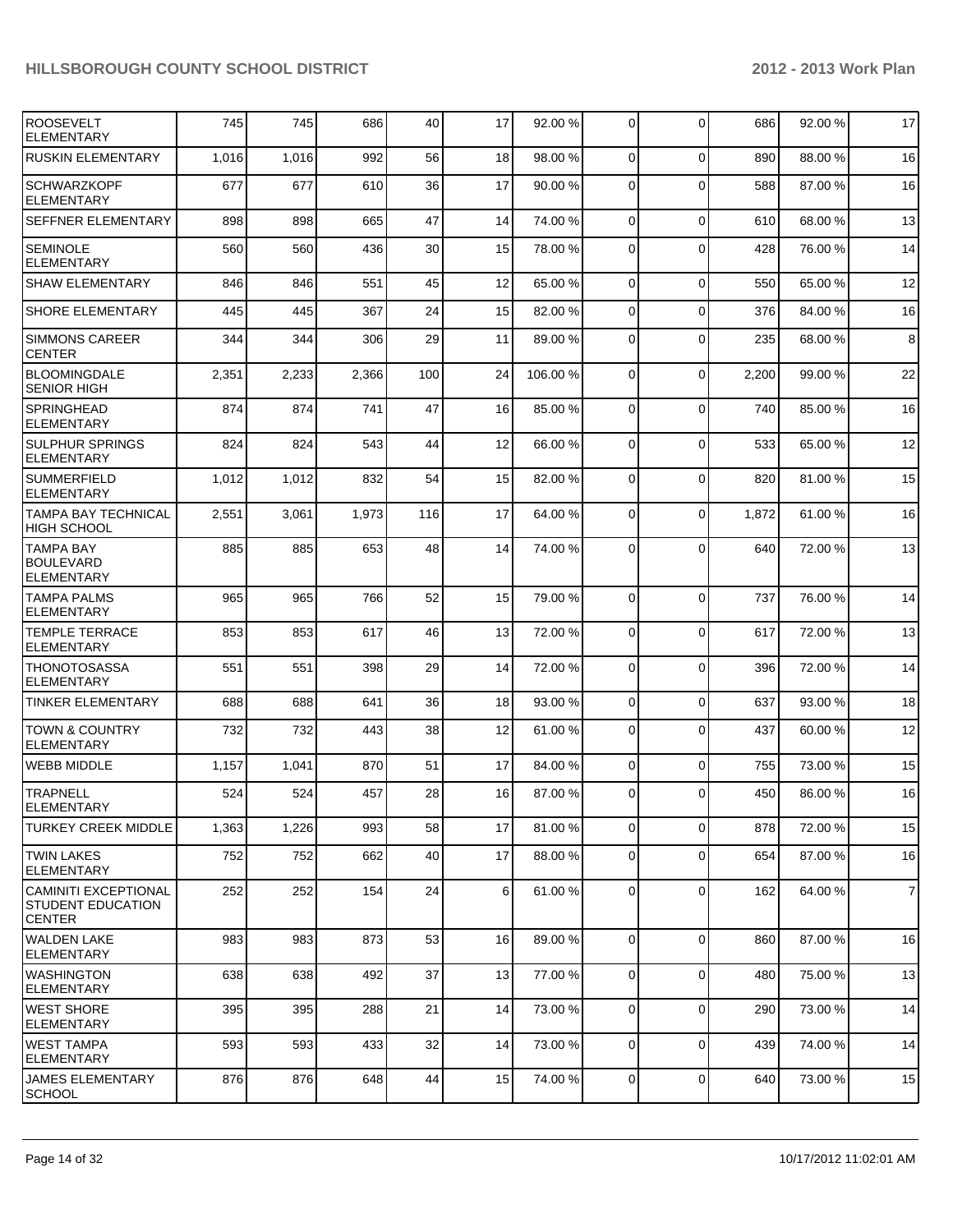| <b>WILSON MIDDLE</b>                   | 647      | 582   | 619      | 28  | 22              | 106.00 % | $\overline{0}$ | $\Omega$    | 582         | 100.00 % | 21          |
|----------------------------------------|----------|-------|----------|-----|-----------------|----------|----------------|-------------|-------------|----------|-------------|
| <b>WILSON ELEMENTARY</b>               | 405      | 405   | 334      | 22  | 15              | 82.00 %  | 0              | $\Omega$    | 330         | 81.00%   | 15          |
| <b>WIMAUMA</b><br><b>ELEMENTARY</b>    | 659      | 659   | 465      | 35  | 13              | 71.00 %  | 0              | $\Omega$    | 473         | 72.00 %  | 14          |
| <b>WITTER ELEMENTARY</b>               | 737      | 737   | 488      | 38  | 13              | 66.00 %  | $\overline{0}$ | $\mathbf 0$ | 491         | 67.00 %  | 13          |
| <b>WOODBRIDGE</b><br><b>ELEMENTARY</b> | 883      | 883   | 573      | 47  | 12              | 65.00 %  | $\Omega$       | $\Omega$    | 570         | 65.00 %  | 12          |
| YATES ELEMENTARY                       | 860      | 860   | 744      | 46  | 16              | 87.00 %  | $\overline{0}$ | $\mathbf 0$ | 747         | 87.00 %  | 16          |
| YOUNG MIDDLE                           | 1,083    | 974   | 575      | 47  | 12              | 59.00 %  | $\overline{0}$ | $\mathbf 0$ | 479         | 49.00 %  | 10          |
| <b>KNIGHTS (OLD)</b>                   | $\Omega$ | 0     | $\Omega$ | 0   | $\overline{0}$  | 0.00%    | $\overline{0}$ | $\mathbf 0$ | $\mathbf 0$ | 0.00%    | $\mathsf 0$ |
| <b>DURANT SENIOR HIGH</b>              | 2,883    | 2,738 | 2,167    | 117 | 19              | 79.00 %  | $\overline{0}$ | $\mathbf 0$ | 1,950       | 71.00 %  | 17          |
| <b>BURNETT MIDDLE</b>                  | 1,332    | 1,198 | 1,014    | 56  | 18              | 85.00 %  | $\overline{0}$ | $\mathbf 0$ | 929         | 78.00 %  | 17          |
| <b>VALRICO ELEMENTARY</b>              | 979      | 979   | 823      | 53  | 16              | 84.00 %  | $\overline{0}$ | $\mathbf 0$ | 790         | 81.00%   | 15          |
| <b>BENITO MIDDLE</b>                   | 1,473    | 1,325 | 1,126    | 63  | 18              | 85.00 %  | $\overline{0}$ | $\mathbf 0$ | 1,000       | 75.00 %  | 16          |
| <b>WALKER MIDDLE</b>                   | 1,091    | 981   | 732      | 47  | 16              | 75.00 %  | $\overline{0}$ | $\mathbf 0$ | 720         | 73.00 %  | 15          |
| <b>WILLIAMS MIDDLE</b>                 | 948      | 853   | 791      | 42  | 19              | 93.00 %  | $\overline{0}$ | $\mathbf 0$ | 700         | 82.00 %  | 17          |
| <b>SICKLES SENIOR HIGH</b>             | 2,231    | 2,119 | 1,959    | 94  | 21              | 92.00 %  | $\overline{0}$ | $\mathbf 0$ | 1,800       | 85.00 %  | 19          |
| <b>WHARTON SENIOR</b><br><b>HIGH</b>   | 2,642    | 2,509 | 2,347    | 109 | 22              | 94.00 %  | $\overline{0}$ | $\mathbf 0$ | 2,168       | 86.00 %  | 20          |
| <b>BLAKE SENIOR HIGH</b>               | 1,795    | 1,705 | 1,565    | 72  | 22              | 92.00 %  | $\mathbf 0$    | $\mathbf 0$ | 1,478       | 87.00 %  | 21          |
| <b>CLARK ELEMENTARY</b>                | 975      | 975   | 832      | 53  | 16              | 85.00 %  | 0              | $\mathbf 0$ | 825         | 85.00 %  | 16          |
| <b>WESTCHASE</b><br><b>ELEMENTARY</b>  | 1,040    | 1,040 | 1,010    | 56  | 18              | 97.00 %  | 0              | $\mathbf 0$ | 984         | 95.00 %  | 18          |
| PIZZO ELEMENTARY                       | 810      | 810   | 590      | 44  | 13              | 73.00 %  | $\overline{0}$ | $\mathbf 0$ | 560         | 69.00 %  | 13          |
| RODGERS MIDDLE                         | 1,346    | 1,211 | 986      | 57  | 17              | 81.00 %  | 0              | $\mathbf 0$ | 901         | 74.00 %  | 16          |
| <b>RIVERVIEW SENIOR</b><br><b>HIGH</b> | 2,702    | 2,566 | 2,265    | 109 | 21              | 88.00 %  | 0              | $\mathbf 0$ | 2,270       | 88.00 %  | 21          |
| <b>BEVIS ELEMENTARY</b>                | 945      | 945   | 821      | 50  | 16              | 87.00 %  | $\overline{0}$ | $\mathbf 0$ | 823         | 87.00 %  | 16          |
| RANDALL MIDDLE                         | 1,600    | 1,440 | 1,337    | 67  | 20 <sub>2</sub> | 93.00 %  | $\overline{0}$ | $\mathbf 0$ | 1,229       | 85.00 %  | 18          |
| <b>DAVIDSEN MIDDLE</b>                 | 1,598    | 1,438 | 1,135    | 66  | 17              | 79.00 %  | $\overline{0}$ | $\pmb{0}$   | 1,025       | 71.00%   | 16          |
| <b>PRIDE ELEMENTARY</b>                | 1,018    | 1,018 | 890      | 53  | 17              | 87.00 %  | $\overline{0}$ | $\pmb{0}$   | 883         | 87.00 %  | 17          |
| <b>MCKITRICK</b><br><b>ELEMENTARY</b>  | 1,045    | 1,045 | 977      | 56  | 17              | 94.00 %  | $\overline{0}$ | $\mathbf 0$ | 955         | 91.00 %  | 17          |
| <b>CHILES ELEMENTARY</b>               | 963      | 963   | 750      | 51  | 15              | 78.00 %  | $\overline{0}$ | $\mathbf 0$ | 740         | 77.00 %  | 15          |
| <b>SYMMES ELEMENTARY</b>               | 747      | 747   | 545      | 39  | 14              | 73.00 %  | $\overline{0}$ | $\mathbf 0$ | 539         | 72.00 %  | 14          |
| MARTINEZ MIDDLE                        | 1,344    | 1,209 | 1,086    | 56  | 19              | 90.00 %  | $\overline{0}$ | $\mathbf 0$ | 970         | 80.00%   | 17          |
| <b>LIBERTY MIDDLE</b>                  | 1,645    | 1,480 | 1,192    | 68  | 18              | 81.00 %  | $\overline{0}$ | $\mathbf 0$ | 1,040       | 70.00 %  | 15          |
| ALONSO HIGH                            | 2,731    | 2,594 | 2,355    | 109 | 22              | 91.00 %  | $\overline{0}$ | 0           | 2,120       | 82.00 %  | 19          |
| <b>FREEDOM SENIOR</b><br>HIGH          | 2,694    | 2,559 | 2,017    | 108 | 19              | 79.00 %  | $\overline{0}$ | $\mathbf 0$ | 1,795       | 70.00%   | 17          |
| <b>MIDDLETON SENIOR</b><br> HIGH       | 2,081    | 1,976 | 1,167    | 82  | 14              | 59.00 %  | $\overline{0}$ | 0           | 1,055       | 53.00 %  | 13          |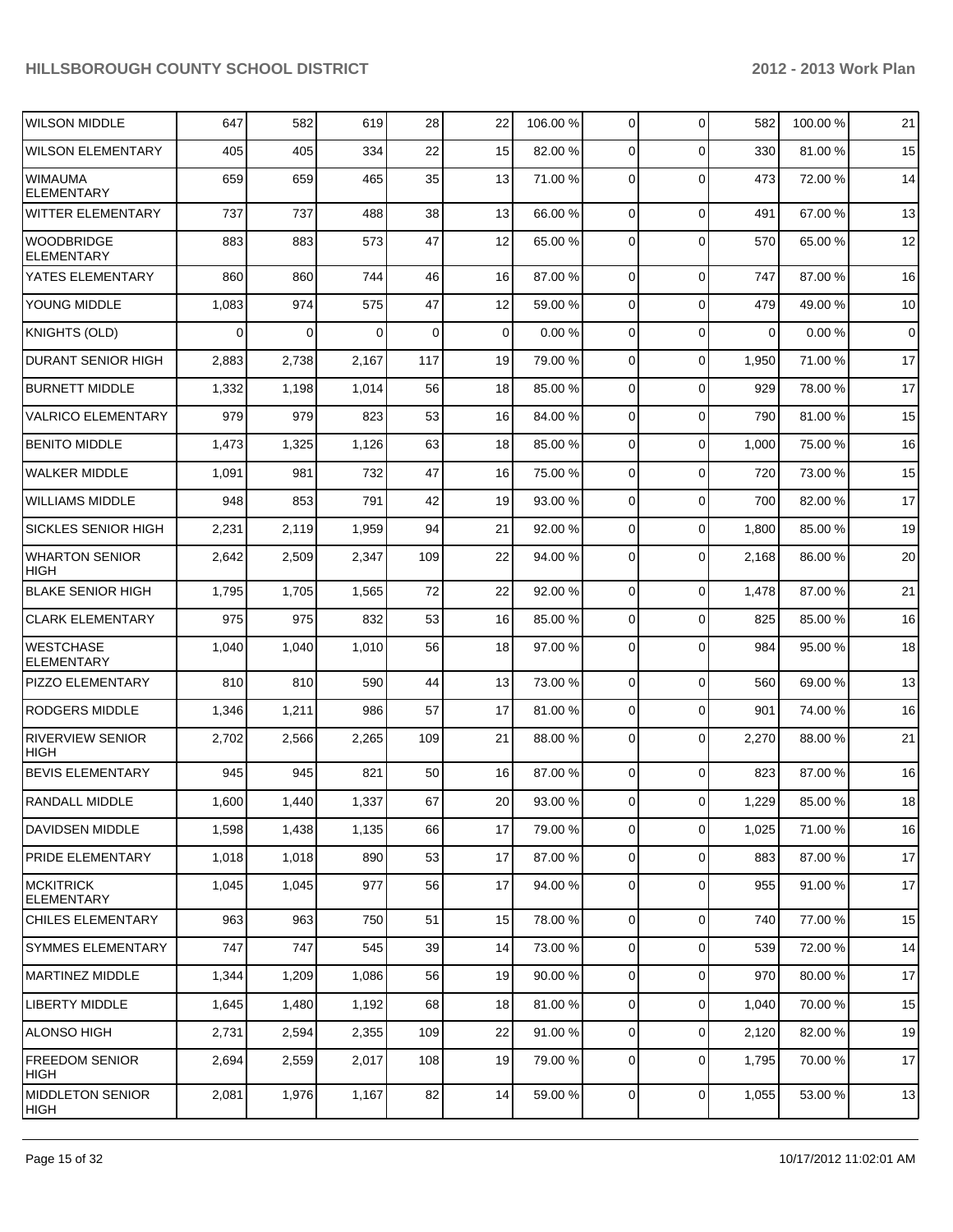| SOUTH COUNTY<br><b>CAREER CENTER</b>                     | 687   | 687   | 370             | 32  | 12              | 54.00 %  | $\overline{0}$ | $\Omega$       | 320         | 47.00 % | 10             |
|----------------------------------------------------------|-------|-------|-----------------|-----|-----------------|----------|----------------|----------------|-------------|---------|----------------|
| <b>FARNELL MIDDLE</b>                                    | 1,456 | 1,310 | 1,268           | 61  | 21              | 97.00 %  | 0              | $\Omega$       | 1,138       | 87.00 % | 19             |
| <b>BRYANT ELEMENTARY</b>                                 | 1,066 | 1,066 | 1,015           | 57  | 18              | 95.00 %  | 0              | $\Omega$       | 980         | 92.00 % | 17             |
| <b>CIMINO ELEMENTARY</b>                                 | 1,045 | 1,045 | 792             | 56  | 14              | 76.00 %  | 0              | $\Omega$       | 760         | 73.00 % | 14             |
| <b>IPPOLITO ELEMENTARY</b>                               | 850   | 850   | 842             | 45  | 19              | 99.00 %  | 0              | $\Omega$       | 550         | 65.00 % | 12             |
| NEWSOME SENIOR<br><b>HIGH</b>                            | 2,670 | 2,536 | 2,251           | 107 | 21              | 89.00 %  | 0              | $\Omega$       | 2,230       | 88.00 % | 21             |
| <b>JENNINGS MIDDLE</b>                                   | 1,337 | 1,203 | 916             | 56  | 16              | 76.00 %  | 0              | $\mathbf 0$    | 816         | 68.00%  | 15             |
| SHIELDS MIDDLE                                           | 1,861 | 1,674 | 1,410           | 78  | 18              | 84.00 %  | 0              | $\mathbf 0$    | 1,450       | 87.00 % | 19             |
| <b>HERITAGE</b><br><b>ELEMENTARY</b>                     | 747   | 747   | 608             | 39  | 16              | 81.00 %  | 0              | $\Omega$       | 587         | 79.00 % | 15             |
| <b>SESSUMS</b><br><b>ELEMENTARY</b>                      | 1,020 | 1,020 | 817             | 54  | 15              | 80.00 %  | 0              | $\Omega$       | 700         | 69.00 % | 13             |
| <b>NELSON ELEMENTARY</b>                                 | 963   | 963   | 799             | 51  | 16              | 83.00 %  | 0              | $\Omega$       | 810         | 84.00%  | 16             |
| MULRENNAN MIDDLE                                         | 1,606 | 1,445 | 1,213           | 67  | 18              | 84.00 %  | 0              | $\Omega$       | 1,152       | 80.00%  | 17             |
| <b>SCHMIDT ELEMENTARY</b>                                | 717   | 717   | 650             | 38  | 17              | 91.00 %  | 0              | $\Omega$       | 655         | 91.00 % | 17             |
| <b>MULLER ELEMENTARY</b>                                 | 484   | 484   | 332             | 26  | 13              | 69.00 %  | 0              | $\Omega$       | 320         | 66.00 % | 12             |
| <b>CORR ELEMENTARY</b>                                   | 929   | 929   | 827             | 50  | 17              | 89.00 %  | 0              | $\Omega$       | 800         | 86.00 % | 16             |
| <b>BOWERS WHITLEY</b><br><b>CAREER CENTER</b>            | 627   | 627   | 319             | 24  | 13              | 51.00 %  | 0              | $\Omega$       | 320         | 51.00 % | 13             |
| SHEEHY ELEMENTARY                                        | 562   | 562   | 457             | 29  | 16              | 81.00 %  | 0              | $\Omega$       | 460         | 82.00 % | 16             |
| <b>RAMPELLO</b><br><b>DOWNTOWN</b><br><b>PARTNERSHIP</b> | 937   | 843   | 693             | 44  | 16              | 82.00 %  | $\Omega$       | $\Omega$       | 771         | 91.00 % | 18             |
| <b>DAVIS ELEMENTARY</b>                                  | 1,038 | 1,038 | 779             | 55  | 14              | 75.00 %  | 0              | $\Omega$       | 770         | 74.00%  | 14             |
| <b>BRANDON</b><br><b>ALTERNATIVE</b>                     | 414   | 414   | 163             | 20  | 8               | 39.00 %  | 0              | $\Omega$       | 186         | 45.00 % | 9              |
| <b>FISHHAWK CREEK</b><br><b>ELEMENTARY</b>               | 1,056 | 1,056 | 1,056           | 56  | 19              | 100.00 % | 0              | $\Omega$       | 1,045       | 99.00 % | 19             |
| <b>SPOTO HIGH SCHOOL</b>                                 | 2,115 | 2,009 | 1,193           | 87  | 14              | 59.00 %  | 0              | $\Omega$       | 1,100       | 55.00 % | 13             |
| <b>FROST ELEMENTARY</b>                                  | 1,002 | 1,002 | 710             | 53  | 13              | 71.00 %  | $\overline{0}$ | $\overline{0}$ | 708         | 71.00%  | 13             |
| <b>GIUNTA MIDDLE</b><br><b>SCHOOL</b>                    | 1,726 | 1,553 | 1,022           | 73  | 14              | 66.00 %  | $\overline{0}$ | $\Omega$       | 913         | 59.00 % | 13             |
| APARICIO-LEVY<br><b>TECHNICAL CENTER</b>                 | 167   | 250   | $\overline{0}$  | 13  | $\overline{0}$  | 0.00%    | $\overline{0}$ | $\Omega$       | $\mathbf 0$ | 0.00%   | $\mathbf 0$    |
| <b>LENNARD HIGH</b><br>SCHOOL                            | 2,071 | 1,967 | 1,607           | 84  | 19              | 82.00 %  | 0              | $\Omega$       | 1,846       | 94.00 % | 22             |
| <b>TURNER ELEMENTARY</b>                                 | 1,200 | 1,200 | 975             | 60  | 16              | 81.00 %  | $\overline{0}$ | $\Omega$       | 959         | 80.00%  | 16             |
| <b>COLLINS ELEMENTARY</b>                                | 1,146 | 1,146 | 931             | 61  | 15              | 81.00 %  | $\overline{0}$ | $\Omega$       | 959         | 84.00 % | 16             |
| <b>NORTH TAMPA</b><br>ALTERNATIVE CENTER                 | 450   | 450   | 182             | 21  | $\vert$ 9       | 40.00 %  | $\overline{0}$ | $\Omega$       | 213         | 47.00 % | 10             |
| <b>GARY ADULT CENTER</b>                                 | 295   | 295   | 10 <sup>1</sup> | 22  | $\overline{0}$  | 3.00%    | $\overline{0}$ | $\Omega$       | 41          | 14.00%  | $\overline{2}$ |
| <b>CARVER EXCEPTIONAL</b><br><b>CENTER</b>               | 210   | 210   | 81              | 20  | $\vert 4 \vert$ | 39.00 %  | $\overline{0}$ | $\Omega$       | 100         | 48.00%  | 5              |
| <b>BARTELS MIDDLE</b><br><b>SCHOOL</b>                   | 1,323 | 1,190 | 831             | 56  | 15              | 70.00 %  | $\overline{0}$ | $\overline{0}$ | 785         | 66.00 % | 14             |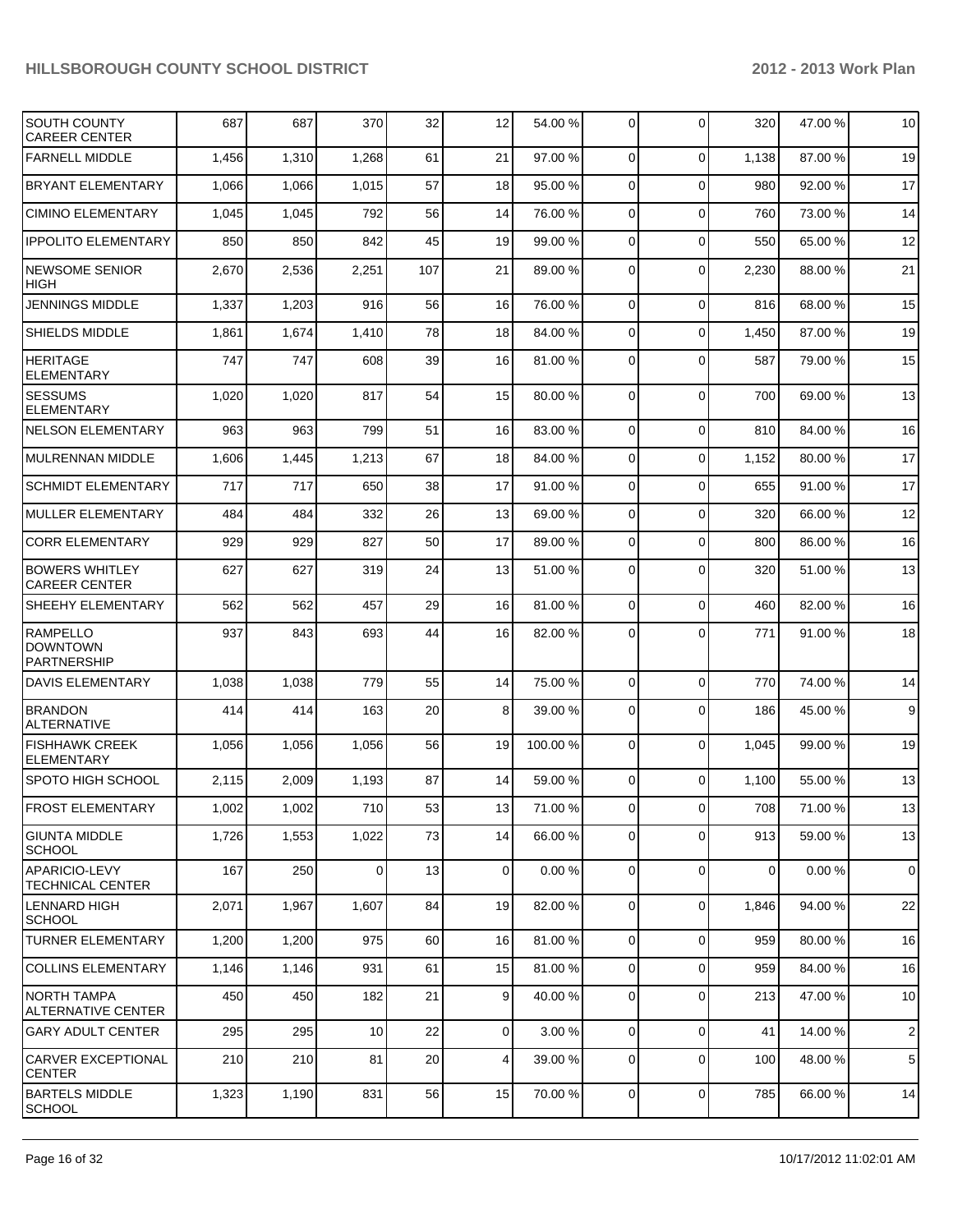| 2,509<br>972<br>1,635<br>2,446<br>920 | 2,383<br>972<br>1,471<br>2,323<br>920            | 2,153<br>709<br>1,067<br>2,001<br>714 | 102<br>51<br>69<br>101<br>48                 | 21<br>14<br>15<br>20 <sup>1</sup><br>15 | 90.00 %<br>73.00 %<br>73.00 %<br>86.00 %<br>78.00 %                               | $\Omega$<br>$\Omega$<br>$\Omega$<br>$\Omega$<br>$\Omega$ | $\Omega$<br>$\Omega$<br>$\Omega$<br>$\Omega$<br>$\Omega$ | 2,015<br>720<br>1,090<br>2.100<br>734 | 85.00 %<br>74.00%<br>74.00%<br>90.00 %<br>80.00 % | 20<br>14<br>16<br>21<br>15 |
|---------------------------------------|--------------------------------------------------|---------------------------------------|----------------------------------------------|-----------------------------------------|-----------------------------------------------------------------------------------|----------------------------------------------------------|----------------------------------------------------------|---------------------------------------|---------------------------------------------------|----------------------------|
|                                       |                                                  |                                       |                                              |                                         |                                                                                   |                                                          |                                                          |                                       |                                                   |                            |
|                                       |                                                  |                                       |                                              |                                         |                                                                                   |                                                          |                                                          |                                       |                                                   |                            |
|                                       |                                                  |                                       |                                              |                                         |                                                                                   |                                                          |                                                          |                                       |                                                   |                            |
|                                       |                                                  |                                       |                                              |                                         |                                                                                   |                                                          |                                                          |                                       |                                                   |                            |
|                                       |                                                  |                                       |                                              |                                         |                                                                                   |                                                          |                                                          |                                       |                                                   |                            |
| 652                                   | 652                                              | 423                                   | 34                                           | 12                                      | 65.00 %                                                                           | $\Omega$                                                 | $\Omega$                                                 | 415                                   | 64.00%                                            | 12                         |
|                                       |                                                  | 731                                   |                                              |                                         | 77.00 %                                                                           |                                                          | $\Omega$                                                 | 760                                   | 80.00%                                            | 15                         |
|                                       |                                                  | 639                                   |                                              |                                         | 68.00 %                                                                           | $\Omega$                                                 | $\Omega$                                                 | 641                                   | 68.00 %                                           | 13                         |
| 1,054                                 |                                                  | 991                                   |                                              |                                         | 94.00 %                                                                           | 0                                                        | $\Omega$                                                 | 985                                   | 93.00 %                                           | 18                         |
|                                       |                                                  |                                       |                                              | 17                                      | 78.00 %                                                                           | $\Omega$                                                 | $\Omega$                                                 | 946                                   | 67.00 %                                           | 14                         |
| 757                                   | 757                                              | 600                                   |                                              |                                         | 79.00 %                                                                           | $\Omega$                                                 | $\Omega$                                                 | 591                                   | 78.00 %                                           | 15                         |
|                                       |                                                  | 708                                   |                                              |                                         | 74.00 %                                                                           | $\Omega$                                                 | $\Omega$                                                 | 800                                   | 84.00%                                            | 16                         |
| 1.023                                 |                                                  | 880                                   |                                              | 16                                      | 86.00 %                                                                           | $\Omega$                                                 | $\Omega$                                                 | 814                                   | 80.00%                                            | 15                         |
|                                       | SMITH MIDDLE SCHOOL<br><b>REDDICK ELEMENTARY</b> | 958<br>1,578<br>938<br>948            | 1.023<br>958<br>1,420<br>1,054<br>938<br>948 | 1,109                                   | 55<br>50 <sub>1</sub><br>14<br>15<br>40<br>66<br>55<br>18<br>49<br>13<br>50<br>15 |                                                          |                                                          | $\overline{0}$                        |                                                   |                            |

The COFTE Projected Total (174,942) for 2016 - 2017 must match the Official Forecasted COFTE Total (176,708 ) for 2016 - 2017 before this section can be completed. In the event that the COFTE Projected Total does not match the Official forecasted COFTE, then the Balanced Projected COFTE Table should be used to balance COFTE.

| Projected COFTE for 2016 - 2017 |         |   |
|---------------------------------|---------|---|
| Elementary (PK-3)               | 59,553  |   |
| Middle $(4-8)$                  | 67,041  | F |
| High (9-12)                     | 50,114  | N |
|                                 | 176,708 |   |

| <b>Grade Level Type</b> | <b>Balanced Projected</b><br>COFTE for 2016 - 2017 |
|-------------------------|----------------------------------------------------|
| Elementary (PK-3)       | 1,165                                              |
| Middle (4-8)            | 60                                                 |
| High (9-12)             |                                                    |
|                         | 176,708                                            |

#### **Relocatable Replacement**

Number of relocatable classrooms clearly identified and scheduled for replacement in the school board adopted financially feasible 5-year district work program.

| Location                        | 2012 - 2013   2013 - 2014 | 2014 - 2015   2015 - 2016   2016 - 2017 | Year 5 Total |
|---------------------------------|---------------------------|-----------------------------------------|--------------|
| <b>CYPRESS CREEK ELEMENTARY</b> |                           |                                         | 31           |
| EISENHOWER MIDDLE               |                           |                                         | 31           |
| <b>GIBSONTON ELEMENTARY</b>     |                           |                                         |              |
| <b>GRAHAM ELEMENTARY</b>        |                           |                                         |              |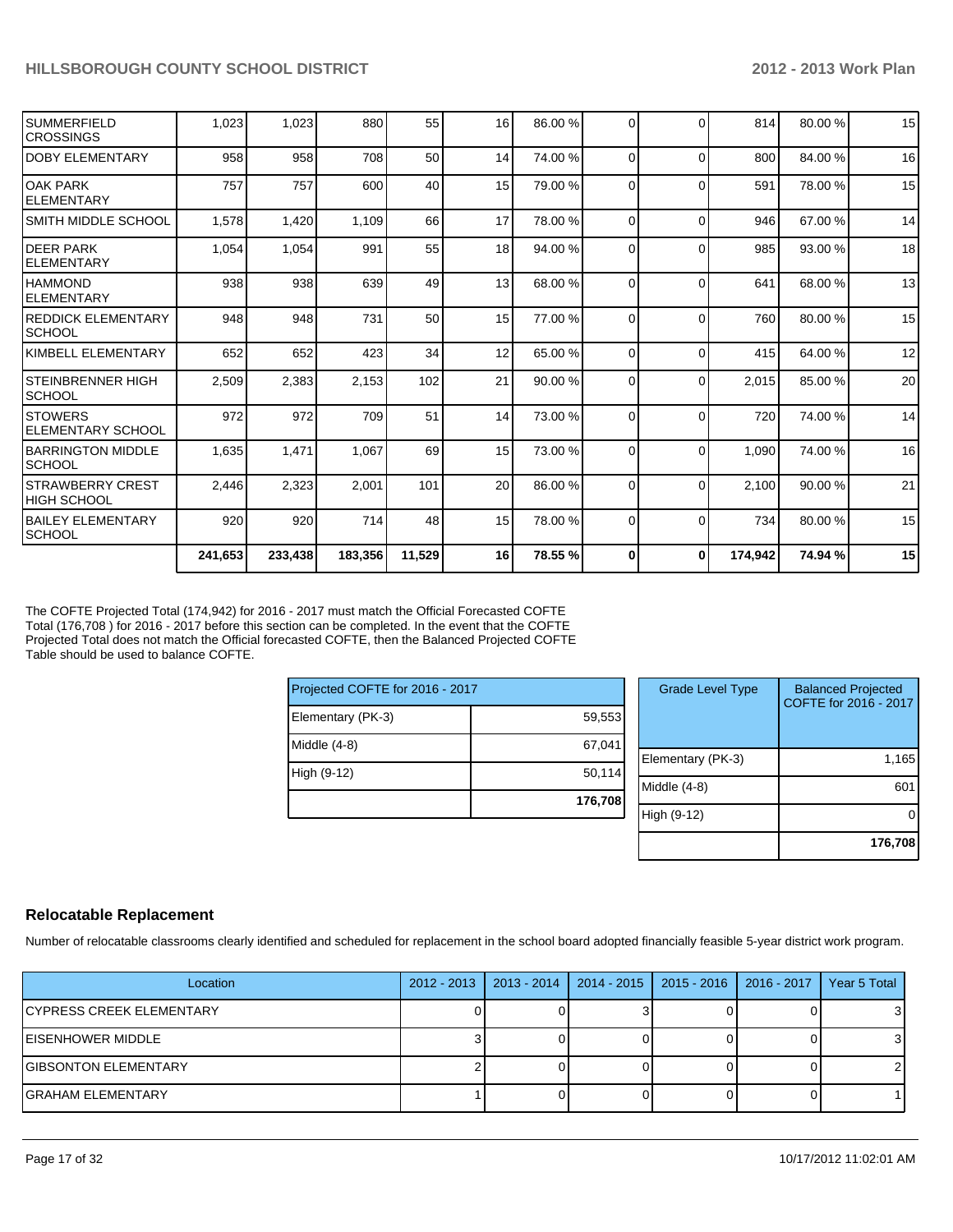| <b>JEFFERSON SENIOR HIGH</b>           |    |  |  |    |
|----------------------------------------|----|--|--|----|
| <b>BLOOMINGDALE SENIOR HIGH</b>        | 13 |  |  | 13 |
| IBRANDON ALTERNATIVE                   | 20 |  |  | 20 |
| <b>Total Relocatable Replacements:</b> | 41 |  |  | 44 |

## **Charter Schools Tracking**

Information regarding the use of charter schools.

| Location-Type                                          | # Relocatable<br>units or<br>permanent<br>classrooms | Owner          | <b>Year Started or</b><br>Scheduled | <b>Student</b><br><b>Stations</b> | <b>Students</b><br>Enrolled | Years in<br>Contract    | <b>Total Charter</b><br><b>Students</b><br>projected for<br>2016 - 2017 |
|--------------------------------------------------------|------------------------------------------------------|----------------|-------------------------------------|-----------------------------------|-----------------------------|-------------------------|-------------------------------------------------------------------------|
| Kid's Community College                                |                                                      | 15 PRIVATE     | 2005                                | 324                               | 317                         | 1                       | 348                                                                     |
| Learning Gate                                          |                                                      | 32 PRIVATE     | 2000                                | 600                               | 600                         | 1                       | 600                                                                     |
| Literacy/Leadership/Tech Middle<br>School              |                                                      | 14 PRIVATE     | 2005                                | 325                               | 280                         | 1                       | 525                                                                     |
| Mount Pleasant                                         |                                                      | 12 PRIVATE     | 2003                                | 250                               | 72                          | 4                       | 120                                                                     |
| Pepin Academy                                          |                                                      | 22 PRIVATE     | 1999                                | 157                               | 157                         | 5                       | 170                                                                     |
| <b>RCMA</b>                                            | 6                                                    | <b>PRIVATE</b> | 2000                                | 240                               | 234                         | 3                       | 244                                                                     |
| Richardson Montessori                                  |                                                      | 6 PRIVATE      | 1997                                | 126                               | 71                          | 3                       | 110                                                                     |
| Tampa Charter                                          | 8                                                    | <b>PRIVATE</b> | 2003                                | 165                               | 165                         | $\overline{\mathbf{4}}$ | 264                                                                     |
| <b>Terrace Community</b>                               |                                                      | 31 PRIVATE     | 1998                                | 660                               | 652                         | 14                      | 660                                                                     |
| Trinity School for Children                            |                                                      | 23 PRIVATE     | 1999                                | 500                               | 469                         | $\mathbf{1}$            | 537                                                                     |
| <b>Trinity Upper School</b>                            |                                                      | 14 PRIVATE     | 2004                                | 230                               | 230                         | 1                       | 254                                                                     |
| Village of Excellence                                  |                                                      | 10 PRIVATE     | 2000                                | 220                               | 170                         | 1                       | 300                                                                     |
| <b>Walton Academy</b>                                  |                                                      | 14 PRIVATE     | 2004                                | 210                               | 151                         | 3                       | 232                                                                     |
| Brooks DeBartolo High School                           |                                                      | 19 PRIVATE     | 2007                                | 500                               | 272                         | 5                       | 500                                                                     |
| Florida Autism Charter School of<br>Excellence         |                                                      | 10 PRIVATE     | 2007                                | 110                               | 90                          | 5                       | 175                                                                     |
| Shiloh Elementary Charter School                       |                                                      | 29 PRIVATE     | 2007                                | 480                               | 413                         | 5                       | 480                                                                     |
| Advantage Academy of<br>Hillsborough                   |                                                      | 22 PRIVATE     | 2009                                | 450                               | 303                         | 1                       | 375                                                                     |
| Advantage Academy Middle<br>School                     |                                                      | 22 PRIVATE     | 2009                                | 295                               | 150                         | $\mathbf{1}$            | 225                                                                     |
| Community Charter School of<br>Excellence              |                                                      | 12 PRIVATE     | 2008                                | 285                               | 259                         | $\mathbf{1}$            | 375                                                                     |
| Newpoint High of Tampa                                 |                                                      | 14 PRIVATE     | 2009                                | 350                               | 200                         | $\overline{2}$          | 275                                                                     |
| Shiloh Middle Charter School                           |                                                      | 18 PRIVATE     | 2009                                | 440                               | 183                         | $\overline{2}$          | 440                                                                     |
| Valrico Lake Advantage Academy                         | 37                                                   | <b>PRIVATE</b> | 2009                                | 694                               | 545                         | 1                       | 890                                                                     |
| AT Jones Academy for Math,<br>Science and Technology   |                                                      | 19 PRIVATE     | 2010                                | 320                               | 138                         | $\overline{4}$          | 320                                                                     |
| Kids Community College Middle<br><b>Charter School</b> |                                                      | 7 PRIVATE      | 2010                                | 110                               | 106                         | $\overline{2}$          | 198                                                                     |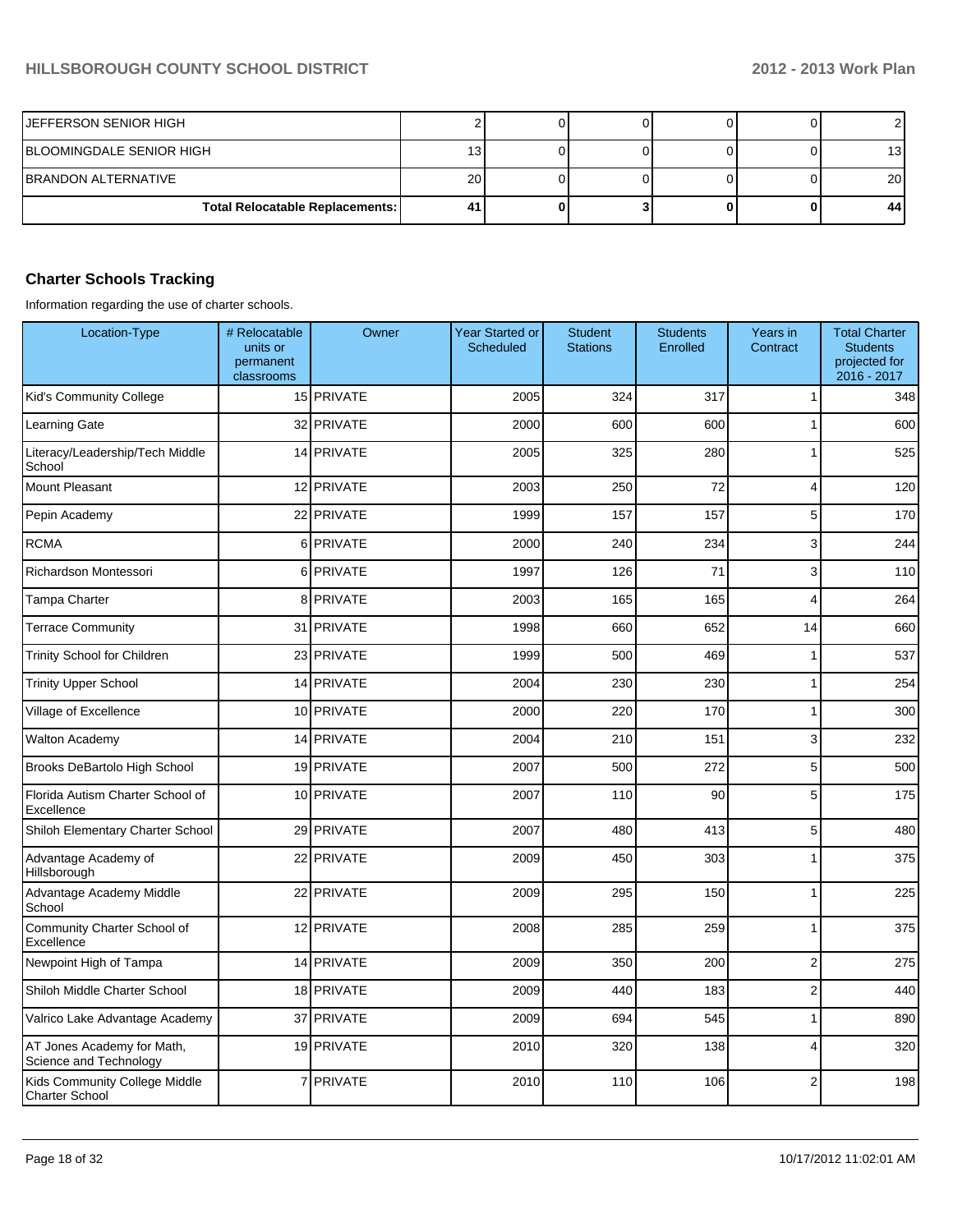| New Springs School                               |     | 9 PRIVATE   | 2010 | 156    | 176   | 3 | 220             |
|--------------------------------------------------|-----|-------------|------|--------|-------|---|-----------------|
| Seminole Heights Charter High<br>School          |     | 7 I PRIVATE | 2010 | 160    | 400   | 3 | 400             |
| Channelside Academy, Math &<br>Science           |     | 30 PRIVATE  | 2011 | 630    | 200   | 2 | 400             |
| Community Charter Middle School<br>of Excellence |     | 6 PRIVATE   | 2011 | 110    | 95    |   | 260             |
| <b>Lutz Preparatory School</b>                   |     | 25 PRIVATE  | 2011 | 550    | 230   | 3 | 464             |
| New Springs Elementary School                    |     | 12 PRIVATE  | 2011 | 232    | 147   | 4 | 348             |
| Pepin Elementary School                          |     | 5 PRIVATE   | 2005 | 87     | 87    |   | 87 <sup>l</sup> |
| Pepin Middle School                              |     | 10 PRIVATE  | 2005 | 120    | 120   |   | 150             |
| Pepin Transitional School                        |     | 5 PRIVATE   | 2006 | 68     | 68    |   | 75              |
| Pivot Charter School                             |     | 10 PRIVATE  | 2011 | 126    | 119   |   | 475             |
| Winthrop Charter School                          |     | 65 PRIVATE  | 2011 | 842    | 815   | 4 | 1,280           |
| <b>Woodmont Charter School</b>                   |     | 52 PRIVATE  | 2011 | 730    | 463   | 4 | 1,100           |
|                                                  | 652 |             |      | 11,852 | 9,147 |   | 13,876          |

## **Special Purpose Classrooms Tracking**

The number of classrooms that will be used for certain special purposes in the current year, by facility and type of classroom, that the district will, 1), not use for educational purposes, and 2), the co-teaching classrooms that are not open plan classrooms and will be used for educational purposes.

| School | School Type                            | $\parallel$ # of Elementary $\parallel$ # of Middle 4-8 $\parallel$ # of High 9-12<br><b>K-3 Classrooms L</b> | <b>Classrooms</b> | <b>Classrooms</b> | # of $ESE$<br><b>Classrooms</b> | # of Combo<br><b>Classrooms</b> | Total<br><b>Classrooms</b> |
|--------|----------------------------------------|---------------------------------------------------------------------------------------------------------------|-------------------|-------------------|---------------------------------|---------------------------------|----------------------------|
|        | <b>Total Educational Classrooms: I</b> |                                                                                                               |                   | 0                 |                                 |                                 | 01                         |
|        |                                        |                                                                                                               |                   |                   |                                 |                                 |                            |

| School                                        | <b>School Type</b> | # of Elementary<br>K-3 Classrooms | # of Middle 4-8<br><b>Classrooms</b> | # of High $9-12$<br><b>Classrooms</b> | # of $ESE$<br><b>Classrooms</b> | # of Combo<br><b>Classrooms</b> | <b>Total</b><br><b>Classrooms</b> |
|-----------------------------------------------|--------------------|-----------------------------------|--------------------------------------|---------------------------------------|---------------------------------|---------------------------------|-----------------------------------|
| <b>BOWERS WHITLEY CAREER</b><br><b>CENTER</b> | Co-Teaching        |                                   |                                      |                                       |                                 |                                 |                                   |
| <b>TURNER ELEMENTARY</b>                      | Co-Teaching        |                                   | 0                                    | 0                                     | $\Omega$                        | 0                               | 4                                 |
| <b>PIERCE MIDDLE</b>                          | Co-Teaching        |                                   |                                      |                                       | U                               | n                               | $\overline{7}$                    |
| <b>ANDERSON ELEMENTARY</b>                    | Co-Teaching        | 3                                 | 0                                    | 0                                     | $\Omega$                        | 0                               | $\overline{3}$                    |
| <b>ARMWOOD SENIOR HIGH</b>                    | Co-Teaching        |                                   | ∩                                    |                                       | 0                               | $\Omega$                        | $\overline{2}$                    |
| <b>APOLLO BEACH ELEMENTARY</b>                | Co-Teaching        | 0                                 | 0                                    | 0                                     |                                 | 0                               | $\overline{2}$                    |
| <b>BALLAST POINT ELEMENTARY</b>               | Co-Teaching        |                                   |                                      |                                       |                                 |                                 |                                   |
| <b>CRESTWOOD ELEMENTARY</b>                   | Co-Teaching        |                                   | 0                                    | 0                                     | 3                               | 0                               | 6                                 |
| DICKENSON ELEMENTARY                          | Co-Teaching        |                                   |                                      |                                       |                                 |                                 | $\overline{3}$                    |
| <b>IEGYPT LAKE ELEMENTARY</b>                 | Co-Teaching        | 3                                 | U                                    | 0                                     | $\Omega$                        | $\Omega$                        | $\overline{3}$                    |
| <b>FOLSOM ELEMENTARY</b>                      | Co-Teaching        |                                   | o                                    | 0                                     | 0                               | 0                               | $\overline{2}$                    |
| <b>LOWRY ELEMENTARY</b>                       | Co-Teaching        |                                   | 0                                    | <sup>0</sup>                          | $\Omega$                        | 0                               | $\overline{2}$                    |
| <b>MABRY ELEMENTARY</b>                       | Co-Teaching        |                                   | o                                    | 0                                     | $\Omega$                        | 0                               | $\overline{2}$                    |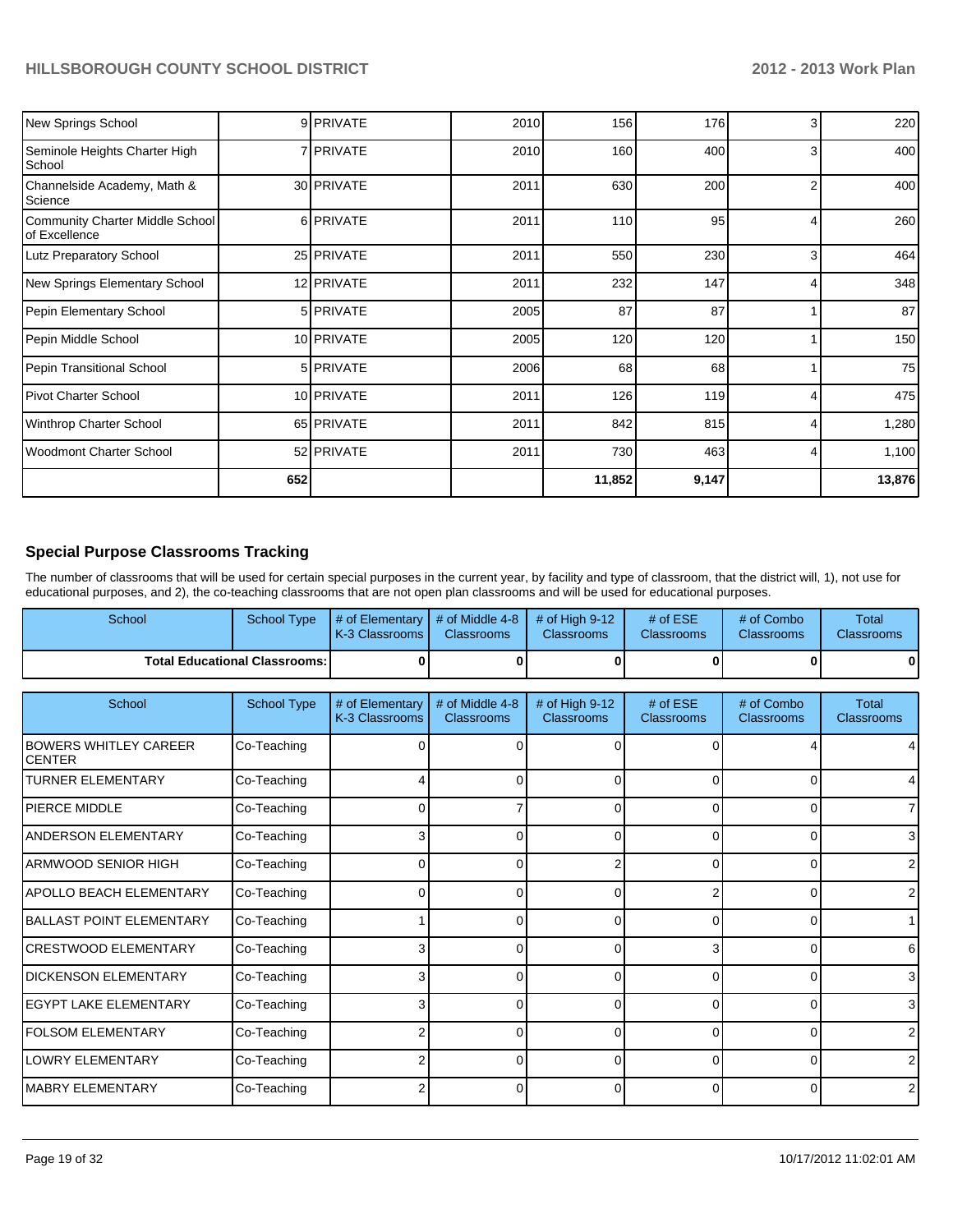| MANN MIDDLE                                     | Co-Teaching | 0                       |                | 0              | 3              | C              | 3              |
|-------------------------------------------------|-------------|-------------------------|----------------|----------------|----------------|----------------|----------------|
| <b>MARSHALL MIDDLE</b>                          | Co-Teaching | 0                       |                | 0              | 2              | C              | 9              |
| MITCHELL ELEMENTARY                             | Co-Teaching | 4                       | O              | $\Omega$       | $\Omega$       | C              | 4              |
| <b>BLOOMINGDALE SENIOR HIGH</b>                 | Co-Teaching | 0                       | $\Omega$       | 0              | 9              | 2              | 11             |
| SUMMERFIELD ELEMENTARY                          | Co-Teaching |                         | O              | 0              | 0              | $\Omega$       | $\mathbf{1}$   |
| TAMPA BAY TECHNICAL HIGH<br><b>SCHOOL</b>       | Co-Teaching | $\Omega$                | O              | 0              | 3              | C              | 3              |
| <b>TAMPA BAY BOULEVARD</b><br><b>ELEMENTARY</b> | Co-Teaching |                         | 0              | $\Omega$       | 0              | $\Omega$       | 1              |
| <b>TINKER ELEMENTARY</b>                        | Co-Teaching | 5                       | 0              | $\Omega$       | 0              | 0              | 5              |
| <b>TRAPNELL ELEMENTARY</b>                      | Co-Teaching | 1                       | 0              | $\Omega$       | 0              | 0              | 1              |
| TWIN LAKES ELEMENTARY                           | Co-Teaching | 4                       | 0              | $\Omega$       | 0              | 0              | 4              |
| <b>WEST SHORE ELEMENTARY</b>                    | Co-Teaching | 0                       | 0              | $\Omega$       |                | 0              | 1              |
| <b>WILSON MIDDLE</b>                            | Co-Teaching | $\mathbf 0$             | 0              | 0              | 5              | 0              | 5              |
| <b>BLAKE SENIOR HIGH</b>                        | Co-Teaching | $\mathbf 0$             | 0              | $\overline{2}$ | 2              | 0              | 4              |
| <b>CLARK ELEMENTARY</b>                         | Co-Teaching | $\mathbf 0$             | 0              | $\Omega$       | 0              | 3              | 3              |
| <b>RIVERVIEW SENIOR HIGH</b>                    | Co-Teaching | $\mathbf 0$             | 0              | $\Omega$       |                | 3              | 4              |
| <b>BEVIS ELEMENTARY</b>                         | Co-Teaching | $\mathbf 0$             | 0              | $\Omega$       | 3              | $\Omega$       | 3              |
| <b>RANDALL MIDDLE</b>                           | Co-Teaching | $\mathbf 0$             | 0              | $\Omega$       | 4              | 0              | 4              |
| <b>MCKITRICK ELEMENTARY</b>                     | Co-Teaching | 1                       | 0              | $\Omega$       | 0              | 0              | 1              |
| <b>FREEDOM SENIOR HIGH</b>                      | Co-Teaching | $\mathbf 0$             | $\Omega$       |                |                | 0              | $\overline{2}$ |
| SOUTH COUNTY CAREER<br><b>CENTER</b>            | Co-Teaching | $\mathbf 0$             | $\Omega$       | $\Omega$       | $\overline{2}$ | $\Omega$       | $\overline{2}$ |
| <b>IPPOLITO ELEMENTARY</b>                      | Co-Teaching | 5                       | $\Omega$       | 0              | $\Omega$       | 0              | 5              |
| NEWSOME SENIOR HIGH                             | Co-Teaching | 0                       | $\Omega$       | 0              | $\Omega$       | 5              | 5              |
| <b>JENNINGS MIDDLE</b>                          | Co-Teaching | 0                       | $\Omega$       | 0              | 3              | 0              | 3              |
| <b>HERITAGE ELEMENTARY</b>                      | Co-Teaching | $\Omega$                | $\Omega$       | 0              |                | 0              | 4              |
| FISHHAWK CREEK ELEMENTARY Co-Teaching           |             | 3                       | $\overline{0}$ | $\overline{0}$ | $\circ$        | $\overline{0}$ | 3              |
| GIUNTA MIDDLE SCHOOL                            | Co-Teaching | $\mathbf 0$             |                | $\Omega$       | 0              | 0              | $\mathbf{1}$   |
| DEER PARK ELEMENTARY                            | Co-Teaching | 3                       | 0              | $\overline{0}$ | 0              | 0              | 3              |
| <b>FARNELL MIDDLE</b>                           | Co-Teaching | $\mathbf 0$             | 5              | $\Omega$       | 0              | 0              | 5              |
| <b>BRYAN ELEMENTARY</b>                         | Co-Teaching | $\mathbf 0$             | 0              | $\Omega$       | $\mathbf 0$    | 2              | $\overline{c}$ |
| CARROLLWOOD ELEMENTARY                          | Co-Teaching |                         | 0              | $\Omega$       | 0              | 0              | $\mathbf{1}$   |
| <b>CITRUS PARK ELEMENTARY</b>                   | Co-Teaching | $\mathbf 0$             | 0              | $\Omega$       | 2              | 0              | $\overline{c}$ |
| <b>GORRIE ELEMENTARY</b>                        | Co-Teaching | 7                       | 0              | $\Omega$       |                | 0              | 8              |
| <b>GRADY ELEMENTARY</b>                         | Co-Teaching | $\overline{2}$          | 0              | $\Omega$       | $\mathbf 0$    | 0              | $\overline{2}$ |
| <b>GRAHAM ELEMENTARY</b>                        | Co-Teaching | $\overline{\mathbf{c}}$ | 0              | $\overline{0}$ |                | 0              | 3              |
| BELLAMY ELEMENTARY                              | Co-Teaching | $\sqrt{2}$              | 0              | $\overline{0}$ | $\overline{0}$ | $\mathbf 0$    | $\overline{c}$ |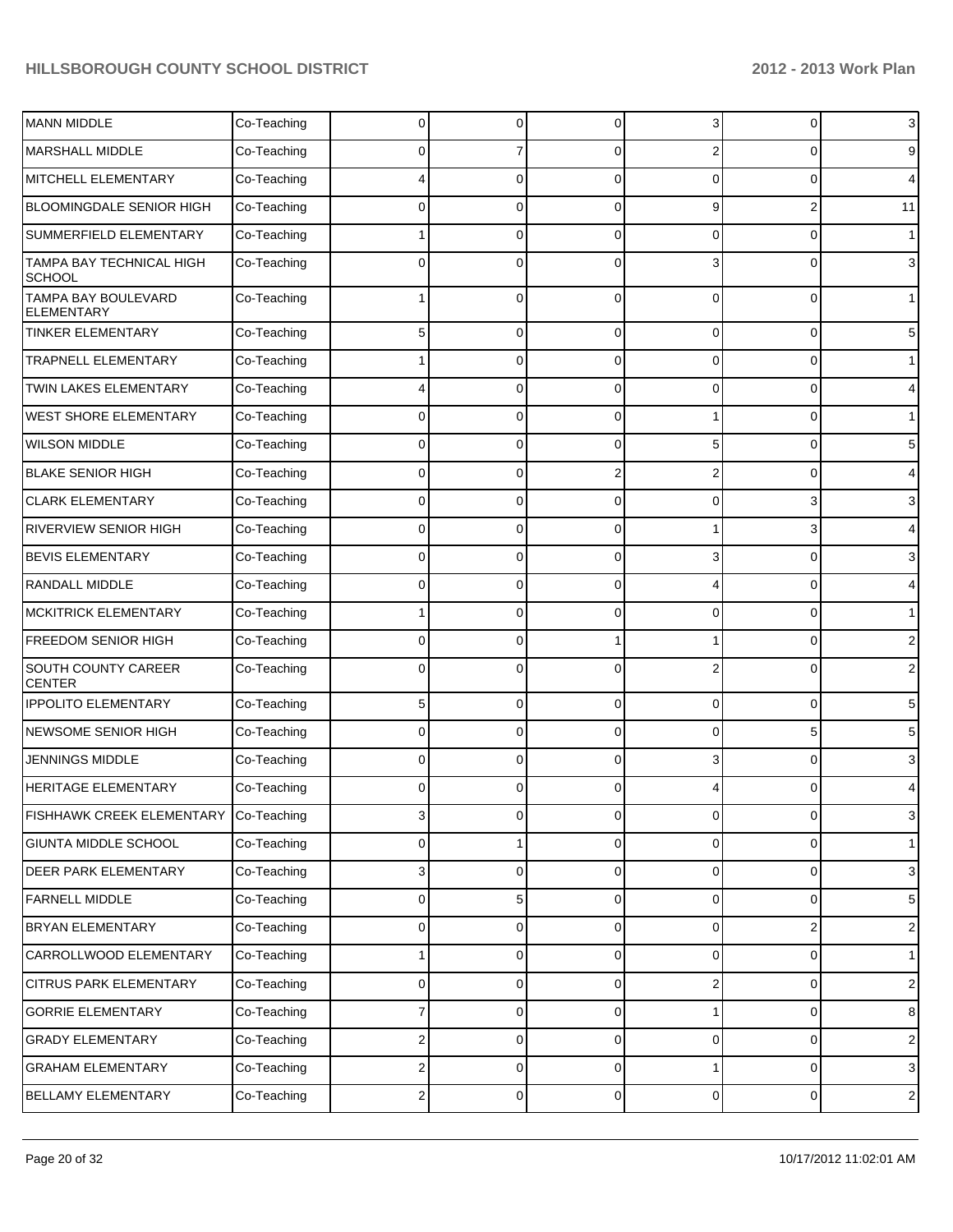|                                 | <b>Total Co-Teaching Classrooms:</b> | 87             | 23             | 15             | 84             | 26             | 235            |
|---------------------------------|--------------------------------------|----------------|----------------|----------------|----------------|----------------|----------------|
| BAILEY ELEMENTARY SCHOOL        | Co-Teaching                          | $\Omega$       | $\Omega$       | $\Omega$       |                | $\Omega$       |                |
| STRAWBERRY CREST HIGH<br>SCHOOL | Co-Teaching                          | $\mathbf 0$    | $\Omega$       | $\Omega$       | $\overline{2}$ | $\mathbf 0$    | $\overline{2}$ |
| KIMBELL ELEMENTARY              | Co-Teaching                          | $\Omega$       | $\Omega$       | $\Omega$       |                | $\Omega$       | 1              |
| <b>WILLIAMS MIDDLE</b>          | Co-Teaching                          | $\Omega$       |                | $\Omega$       | 5              | $\overline{0}$ | 6              |
| <b>BENITO MIDDLE</b>            | Co-Teaching                          | $\overline{0}$ | $\Omega$       | $\Omega$       | $\overline{2}$ | $\mathbf 0$    | $\overline{2}$ |
| <b>BURNETT MIDDLE</b>           | Co-Teaching                          | $\mathbf 0$    | $\Omega$       | $\Omega$       | 3              | $\mathbf 0$    | 3              |
| <b>DURANT SENIOR HIGH</b>       | Co-Teaching                          | $\Omega$       | $\Omega$       | $\Omega$       | $\mathbf 0$    | $\mathbf 2$    | $\overline{2}$ |
| YOUNG MIDDLE                    | Co-Teaching                          | $\mathbf 0$    | $\Omega$       | $\Omega$       | $\Omega$       | 3              | 3              |
| YATES ELEMENTARY                | Co-Teaching                          | $\overline{0}$ | $\overline{0}$ | $\Omega$       | 2              | 0              | $\overline{2}$ |
| WITTER ELEMENTARY               | Co-Teaching                          | $\overline{2}$ | $\Omega$       | $\Omega$       |                | 0              | 3              |
| <b>SHAW ELEMENTARY</b>          | Co-Teaching                          | $\Omega$       | $\Omega$       | $\Omega$       | 3              | 0              | 3              |
| SCHWARZKOPF ELEMENTARY          | Co-Teaching                          |                | $\Omega$       | $\Omega$       | 0              | $\mathbf 0$    | 1              |
| <b>RUSKIN ELEMENTARY</b>        | Co-Teaching                          | 3              | $\Omega$       | $\Omega$       | 1              | $\mathbf 0$    | 4              |
| ROOSEVELT ELEMENTARY            | Co-Teaching                          | 3              | $\Omega$       | $\Omega$       | $\Omega$       | $\Omega$       | 3              |
| ROBLES ELEMENTARY               | Co-Teaching                          | 1              | $\overline{0}$ | $\Omega$       | 0              | $\mathbf 0$    | 1              |
| ROBINSON SENIOR HIGH            | Co-Teaching                          | $\mathbf{0}$   | $\Omega$       | 5 <sub>1</sub> | 1              | 0              | 6              |
| ROBINSON ELEMENTARY             | Co-Teaching                          | 5              | $\Omega$       | $\Omega$       | $\Omega$       | 0              | 5              |
| PROGRESS VILLAGE MIDDLE         | Co-Teaching                          | $\Omega$       | $\overline{2}$ | $\Omega$       | $\Omega$       | $\overline{0}$ | $\overline{2}$ |
| PLANT SENIOR HIGH               | Co-Teaching                          | $\Omega$       | $\Omega$       |                | 5              | $\mathbf 0$    | 6              |
| <b>LEWIS ELEMENTARY</b>         | Co-Teaching                          | 2              | $\Omega$       | $\Omega$       | $\Omega$       | $\overline{0}$ | $\overline{2}$ |
| LINCOLN ELEMENTARY              | Co-Teaching                          | $\mathbf 0$    | $\Omega$       | $\Omega$       | 2              | $\mathbf 2$    | 4              |
| <b>LANIER ELEMENTARY</b>        | Co-Teaching                          |                | $\Omega$       | $\Omega$       | $\Omega$       | $\Omega$       | 1              |
| KINGSWOOD ELEMENTARY            | Co-Teaching                          | 2              | $\overline{0}$ | $\Omega$       | $\Omega$       | $\overline{0}$ | $\overline{2}$ |
| KING SENIOR HIGH                | Co-Teaching                          | $\Omega$       | $\Omega$       |                | $\Omega$       | 0              |                |
| <b>JACKSON ELEMENTARY</b>       | Co-Teaching                          | $\overline{c}$ | $\Omega$       | $\overline{0}$ | $\overline{3}$ | 0              | 5              |

#### **Infrastructure Tracking**

**Necessary offsite infrastructure requirements resulting from expansions or new schools. This section should include infrastructure information related to capacity project schedules and other project schedules (Section 4).**

None

**Proposed location of planned facilities, whether those locations are consistent with the comprehensive plans of all affected local governments, and recommendations for infrastructure and other improvements to land adjacent to existing facilities. Provisions of 1013.33(12), (13) and (14) and 1013.36 must be addressed for new facilities planned within the 1st three years of the plan (Section 5).**

New Elementary School, South County K-5 950 student stations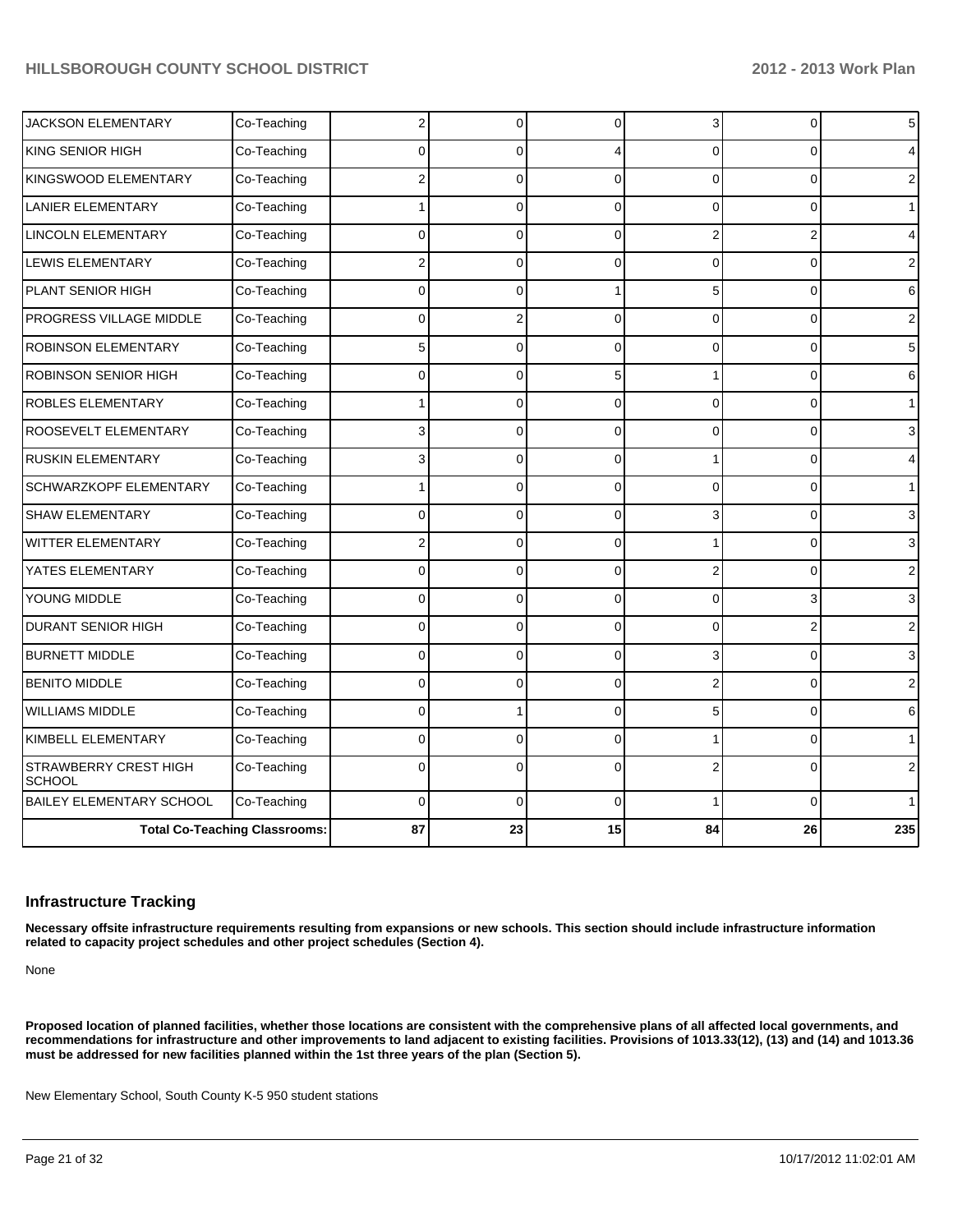**Consistent with Comp Plan?** Yes

#### **Net New Classrooms**

The number of classrooms, by grade level and type of construction, that were added during the last fiscal year.

| List the net new classrooms added in the 2011 - 2012 fiscal year.                                                                                       |                              |                            |                                |                                                                        | vear.                         |                                    | List the net new classrooms to be added in the 2012 - 2013 fiscal |                        |
|---------------------------------------------------------------------------------------------------------------------------------------------------------|------------------------------|----------------------------|--------------------------------|------------------------------------------------------------------------|-------------------------------|------------------------------------|-------------------------------------------------------------------|------------------------|
| "Classrooms" is defined as capacity carrying classrooms that are added to increase<br>capacity to enable the district to meet the Class Size Amendment. |                              |                            |                                | Totals for fiscal year 2012 - 2013 should match totals in Section 15A. |                               |                                    |                                                                   |                        |
| Location                                                                                                                                                | $2011 - 2012$ #<br>Permanent | $2011 - 2012$ #<br>Modular | $2011 - 2012$ #<br>Relocatable | $2011 - 2012$<br>Total                                                 | $2012 - 2013 \#$<br>Permanent | $2012 - 2013 \#$<br><b>Modular</b> | $2012 - 2013 \#$<br><b>Relocatable</b>                            | $2012 - 2013$<br>Total |
| Elementary (PK-3)                                                                                                                                       |                              |                            |                                |                                                                        |                               |                                    |                                                                   |                        |
| Middle (4-8)                                                                                                                                            |                              |                            |                                |                                                                        |                               |                                    |                                                                   |                        |
| High (9-12)                                                                                                                                             |                              |                            |                                |                                                                        |                               |                                    |                                                                   |                        |
|                                                                                                                                                         |                              |                            |                                |                                                                        |                               |                                    |                                                                   | ΟI                     |

#### **Relocatable Student Stations**

Number of students that will be educated in relocatable units, by school, in the current year, and the projected number of students for each of the years in the workplan.

| <b>Site</b>                                    | 2012 - 2013  | $2013 - 2014$ | $2014 - 2015$ | $2015 - 2016$ | $2016 - 2017$ | 5 Year Average |
|------------------------------------------------|--------------|---------------|---------------|---------------|---------------|----------------|
| <b>INELSON ELEMENTARY</b>                      | 0            | 0             | 0             | $\Omega$      |               | $\overline{0}$ |
| <b>ICRESTWOOD ELEMENTARY</b>                   | <sup>0</sup> | 0             |               | 0             |               | $\overline{0}$ |
| <b>ICYPRESS CREEK ELEMENTARY</b>               | <sup>0</sup> | <sup>0</sup>  |               | <sup>0</sup>  |               | $\overline{0}$ |
| <b>DESOTO ELEMENTARY</b>                       | 0            | ŋ             |               | $\Omega$      |               | $\overline{0}$ |
| <b>DICKENSON ELEMENTARY</b>                    | 0            | 0             |               | 0             | $\Omega$      | $\overline{0}$ |
| <b>DOVER ELEMENTARY</b>                        | 0            | 0             |               | $\Omega$      | 0             | $\overline{0}$ |
| <b>DUNBAR ELEMENTARY</b>                       | <sup>0</sup> | 0             |               | $\Omega$      | O             | $\overline{0}$ |
| <b>EAST BAY SENIOR HIGH</b>                    | U            | 0             |               | $\Omega$      | 0             | $\overline{0}$ |
| <b>EISENHOWER MIDDLE</b>                       | U            | U             | ŋ             | $\Omega$      | 0             | $\overline{0}$ |
| <b>EDISON ELEMENTARY</b>                       |              | 0             | O             | $\Omega$      | 0             | $\overline{0}$ |
| <b>EGYPT LAKE ELEMENTARY</b>                   |              | 0             | ŋ             | $\Omega$      | 0             | $\overline{0}$ |
| <b>IERWIN AREA VOCATIONAL-TECHNICAL CENTER</b> | n            | U             | ∩             | $\Omega$      | $\Omega$      | $\overline{0}$ |
| <b>ESSRIG ELEMENTARY</b>                       | <sup>0</sup> | 0             | ŋ             | 0             | O             | $\overline{0}$ |
| <b>FOLSOM ELEMENTARY</b>                       | 0            | $\Omega$      | ŋ             | 0             | 0             | $\overline{0}$ |
| <b>FOSTER ELEMENTARY</b>                       | 0            | $\Omega$      | U             | 0             | O             | $\overline{0}$ |
| ISLIGH MIDDLE                                  | 0            | $\Omega$      | U             | 0             | 0             | $\overline{0}$ |
| <b>FRANKLIN MIDDLE</b>                         | $\Omega$     | 0             | ŋ             | $\Omega$      | <sup>0</sup>  | $\overline{0}$ |
| ÍGAITHER SENIOR HIGH                           | 0            | 0             | ŋ             | $\Omega$      | 0             | $\overline{0}$ |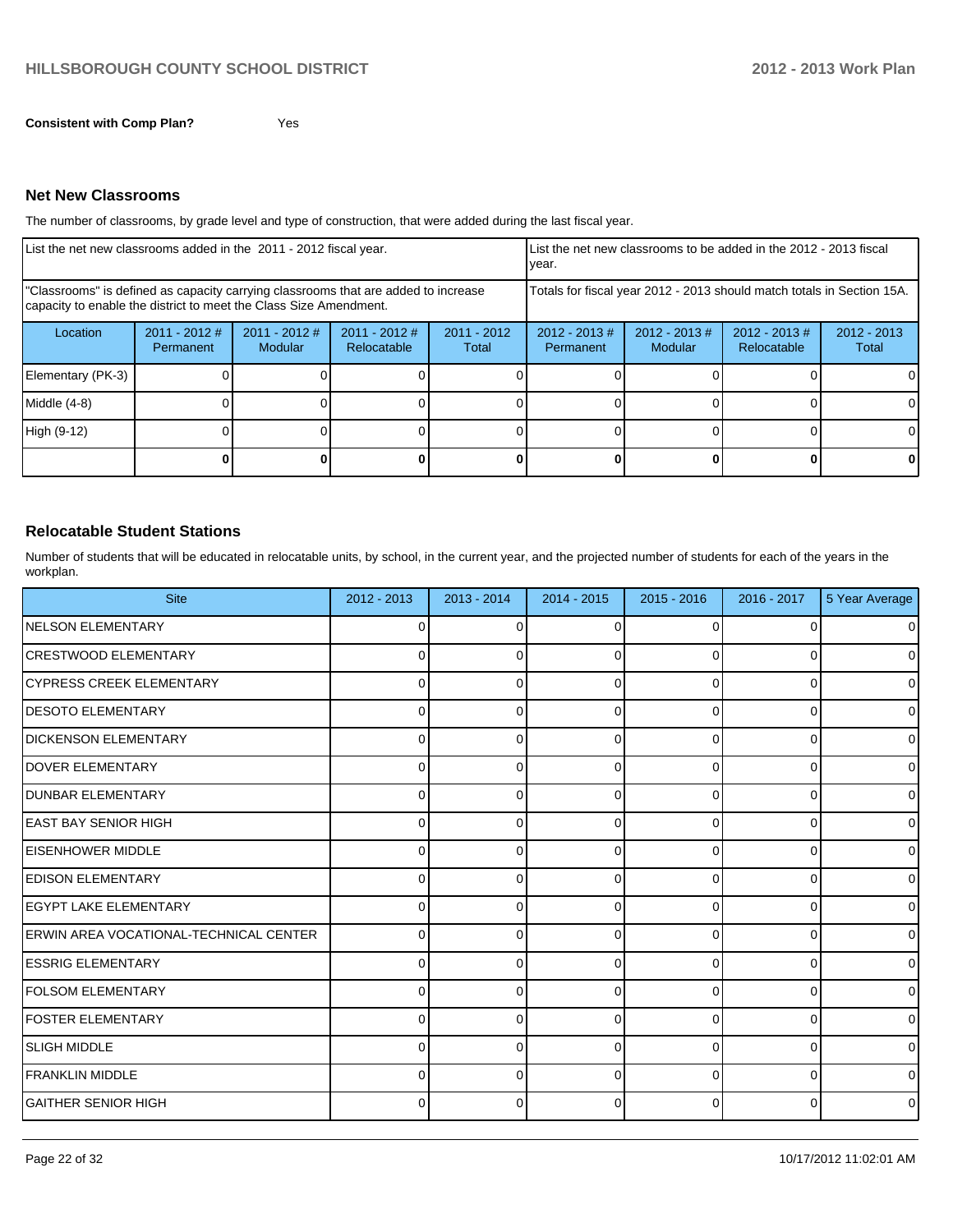| <b>LOMAX ELEMENTARY</b>                                 | $\overline{0}$ | $\Omega$ | 0              | $\overline{0}$ | $\overline{0}$ | $\overline{0}$ |
|---------------------------------------------------------|----------------|----------|----------------|----------------|----------------|----------------|
| LOPEZ ELEMENTARY                                        | 43             | 43       | 43             | 43             | 43             | 43             |
| LOWRY ELEMENTARY                                        | 0              | 0        | ∩              | 0              | 0              | $\mathbf 0$    |
| LUTZ ELEMENTARY                                         | 0              | 0        | $\Omega$       | $\Omega$       | 0              | $\mathbf 0$    |
| MABRY ELEMENTARY                                        | 0              | 0        | $\Omega$       | $\Omega$       | 0              | $\mathbf 0$    |
| TEMPLE TERRACE ELEMENTARY                               | 0              | 0        | $\Omega$       | 0              | 0              | $\mathbf 0$    |
| <b>THONOTOSASSA ELEMENTARY</b>                          | 0              | 0        | $\Omega$       | $\Omega$       | 0              | $\mathbf 0$    |
| <b>TINKER ELEMENTARY</b>                                | 0              | 0        | $\Omega$       | 0              | 0              | $\overline{0}$ |
| <b>TOWN &amp; COUNTRY ELEMENTARY</b>                    | 0              | 0        | $\Omega$       | $\Omega$       | 0              | $\mathbf 0$    |
| <b>WEBB MIDDLE</b>                                      | 0              | 0        | $\Omega$       | $\Omega$       | 0              | $\overline{0}$ |
| <b>TRAPNELL ELEMENTARY</b>                              | 0              | 0        | $\Omega$       | 0              | 0              | $\mathbf 0$    |
| <b>TURKEY CREEK MIDDLE</b>                              | 0              | 0        | $\Omega$       | 0              | 0              | $\mathbf 0$    |
| <b>TWIN LAKES ELEMENTARY</b>                            | 0              | 0        | $\Omega$       | $\Omega$       | 0              | $\mathbf 0$    |
| CAMINITI EXCEPTIONAL STUDENT EDUCATION<br><b>CENTER</b> | 0              | 0        | ∩              | 0              | 0              | $\mathbf 0$    |
| WALDEN LAKE ELEMENTARY                                  | $\overline{0}$ | 0        | $\mathbf 0$    | $\overline{0}$ | $\overline{0}$ | $\mathbf 0$    |
| <b>WASHINGTON ELEMENTARY</b>                            | $\overline{0}$ | $\Omega$ | $\Omega$       | $\overline{0}$ | $\overline{0}$ | $\mathbf 0$    |
| WEST SHORE ELEMENTARY                                   | $\overline{0}$ | 0        | $\mathbf 0$    | $\overline{0}$ | $\overline{0}$ | $\mathbf 0$    |
| <b>WEST TAMPA ELEMENTARY</b>                            | $\overline{0}$ | 0        | $\Omega$       | $\overline{0}$ | $\overline{0}$ | $\mathbf 0$    |
| JAMES ELEMENTARY SCHOOL                                 | $\overline{0}$ | 0        | $\mathbf 0$    | $\overline{0}$ | $\overline{0}$ | $\mathbf 0$    |
| <b>WILSON MIDDLE</b>                                    | $\overline{0}$ | $\Omega$ | $\Omega$       | $\overline{0}$ | $\overline{0}$ | $\mathbf 0$    |
| WHARTON SENIOR HIGH                                     | $\overline{0}$ | 0        | 0              | $\overline{0}$ | $\overline{0}$ | $\mathbf 0$    |
| <b>BLAKE SENIOR HIGH</b>                                | $\overline{0}$ | $\Omega$ | $\Omega$       | $\Omega$       | $\overline{0}$ | $\mathbf 0$    |
| <b>CLARK ELEMENTARY</b>                                 | $\overline{0}$ | 0        | 0              | $\overline{0}$ | $\overline{0}$ | $\mathbf 0$    |
| WESTCHASE ELEMENTARY                                    | $\Omega$       | $\Omega$ | $\Omega$       | $\overline{0}$ | $\overline{0}$ | $\overline{0}$ |
| PIZZO ELEMENTARY                                        | $\overline{0}$ | $\Omega$ | $\Omega$       | $\overline{0}$ | $\overline{0}$ | $\overline{0}$ |
| RODGERS MIDDLE                                          | $\overline{0}$ | $\Omega$ | $\Omega$       | $\overline{0}$ | $\overline{0}$ | $\mathbf 0$    |
| RIVERVIEW SENIOR HIGH                                   | $\overline{0}$ | $\Omega$ | $\overline{0}$ | $\overline{0}$ | $\overline{0}$ | $\overline{0}$ |
| <b>BEVIS ELEMENTARY</b>                                 | $\overline{0}$ | $\Omega$ | $\overline{0}$ | $\overline{0}$ | $\overline{0}$ | $\overline{0}$ |
| <b>GIUNTA MIDDLE SCHOOL</b>                             | $\overline{0}$ | $\Omega$ | $\overline{0}$ | $\overline{0}$ | $\overline{0}$ | $\overline{0}$ |
| NORTH TAMPA ALTERNATIVE CENTER                          | $\overline{0}$ | $\Omega$ | $\overline{0}$ | $\overline{0}$ | $\overline{0}$ | $\overline{0}$ |
| <b>OAK PARK ELEMENTARY</b>                              | $\overline{0}$ | $\Omega$ | $\overline{0}$ | $\overline{0}$ | $\overline{0}$ | $\overline{0}$ |
| SMITH MIDDLE SCHOOL                                     | $\overline{0}$ | $\Omega$ | $\overline{0}$ | $\overline{0}$ | $\overline{0}$ | $\overline{0}$ |
| <b>DEER PARK ELEMENTARY</b>                             | $\Omega$       | $\Omega$ | $\overline{0}$ | $\overline{0}$ | $\overline{0}$ | $\overline{0}$ |
| <b>GARY ADULT CENTER</b>                                | $\overline{0}$ | $\Omega$ | 0              | $\overline{0}$ | $\overline{0}$ | $\overline{0}$ |
| CARVER EXCEPTIONAL CENTER                               | $\overline{0}$ | 0        | $\overline{0}$ | $\overline{0}$ | $\overline{0}$ | $\mathbf 0$    |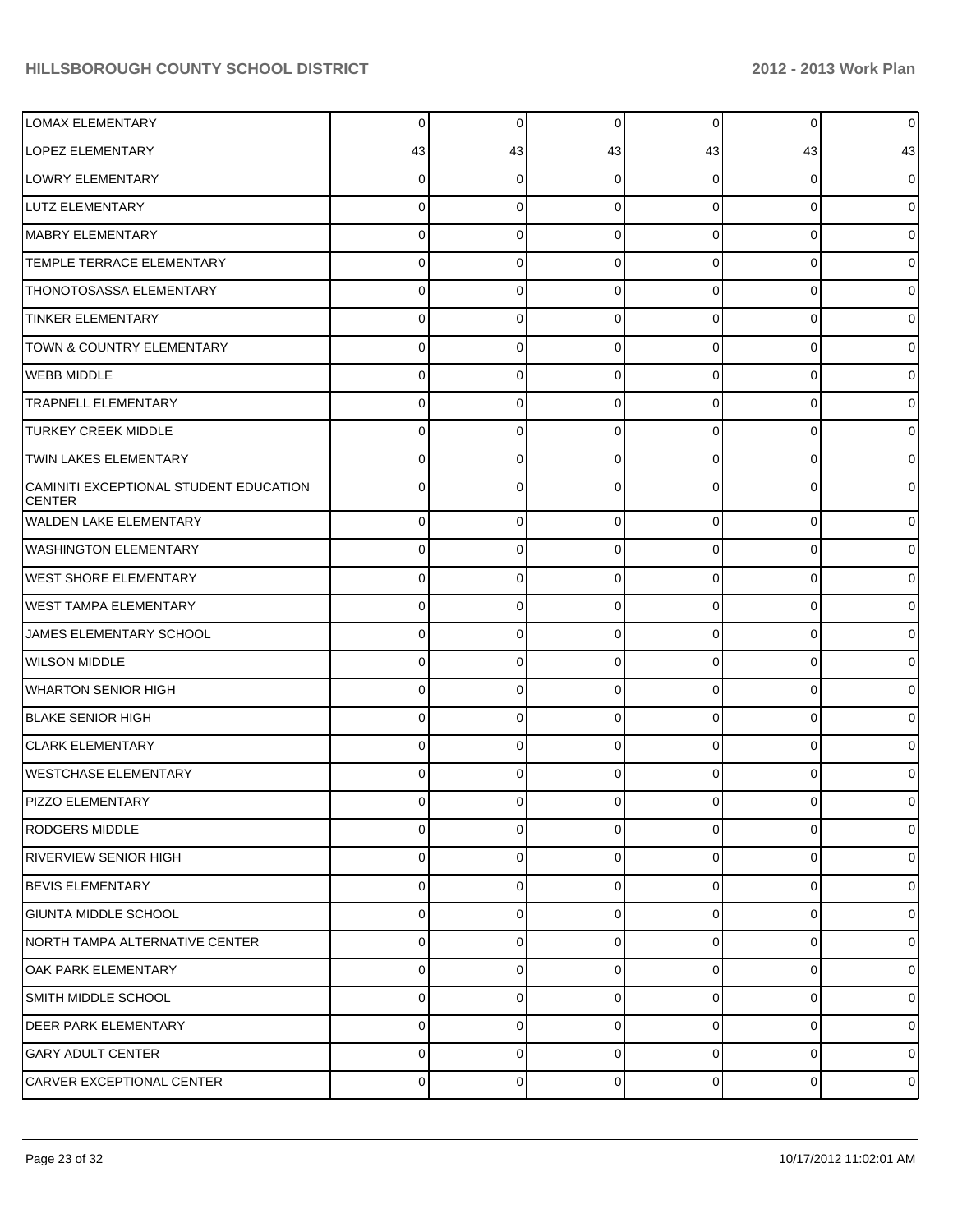| <b>BARTELS MIDDLE SCHOOL</b>        | $\Omega$ | $\overline{0}$ | $\Omega$       | 0              | 0              | $\mathbf 0$    |
|-------------------------------------|----------|----------------|----------------|----------------|----------------|----------------|
| SUMMERFIELD CROSSINGS               | 0        | 0              | $\Omega$       | 0              | $\overline{0}$ | $\mathbf 0$    |
| <b>DOBY ELEMENTARY</b>              | $\Omega$ | $\Omega$       | $\Omega$       | $\Omega$       | $\overline{0}$ | $\mathbf 0$    |
| HAMMOND ELEMENTARY                  | $\Omega$ | $\Omega$       | $\Omega$       | $\Omega$       | $\overline{0}$ | $\mathbf 0$    |
| <b>FARNELL MIDDLE</b>               | $\Omega$ | $\Omega$       | $\Omega$       | $\Omega$       | $\overline{0}$ | $\mathbf 0$    |
| <b>BRYANT ELEMENTARY</b>            | $\Omega$ | 0              | $\Omega$       | $\Omega$       | $\overline{0}$ | $\mathbf 0$    |
| <b>CIMINO ELEMENTARY</b>            | $\Omega$ | 0              | $\Omega$       | $\Omega$       | $\overline{0}$ | $\mathbf 0$    |
| <b>SPOTO HIGH SCHOOL</b>            | $\Omega$ | $\Omega$       | $\Omega$       | $\Omega$       | $\overline{0}$ | $\mathbf 0$    |
| <b>BING ELEMENTARY</b>              | $\Omega$ | 0              | $\Omega$       | $\Omega$       | $\overline{0}$ | $\mathbf 0$    |
| <b>ALAFIA ELEMENTARY</b>            | $\Omega$ | $\Omega$       | $\Omega$       | $\Omega$       | $\Omega$       | $\overline{0}$ |
| <b>JUST ELEMENTARY</b>              | 133      | 133            | 133            | 133            | 133            | 133            |
| <b>STEWART MIDDLE</b>               | $\Omega$ | $\Omega$       | $\Omega$       | 0              | $\mathbf{0}$   | $\mathbf 0$    |
| <b>BRANDON SENIOR HIGH</b>          | 0        | 0              | $\Omega$       | $\Omega$       | $\overline{0}$ | $\mathbf 0$    |
| <b>BOYETTE SPRINGS ELEMENTARY</b>   | $\Omega$ | 0              | $\Omega$       | $\Omega$       | $\overline{0}$ | $\mathbf 0$    |
| MCLANE MIDDLE                       | $\Omega$ | 0              | $\Omega$       | $\Omega$       | $\overline{0}$ | $\mathbf 0$    |
| <b>BREWSTER ADULT CENTER</b>        | $\Omega$ | $\Omega$       | $\Omega$       | $\Omega$       | $\overline{0}$ | $\mathbf 0$    |
| HUNTERS GREEN ELEMENTARY            | 0        | 0              | $\Omega$       | $\Omega$       | $\overline{0}$ | $\mathbf 0$    |
| JACKSON ELEMENTARY                  | $\Omega$ | $\Omega$       | $\Omega$       | $\Omega$       | $\overline{0}$ | $\mathbf 0$    |
| D. W. WATERS CENTER                 | $\Omega$ | 0              | $\Omega$       | $\Omega$       | $\overline{0}$ | $\overline{0}$ |
| <b>KENLY ELEMENTARY</b>             | $\Omega$ | $\Omega$       | $\Omega$       | $\Omega$       | $\overline{0}$ | $\mathbf 0$    |
| KING SENIOR HIGH                    | 0        | 0              | $\Omega$       | $\Omega$       | $\overline{0}$ | $\mathbf 0$    |
| KINGSWOOD ELEMENTARY                | $\Omega$ | 0              | $\Omega$       | $\Omega$       | $\overline{0}$ | $\mathbf 0$    |
| KNIGHTS ELEMENTARY                  | $\Omega$ | 0              | $\Omega$       | $\Omega$       | $\Omega$       | $\overline{0}$ |
| LAKE MAGDALENE ELEMENTARY           | $\Omega$ | 0              | $\Omega$       | 0              | $\overline{0}$ | $\overline{0}$ |
| LANIER ELEMENTARY                   |          | ŋ              |                |                | 0              | $\overline{0}$ |
| MONROE MIDDLE                       | 0        | $\overline{0}$ | $\overline{0}$ | $\overline{0}$ | 0              | $\mathbf 0$    |
| LEAREY ADULT CENTER                 | $\Omega$ | $\Omega$       | $\Omega$       | 0              | $\mathbf 0$    | $\mathbf 0$    |
| LEE ELEMENTARY SCHOOL OF TECHNOLOGY | $\Omega$ | $\Omega$       | $\Omega$       | $\mathbf 0$    | $\overline{0}$ | $\mathbf 0$    |
| LETO SENIOR HIGH                    | $\Omega$ | $\Omega$       | $\Omega$       | $\mathbf 0$    | $\overline{0}$ | $\mathbf 0$    |
| LIMONA ELEMENTARY                   | $\Omega$ | $\Omega$       | $\Omega$       | 0              | $\mathbf 0$    | $\mathbf 0$    |
| LINCOLN ELEMENTARY                  | $\Omega$ | $\Omega$       | $\Omega$       | $\mathbf 0$    | $\overline{0}$ | $\mathbf 0$    |
| <b>LEWIS ELEMENTARY</b>             | $\Omega$ | $\Omega$       | $\Omega$       | $\mathbf 0$    | $\mathbf 0$    | $\mathbf 0$    |
| <b>LITHIA SPRINGS ELEMENTARY</b>    | $\Omega$ | $\Omega$       | $\Omega$       | $\mathbf 0$    | $\overline{0}$ | $\mathbf 0$    |
| ORANGE GROVE MIDDLE                 | 0        | $\Omega$       | $\Omega$       | 0              | 0              | $\mathbf 0$    |
| PALM RIVER ELEMENTARY               | $\Omega$ | 0              | $\Omega$       | 0              | $\mathbf 0$    | $\mathbf 0$    |
| PINECREST ELEMENTARY                | 0        | 0              | 0              | 0              | $\overline{0}$ | $\mathbf 0$    |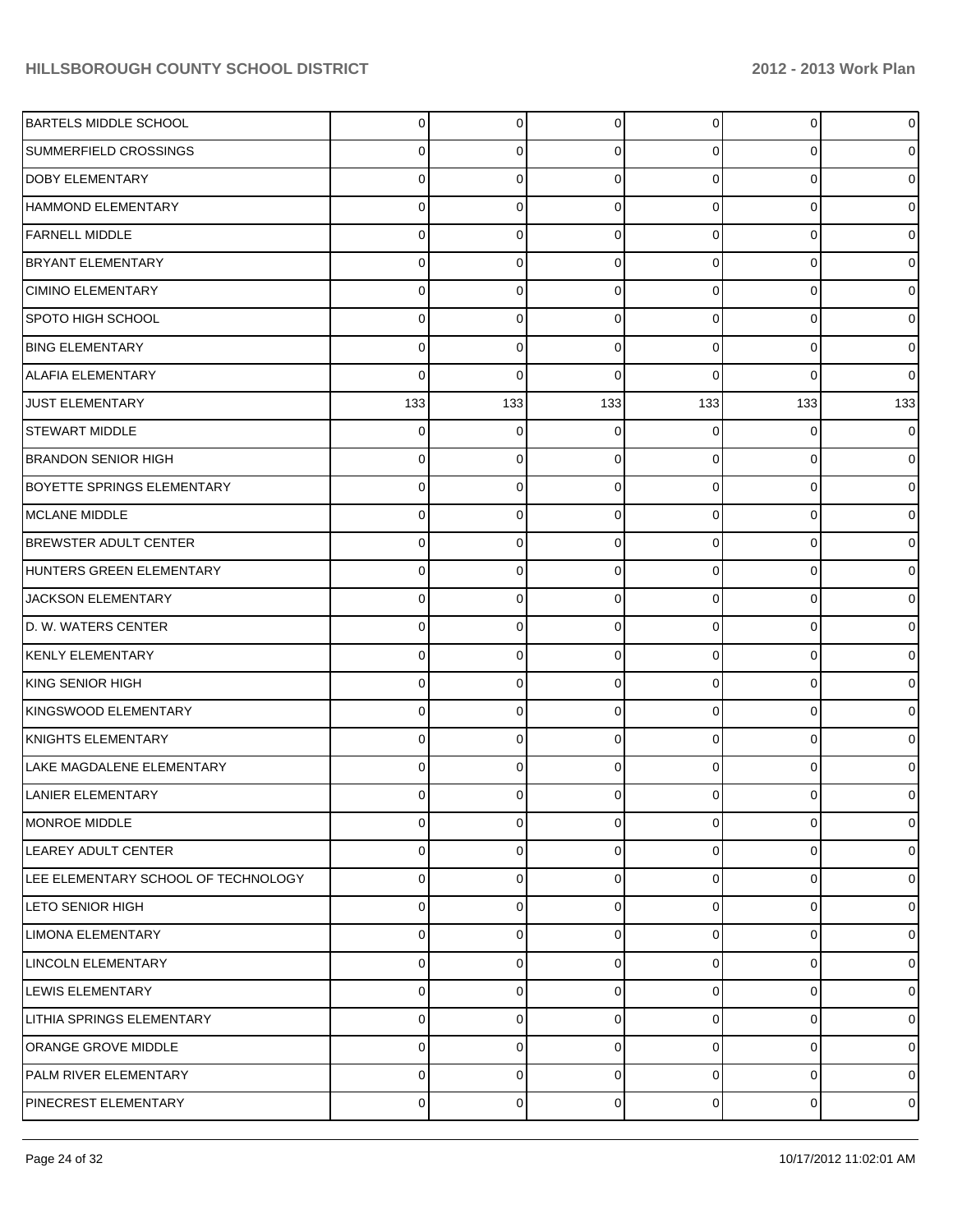| PLANT SENIOR HIGH              | 0  | $\Omega$ | $\mathbf 0$ | $\overline{0}$ | $\overline{0}$ | $\mathbf 0$    |
|--------------------------------|----|----------|-------------|----------------|----------------|----------------|
| PLANT CITY SENIOR HIGH         | 19 | 19       | 19          | 19             | 19             | 19             |
| <b>TOMLIN MIDDLE</b>           | 0  | 0        | $\Omega$    | 0              | 0              | $\mathbf 0$    |
| DURANT SENIOR HIGH             | 0  | 0        | $\Omega$    | 0              | 0              | $\mathbf 0$    |
| <b>BURNETT MIDDLE</b>          | 0  | 0        | $\Omega$    | $\Omega$       | 0              | $\mathbf 0$    |
| VALRICO ELEMENTARY             | 0  | 0        | $\Omega$    | 0              | $\overline{0}$ | $\mathbf 0$    |
| <b>BENITO MIDDLE</b>           | 0  | 0        | $\Omega$    | $\Omega$       | 0              | $\mathbf 0$    |
| WALKER MIDDLE                  | 0  | 0        | $\Omega$    | $\Omega$       | 0              | $\mathbf 0$    |
| <b>WILLIAMS MIDDLE</b>         | 0  | 0        | $\Omega$    | $\Omega$       | 0              | $\mathbf 0$    |
| <b>SICKLES SENIOR HIGH</b>     | 0  | 0        | $\Omega$    | 0              | $\overline{0}$ | $\mathbf 0$    |
| <b>BROOKER ELEMENTARY</b>      | 0  | 0        | $\Omega$    | $\Omega$       | 0              | $\mathbf 0$    |
| <b>BROWARD ELEMENTARY</b>      | 0  | 0        | $\Omega$    | 0              | 0              | $\mathbf 0$    |
| <b>BRYAN ELEMENTARY</b>        | 0  | 0        | $\Omega$    | $\Omega$       | 0              | $\mathbf 0$    |
| <b>BUCHANAN MIDDLE</b>         | 0  | 0        | $\Omega$    | 0              | $\overline{0}$ | $\mathbf 0$    |
| <b>BUCKHORN ELEMENTARY</b>     | 0  | 0        | $\Omega$    | $\Omega$       | 0              | $\mathbf 0$    |
| <b>BURNEY ELEMENTARY</b>       | 0  | 0        | $\Omega$    | 0              | 0              | $\mathbf 0$    |
| <b>BURNS MIDDLE</b>            | 0  | 0        | $\Omega$    | $\Omega$       | 0              | $\mathbf 0$    |
| <b>CAHOON ELEMENTARY</b>       | 0  | 0        | $\Omega$    | $\Omega$       | $\overline{0}$ | $\mathbf 0$    |
| VAN BUREN MIDDLE               | 0  | 0        | $\Omega$    | 0              | 0              | $\mathbf 0$    |
| CANNELLA ELEMENTARY            | 0  | 0        | $\Omega$    | 0              | 0              | $\mathbf 0$    |
| CARROLLWOOD ELEMENTARY         | 0  | 0        | $\Omega$    | $\Omega$       | 0              | $\mathbf 0$    |
| <b>CHAMBERLAIN SENIOR HIGH</b> | 0  | 0        | $\Omega$    | $\Omega$       | 0              | $\mathbf 0$    |
| CHIARAMONTE ELEMENTARY         | 0  | 0        | $\Omega$    | 0              | 0              | $\mathbf 0$    |
| <b>CITRUS PARK ELEMENTARY</b>  | 0  | 0        | $\Omega$    | 0              | $\overline{0}$ | $\mathbf 0$    |
| <b>CLAIR-MEL ELEMENTARY</b>    | 0  | 0        | $\Omega$    | 0              | 0              | $\mathbf 0$    |
| DOWDELL MIDDLE                 | 0  | 0        | 0           | $\overline{0}$ | 0              | $\mathbf 0$    |
| <b>CLAYWELL ELEMENTARY</b>     | 0  | 0        | 0           | $\overline{0}$ | $\overline{0}$ | $\mathbf 0$    |
| <b>GIBSONTON ELEMENTARY</b>    | 0  | 0        | $\Omega$    | $\overline{0}$ | 0              | $\mathbf 0$    |
| <b>GORRIE ELEMENTARY</b>       | 0  | 0        | $\mathbf 0$ | $\overline{0}$ | 0              | $\mathbf 0$    |
| <b>GRADY ELEMENTARY</b>        | 0  | 0        | $\Omega$    | 0              | 0              | $\mathbf 0$    |
| <b>GRAHAM ELEMENTARY</b>       | 18 | 0        | $\Omega$    | $\overline{0}$ | $\overline{0}$ | $\overline{4}$ |
| <b>BELLAMY ELEMENTARY</b>      | 0  | 0        | $\Omega$    | 0              | 0              | $\mathbf 0$    |
| <b>GRECO MIDDLE SCHOOL</b>     | 0  | 0        | $\Omega$    | $\overline{0}$ | 0              | $\mathbf 0$    |
| <b>HILL MIDDLE</b>             | 0  | 0        | $\Omega$    | 0              | 0              | $\mathbf 0$    |
| HILLSBOROUGH SENIOR HIGH       | 0  | 0        | 0           | 0              | 0              | $\mathbf 0$    |
| MULRENNAN MIDDLE               | 0  | 0        | 0           | $\overline{0}$ | $\overline{0}$ | $\mathbf 0$    |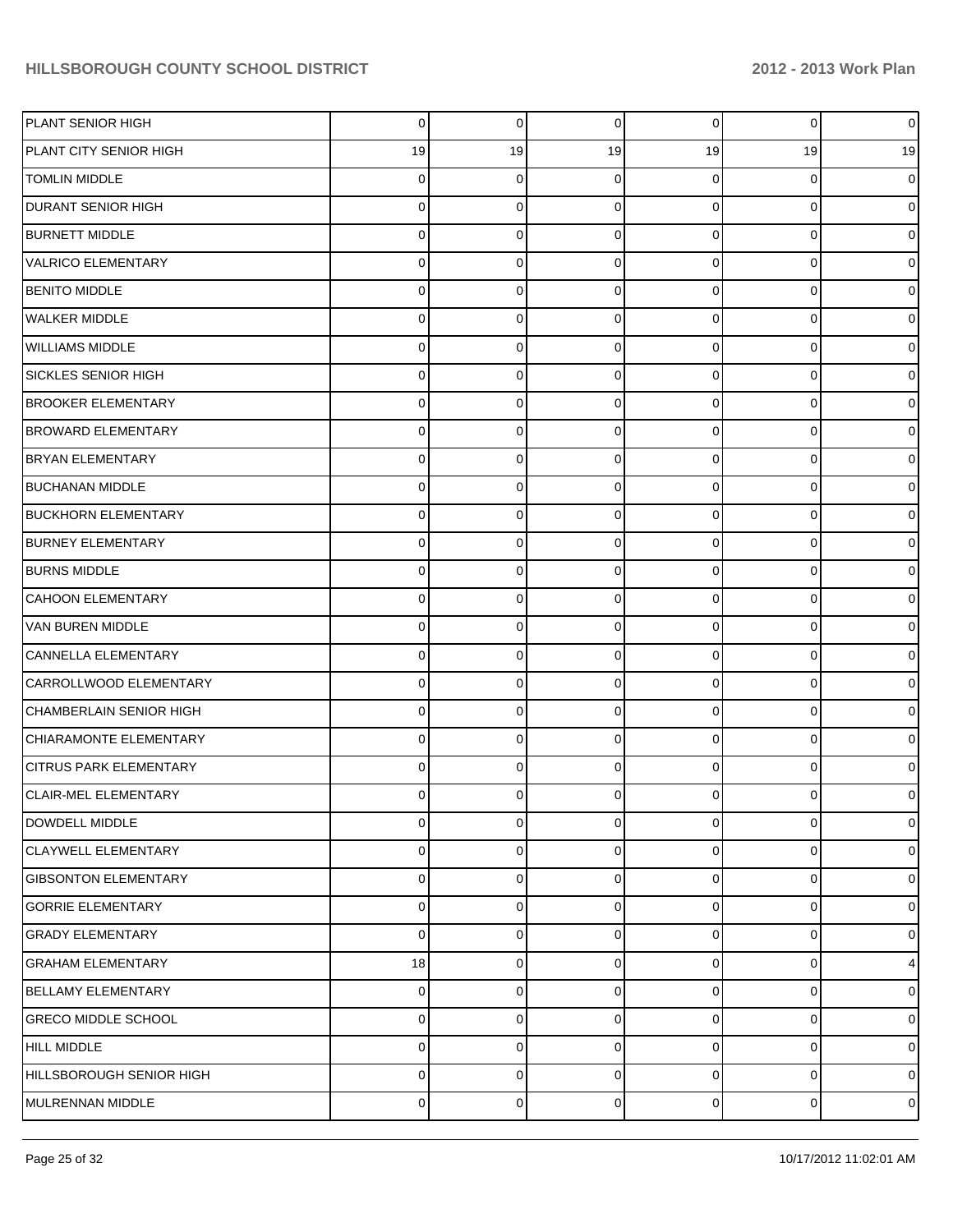| <b>SCHMIDT ELEMENTARY</b>           | $\Omega$       | $\overline{0}$ | $\Omega$    | 0              | $\overline{0}$ | $\mathbf 0$ |
|-------------------------------------|----------------|----------------|-------------|----------------|----------------|-------------|
| MULLER ELEMENTARY                   | 0              | 0              | $\Omega$    | 0              | $\mathbf{0}$   | $\mathbf 0$ |
| <b>CORR ELEMENTARY</b>              | 0              | 0              | $\Omega$    | 0              | $\overline{0}$ | $\mathbf 0$ |
| <b>BOWERS WHITLEY CAREER CENTER</b> | 0              | 0              | $\Omega$    | 0              | $\mathbf 0$    | $\mathbf 0$ |
| APARICIO-LEVY TECHNICAL CENTER      | 0              | 0              | $\Omega$    | 0              | $\overline{0}$ | $\mathbf 0$ |
| LENNARD HIGH SCHOOL                 | 0              | 0              | $\Omega$    | 0              | $\mathbf 0$    | $\mathbf 0$ |
| <b>TURNER ELEMENTARY</b>            | 0              | 0              | $\Omega$    | 0              | $\overline{0}$ | $\mathbf 0$ |
| <b>COLLINS ELEMENTARY</b>           | 0              | 0              | $\Omega$    | 0              | $\mathbf 0$    | $\mathbf 0$ |
| <b>ADAMS MIDDLE</b>                 | 0              | 0              | $\Omega$    | 0              | $\overline{0}$ | $\mathbf 0$ |
| FOREST HILLS ELEMENTARY             | 0              | 0              | $\Omega$    | 0              | $\mathbf{0}$   | $\mathbf 0$ |
| MEMORIAL MIDDLE                     | 0              | 0              | $\Omega$    | 0              | $\overline{0}$ | $\mathbf 0$ |
| ALEXANDER ELEMENTARY                | 0              | 0              | $\Omega$    | 0              | $\mathbf 0$    | $\mathbf 0$ |
| <b>PIERCE MIDDLE</b>                | 0              | 0              | $\Omega$    | 0              | $\overline{0}$ | $\mathbf 0$ |
| ANDERSON ELEMENTARY                 | 0              | 0              | $\Omega$    | 0              | $\mathbf 0$    | $\mathbf 0$ |
| ARMWOOD SENIOR HIGH                 | 0              | 0              | $\Omega$    | 0              | $\overline{0}$ | $\mathbf 0$ |
| <b>APOLLO BEACH ELEMENTARY</b>      | 0              | 0              | $\Omega$    | 0              | $\mathbf 0$    | $\mathbf 0$ |
| <b>BALLAST POINT ELEMENTARY</b>     | 0              | 0              | $\Omega$    | 0              | $\overline{0}$ | $\mathbf 0$ |
| <b>BAY CREST ELEMENTARY</b>         | 0              | 0              | $\Omega$    | 0              | $\mathbf 0$    | $\mathbf 0$ |
| <b>CLEVELAND ELEMENTARY</b>         | 0              | 0              | $\Omega$    | 0              | $\overline{0}$ | $\mathbf 0$ |
| <b>COLEMAN MIDDLE</b>               | 0              | 0              | $\Omega$    | 0              | $\mathbf 0$    | $\mathbf 0$ |
| <b>COLSON ELEMENTARY</b>            | 0              | 0              | $\Omega$    | 0              | $\overline{0}$ | $\mathbf 0$ |
| LOCKHART ELEMENTARY                 | 0              | 0              | $\Omega$    | 0              | $\mathbf 0$    | $\mathbf 0$ |
| <b>CORK ELEMENTARY</b>              | 0              | 0              | $\Omega$    | 0              | $\overline{0}$ | $\mathbf 0$ |
| MACFARLANE ELEMENTARY               | 0              | 0              | $\Omega$    | 0              | $\overline{0}$ | $\mathbf 0$ |
| <b>MADISON MIDDLE</b>               | 0              | o              | ∩           |                | 0              | $\mathbf 0$ |
| MANGO ELEMENTARY                    | $\overline{0}$ | $\overline{0}$ | $\mathbf 0$ | $\overline{0}$ | 0              | $\mathbf 0$ |
| MANISCALCO ELEMENTARY               | 0              | 0              | 0           | $\overline{0}$ | $\mathbf 0$    | $\mathbf 0$ |
| MANN MIDDLE                         | 0              | 0              | 0           | $\overline{0}$ | $\mathbf 0$    | $\mathbf 0$ |
| MARSHALL MIDDLE                     | 0              | 0              | 0           | $\overline{0}$ | $\mathbf 0$    | $\mathbf 0$ |
| MCDONALD ELEMENTARY                 | 0              | 0              | $\Omega$    | 0              | $\mathbf 0$    | $\mathbf 0$ |
| MENDENHALL ELEMENTARY               | 0              | 0              | 0           | $\overline{0}$ | $\mathbf 0$    | $\mathbf 0$ |
| <b>FERRELL MIDDLE MAGNET</b>        | 0              | 0              | $\Omega$    | 0              | 0              | $\mathbf 0$ |
| MILES ELEMENTARY                    | 0              | 0              | 0           | $\overline{0}$ | $\mathbf 0$    | $\mathbf 0$ |
| MINTZ ELEMENTARY                    | 0              | 0              | $\Omega$    | 0              | 0              | $\mathbf 0$ |
| MITCHELL ELEMENTARY                 | 0              | 0              | 0           | 0              | $\mathbf 0$    | $\mathbf 0$ |
| MORGAN WOODS ELEMENTARY             | 0              | 0              | 0           | $\overline{0}$ | $\overline{0}$ | $\mathbf 0$ |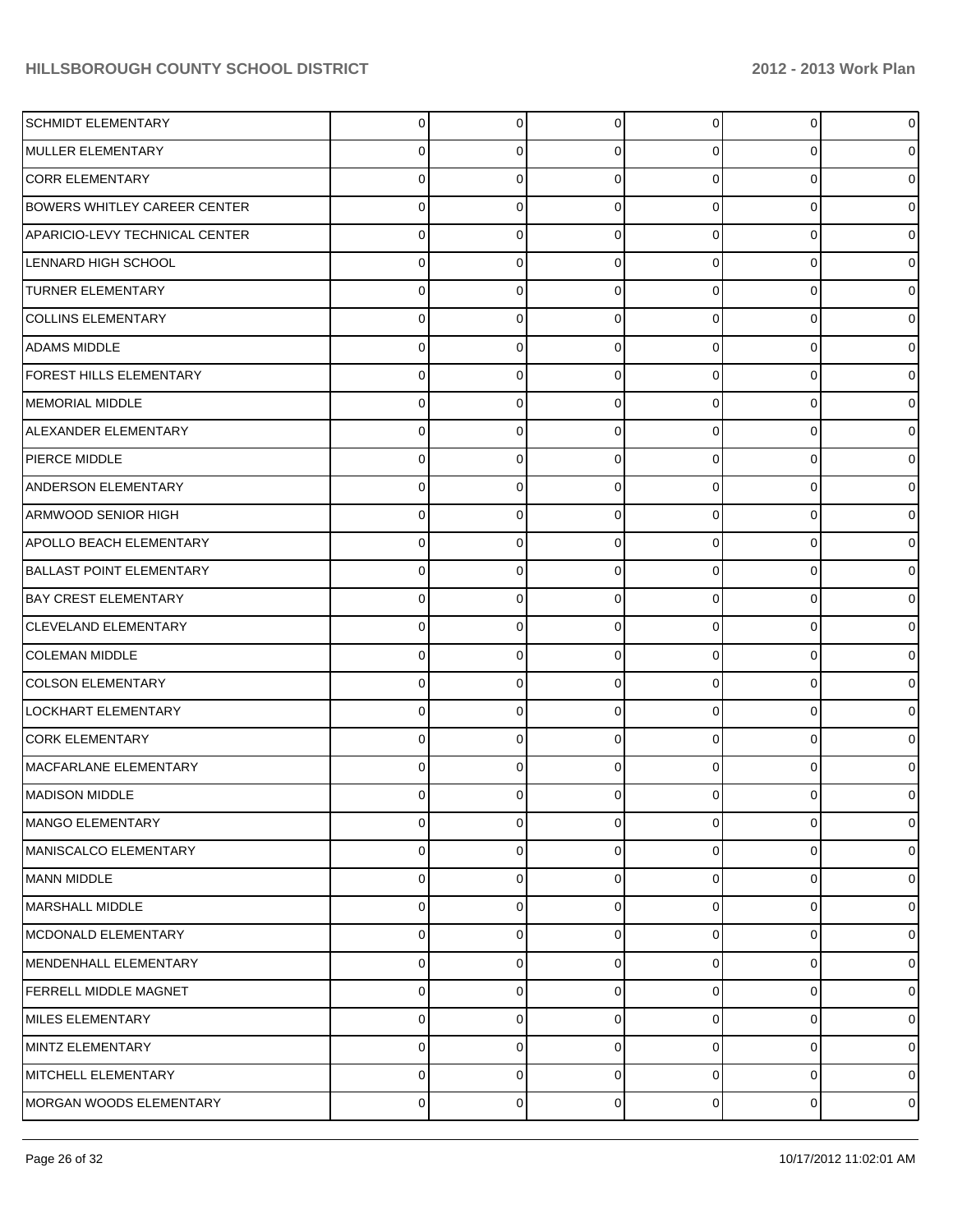| MORT ELEMENTARY                   | $\overline{0}$ | $\Omega$       | $\Omega$       | $\overline{0}$ | $\overline{0}$ | $\mathbf 0$    |
|-----------------------------------|----------------|----------------|----------------|----------------|----------------|----------------|
| NORTHWEST ELEMENTARY              | 0              | 0              | 0              | 0              | 0              | $\mathbf 0$    |
| OAK GROVE ELEMENTARY              | 0              | 0              | $\Omega$       | $\Omega$       | 0              | $\mathbf 0$    |
| BLOOMINGDALE SENIOR HIGH          | 0              | 0              | 0              | $\Omega$       | 0              | $\mathbf 0$    |
| <b>SPRINGHEAD ELEMENTARY</b>      | 0              | 0              | $\Omega$       | $\Omega$       | 0              | $\mathbf 0$    |
| SULPHUR SPRINGS ELEMENTARY        | 0              | 0              | $\Omega$       | $\Omega$       | 0              | $\mathbf 0$    |
| SUMMERFIELD ELEMENTARY            | 0              | 0              | $\Omega$       | $\Omega$       | 0              | $\mathbf 0$    |
| TAMPA BAY TECHNICAL HIGH SCHOOL   | 0              | 0              | $\Omega$       | $\Omega$       | 0              | $\mathbf 0$    |
| TAMPA BAY BOULEVARD ELEMENTARY    | 0              | 0              | $\Omega$       | $\Omega$       | 0              | $\mathbf 0$    |
| <b>TAMPA PALMS ELEMENTARY</b>     | 0              | 0              | $\Omega$       | $\Omega$       | 0              | $\mathbf 0$    |
| <b>RANDALL MIDDLE</b>             | 0              | 0              | $\Omega$       | $\Omega$       | 0              | $\mathbf 0$    |
| DAVIDSEN MIDDLE                   | 0              | 0              | $\Omega$       | $\Omega$       | $\overline{0}$ | $\mathbf 0$    |
| <b>PRIDE ELEMENTARY</b>           | 0              | 0              | $\Omega$       | $\Omega$       | 0              | $\mathbf 0$    |
| <b>IMCKITRICK ELEMENTARY</b>      | 0              | 0              | $\Omega$       | $\Omega$       | 0              | $\mathbf 0$    |
| <b>CHILES ELEMENTARY</b>          | 0              | 0              | $\Omega$       | $\Omega$       | 0              | $\mathbf 0$    |
| <b>SYMMES ELEMENTARY</b>          | 0              | 0              | $\Omega$       | $\Omega$       | 0              | $\mathbf 0$    |
| <b>MARTINEZ MIDDLE</b>            | 0              | 0              | $\Omega$       | 0              | 0              | $\mathbf 0$    |
| LIBERTY MIDDLE                    | 0              | 0              | $\Omega$       | $\Omega$       | $\overline{0}$ | $\mathbf 0$    |
| <b>ALONSO HIGH</b>                | 0              | 0              | $\Omega$       | $\Omega$       | 0              | $\mathbf 0$    |
| <b>FREEDOM SENIOR HIGH</b>        | 0              | 0              | $\Omega$       | $\Omega$       | 0              | $\overline{0}$ |
| MIDDLETON SENIOR HIGH             | 0              | 0              | $\Omega$       | 0              | 0              | $\mathbf 0$    |
| <b>SOUTH COUNTY CAREER CENTER</b> | 0              | 0              | $\Omega$       | $\Omega$       | 0              | $\overline{0}$ |
| <b>IPPOLITO ELEMENTARY</b>        | 0              | 0              | $\Omega$       | 0              | 0              | $\mathbf 0$    |
| NEWSOME SENIOR HIGH               | 0              | 0              | $\Omega$       | 0              | 0              | $\overline{0}$ |
| JENNINGS MIDDLE                   | 0              | 0              |                | 0              | 0              | $\overline{0}$ |
| SHIELDS MIDDLE                    | 132            | 132            | 132            | 132            | 132            | 132            |
| <b>HERITAGE ELEMENTARY</b>        | $\overline{0}$ | 0              | 0              | $\overline{0}$ | $\overline{0}$ | $\mathbf 0$    |
| <b>SESSUMS ELEMENTARY</b>         | 0              | 0              | $\mathbf 0$    | $\overline{0}$ | 0              | $\mathbf 0$    |
| <b>SHEEHY ELEMENTARY</b>          | 0              | 0              | 0              | $\overline{0}$ | 0              | $\overline{0}$ |
| RAMPELLO DOWNTOWN PARTNERSHIP     | 0              | 0              | $\Omega$       | $\overline{0}$ | 0              | $\mathbf 0$    |
| <b>DAVIS ELEMENTARY</b>           | 0              | 0              | $\mathbf 0$    | $\overline{0}$ | $\overline{0}$ | $\mathbf 0$    |
| <b>BRANDON ALTERNATIVE</b>        | 414            | 0              | $\Omega$       | $\overline{0}$ | 0              | 83             |
| FISHHAWK CREEK ELEMENTARY         | 0              | 0              | $\mathbf 0$    | $\overline{0}$ | $\overline{0}$ | $\overline{0}$ |
| <b>FROST ELEMENTARY</b>           | 0              | 0              | $\Omega$       | 0              | 0              | $\mathbf 0$    |
| POTTER ELEMENTARY                 | 0              | 0              | $\mathbf 0$    | 0              | 0              | $\mathbf 0$    |
| PROGRESS VILLAGE MIDDLE           | 0              | $\overline{0}$ | $\overline{0}$ | $\overline{0}$ | $\overline{0}$ | $\mathbf 0$    |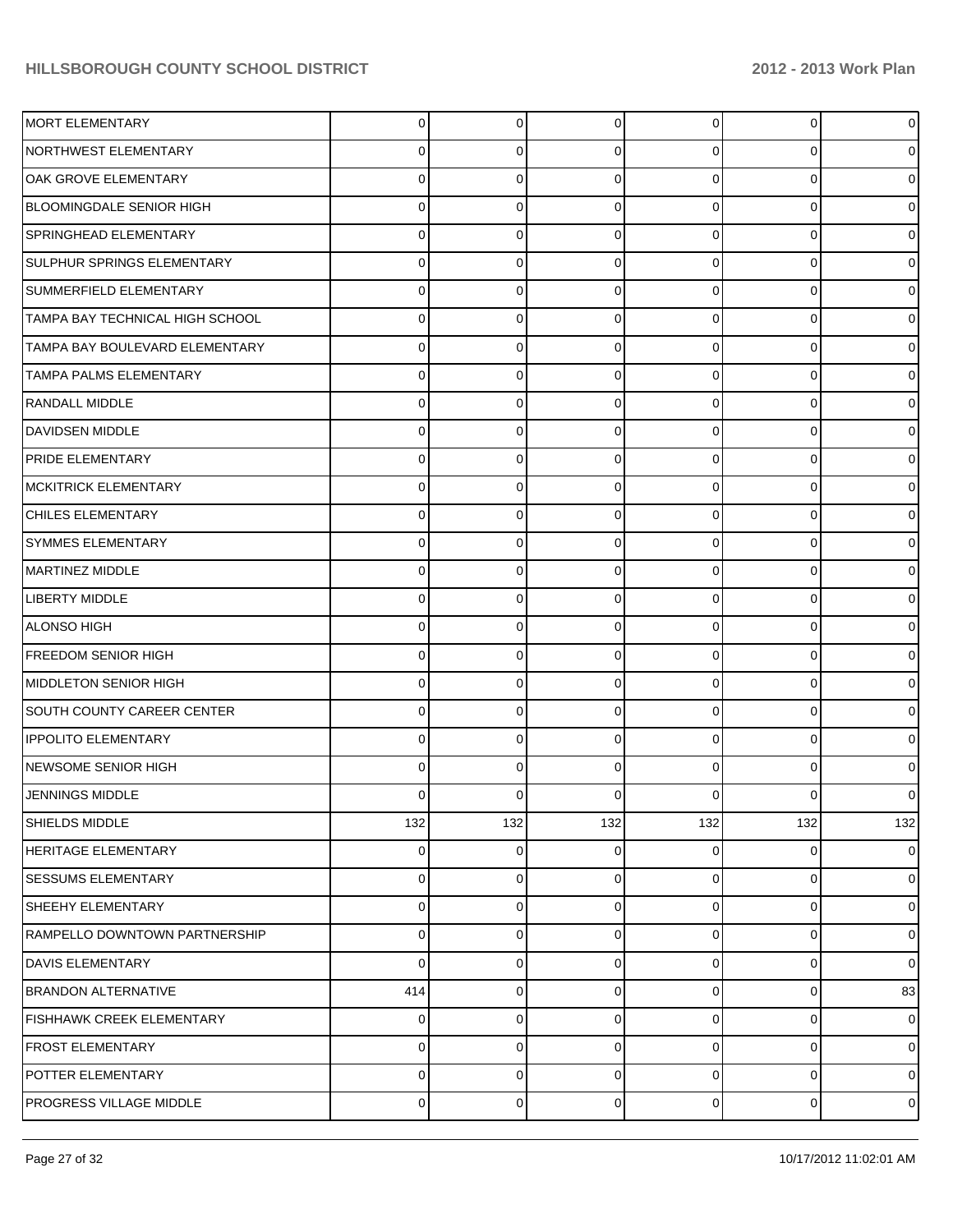| <b>RIVERHILLS ELEMENTARY</b>                         | 0              | 0           | 0           | $\Omega$       | 0              | $\mathbf 0$    |
|------------------------------------------------------|----------------|-------------|-------------|----------------|----------------|----------------|
| <b>RIVERVIEW ELEMENTARY</b>                          |                | 0           |             | 0              | 0              | 0              |
| <b>ROBINSON ELEMENTARY</b>                           |                | 0           |             | 0              | 0              | 0              |
| <b>ROBINSON SENIOR HIGH</b>                          |                | 0           | 0           | 0              | 0              | 0              |
| <b>ROBLES ELEMENTARY</b>                             |                | 0           |             | 0              | 0              | $\mathbf 0$    |
| <b>ROLAND PARK K-8</b>                               |                | 0           | 0           | 0              | 0              | 0              |
| LAVOY EXCEPTIONAL STUDENT EDUCATION<br><b>CENTER</b> |                | 0           | 0           | $\Omega$       | 0              | $\mathbf 0$    |
| JEFFERSON SENIOR HIGH                                | 41             | 12          | 12          | 12             | 12             | 18             |
| ROOSEVELT ELEMENTARY                                 | 0              | 0           | 0           | $\Omega$       | 0              | $\overline{0}$ |
| <b>RUSKIN ELEMENTARY</b>                             | 0              | 0           | 0           | $\Omega$       | $\Omega$       | $\overline{0}$ |
| <b>SCHWARZKOPF ELEMENTARY</b>                        | 0              | 0           | 0           | $\Omega$       | $\Omega$       | $\overline{0}$ |
| <b>SEFFNER ELEMENTARY</b>                            | 0              | 0           | 0           | $\Omega$       | $\Omega$       | $\overline{0}$ |
| <b>SEMINOLE ELEMENTARY</b>                           | 0              | 0           | 0           | $\Omega$       | $\Omega$       | $\overline{0}$ |
| <b>SHAW ELEMENTARY</b>                               | 0              | 0           | 0           | $\Omega$       | $\Omega$       | $\overline{0}$ |
| <b>SHORE ELEMENTARY</b>                              | 0              | 0           | $\Omega$    | $\Omega$       | $\Omega$       | $\overline{0}$ |
| <b>SIMMONS CAREER CENTER</b>                         | 44             | 44          | 44          | 44             | 44             | 44             |
| WILSON ELEMENTARY                                    | 0              | 0           | 0           | $\Omega$       | 0              | $\overline{0}$ |
| WIMAUMA ELEMENTARY                                   | 0              | 0           | 0           | $\Omega$       | $\Omega$       | $\overline{0}$ |
| <b>WITTER ELEMENTARY</b>                             | 0              | 0           | $\Omega$    | $\Omega$       | 0              | $\overline{0}$ |
| <b>WOODBRIDGE ELEMENTARY</b>                         | 0              | 0           | 0           | $\Omega$       | $\Omega$       | $\overline{0}$ |
| YATES ELEMENTARY                                     | 0              | 0           | $\Omega$    | $\Omega$       | $\Omega$       | $\overline{0}$ |
| <b>YOUNG MIDDLE</b>                                  | 0              | 0           | 0           | $\Omega$       | $\Omega$       | $\overline{0}$ |
| <b>REDDICK ELEMENTARY SCHOOL</b>                     | 0              | 0           | $\Omega$    | $\Omega$       | 0              | $\overline{0}$ |
| KIMBELL ELEMENTARY                                   | 0              | 0           | $\Omega$    | 0              | $\Omega$       | $\overline{0}$ |
| <b>STEINBRENNER HIGH SCHOOL</b>                      | $\Omega$       | 0           | $\Omega$    | $\Omega$       | $\overline{0}$ | $\overline{0}$ |
| KNIGHTS (OLD)                                        | $\Omega$       | 0           | 0           | $\overline{0}$ | $\mathbf 0$    | $\overline{0}$ |
| STOWERS ELEMENTARY SCHOOL                            | $\Omega$       | 0           | 0           | $\overline{0}$ | $\mathbf 0$    | $\overline{0}$ |
| <b>BARRINGTON MIDDLE SCHOOL</b>                      | $\overline{0}$ | 0           | $\mathbf 0$ | $\overline{0}$ | $\mathbf 0$    | $\overline{0}$ |
| STRAWBERRY CREST HIGH SCHOOL                         | $\Omega$       | 0           | $\mathbf 0$ | $\overline{0}$ | $\mathbf 0$    | $\overline{0}$ |
| <b>BAILEY ELEMENTARY SCHOOL</b>                      | $\overline{0}$ | $\mathbf 0$ | $\mathbf 0$ | $\overline{0}$ | $\mathbf{0}$   | $\overline{0}$ |
| Totals for HILLSBOROUGH COUNTY SCHOOL DISTRICT       |                |             |             |                |                |                |
| Total students in relocatables by year.              | 844            | 383         | 383         | 383            | 383            | 475            |
| Total number of COFTE students projected by year.    | 182,480        | 181,253     | 179,494     | 177,779        | 176,708        | 179,543        |
| Percent in relocatables by year.                     | 0%             | 0%          | 0%          | 0%             | $0\%$          | 0%             |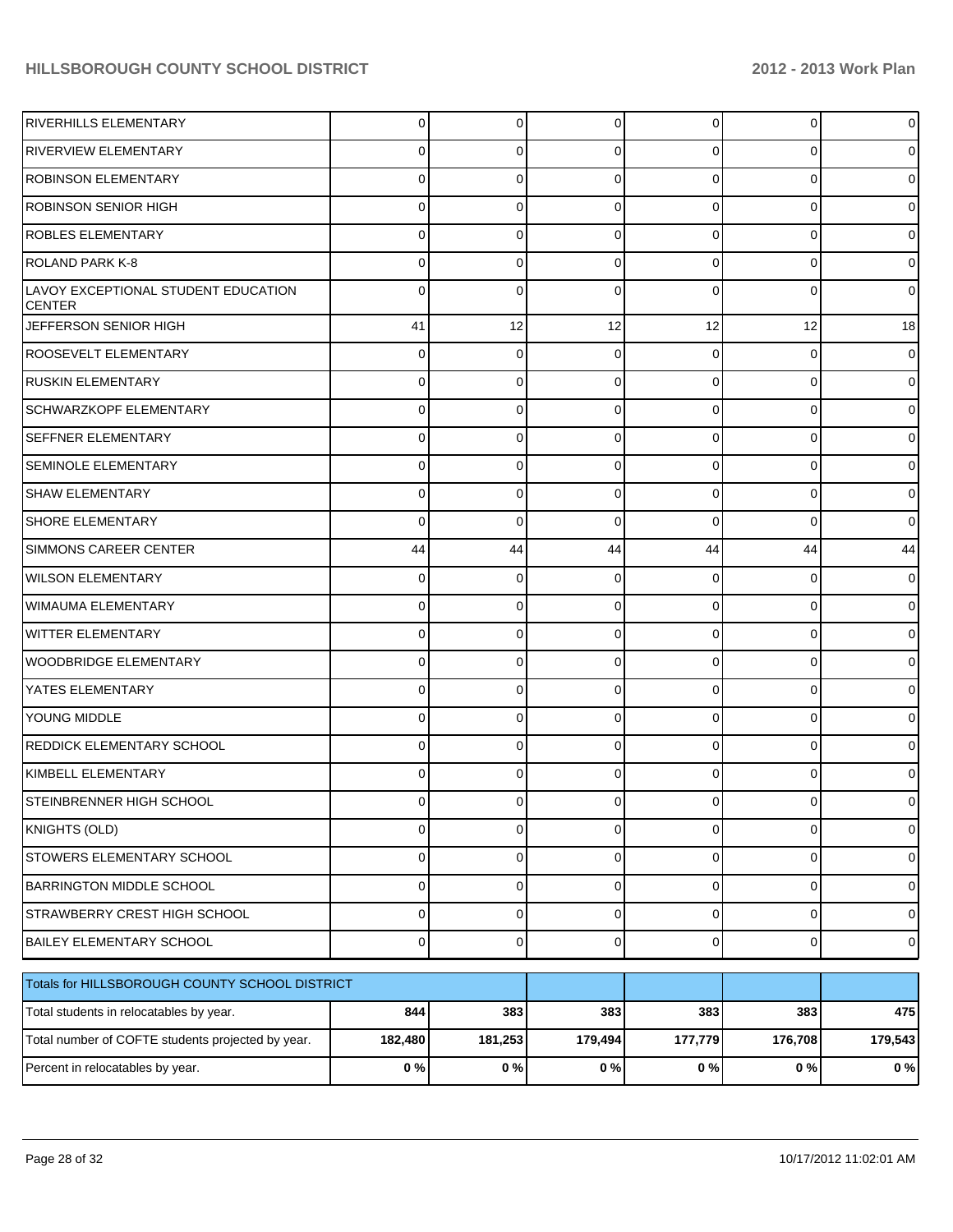#### **Leased Facilities Tracking**

Exising leased facilities and plans for the acquisition of leased facilities, including the number of classrooms and student stations, as reported in the educational plant survey, that are planned in that location at the end of the five year workplan.

Nothing reported for this section.

#### **Failed Standard Relocatable Tracking**

Relocatable units currently reported by school, from FISH, and the number of relocatable units identified as 'Failed Standards'.

Nothing reported for this section.

## **Planning**

#### **Class Size Reduction Planning**

**Plans approved by the school board that reduce the need for permanent student stations such as acceptable school capacity levels, redistricting, busing, year-round schools, charter schools, magnet schools, public-private partnerships, multitrack scheduling, grade level organization, block scheduling, or other alternatives.**

Hillsborough County has implemented redistricting, busing, charter schools, magnet schools, public-private partnerships, grade level organization, and Hillsborough Virtual.

#### **School Closure Planning**

**Plans for the closure of any school, including plans for disposition of the facility or usage of facility space, and anticipated revenues.**

None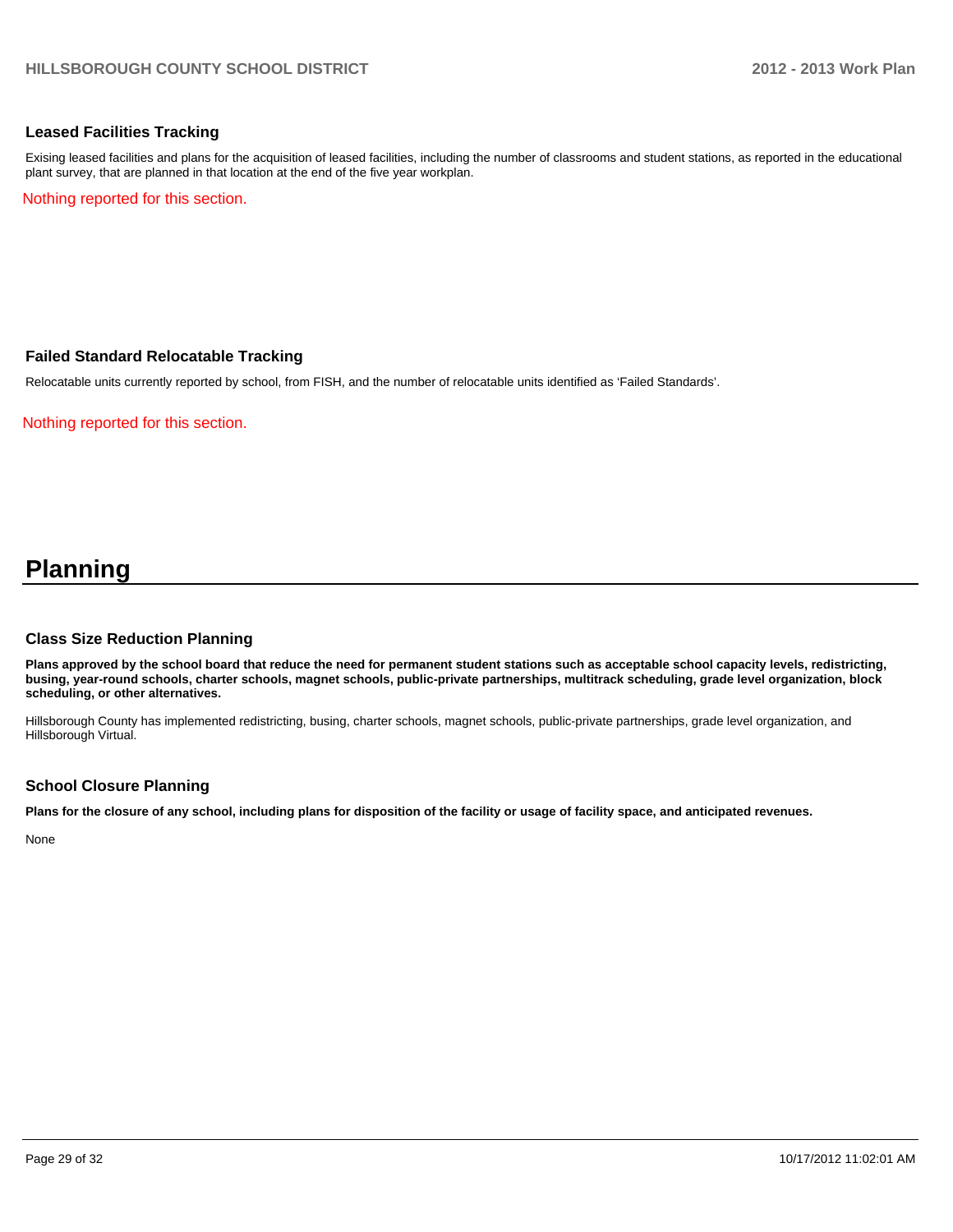# **Long Range Planning**

#### **Ten-Year Maintenance**

District projects and locations regarding the projected need for major renovation, repair, and maintenance projects within the district in years 6-10 beyond the projects plans detailed in the five years covered by the work plan.

| Project                          | 2016 - 2017 / 2021 - 2022<br><b>Projected Cost</b> |
|----------------------------------|----------------------------------------------------|
| Major Renovation and Maintenance | \$268,951,208                                      |
|                                  | \$268,951,208                                      |

#### **Ten-Year Capacity**

Schedule of capital outlay projects projected to ensure the availability of satisfactory student stations for the projected student enrollment in K-12 programs for the future 5 years beyond the 5-year district facilities work program.

| Project           | Location, Community, Quadrant or other<br>general location | 2016 - 2017 / 2021 - 2022<br><b>Projected Cost</b> |
|-------------------|------------------------------------------------------------|----------------------------------------------------|
| New Middle School | Central Tampa Region                                       | \$19,795,200                                       |
| New Middle School | South County Region                                        | \$34,705,500                                       |
|                   |                                                            | \$54,500,700                                       |

## **Ten-Year Planned Utilization**

Schedule of planned capital outlay projects identifying the standard grade groupings, capacities, and planned utilization rates of future educational facilities of the district for both permanent and relocatable facilities.

| <b>Grade Level Projections</b>   | <b>FISH</b><br><b>Student</b><br><b>Stations</b> | Actual 2011 -<br>2012 FISH<br>Capacity | Actual<br>$2011 -$<br>2012<br><b>COFTE</b> | Actual 2011 - 2012<br><b>Utilization</b> | Actual 2012 - 2013 / 2021 - 2022 new<br>Student Capacity to be added/removed | Projected 2021<br>2022 COFTE | Projected 2021 -<br>2022 Utilization |
|----------------------------------|--------------------------------------------------|----------------------------------------|--------------------------------------------|------------------------------------------|------------------------------------------------------------------------------|------------------------------|--------------------------------------|
| Elementary - District<br> Totals | 111.086                                          | 111,086                                | 87,175.49                                  | 78.48 %                                  | 1.900                                                                        | 90.864                       | 80.42 %                              |
| Middle - District Totals         | 60.644                                           | 54.557                                 | 42.761.47                                  | 78.38 %                                  | 2,300                                                                        | 41.296                       | 72.63 %                              |
| High - District Totals           | 62.211                                           | 59,086                                 | 49.461.28                                  | 83.71 %                                  |                                                                              | 45,310                       | 76.68 %                              |
| Other - ESE, etc                 | 7.742                                            | 8.709                                  | 3,958.03                                   | 45.45 %                                  |                                                                              | 2.203                        | 25.30 %                              |
|                                  | 241,683                                          |                                        | 233,438 183,356.27                         | 78.55 %                                  | 4,200                                                                        | 179,673                      | 75.61 %                              |

**Combination schools are included with the middle schools for student stations, capacity, COFTE and utilization purposes because these facilities all have a 90% utilization factor. Use this space to explain or define the grade groupings for combination schools.**

No comments to report.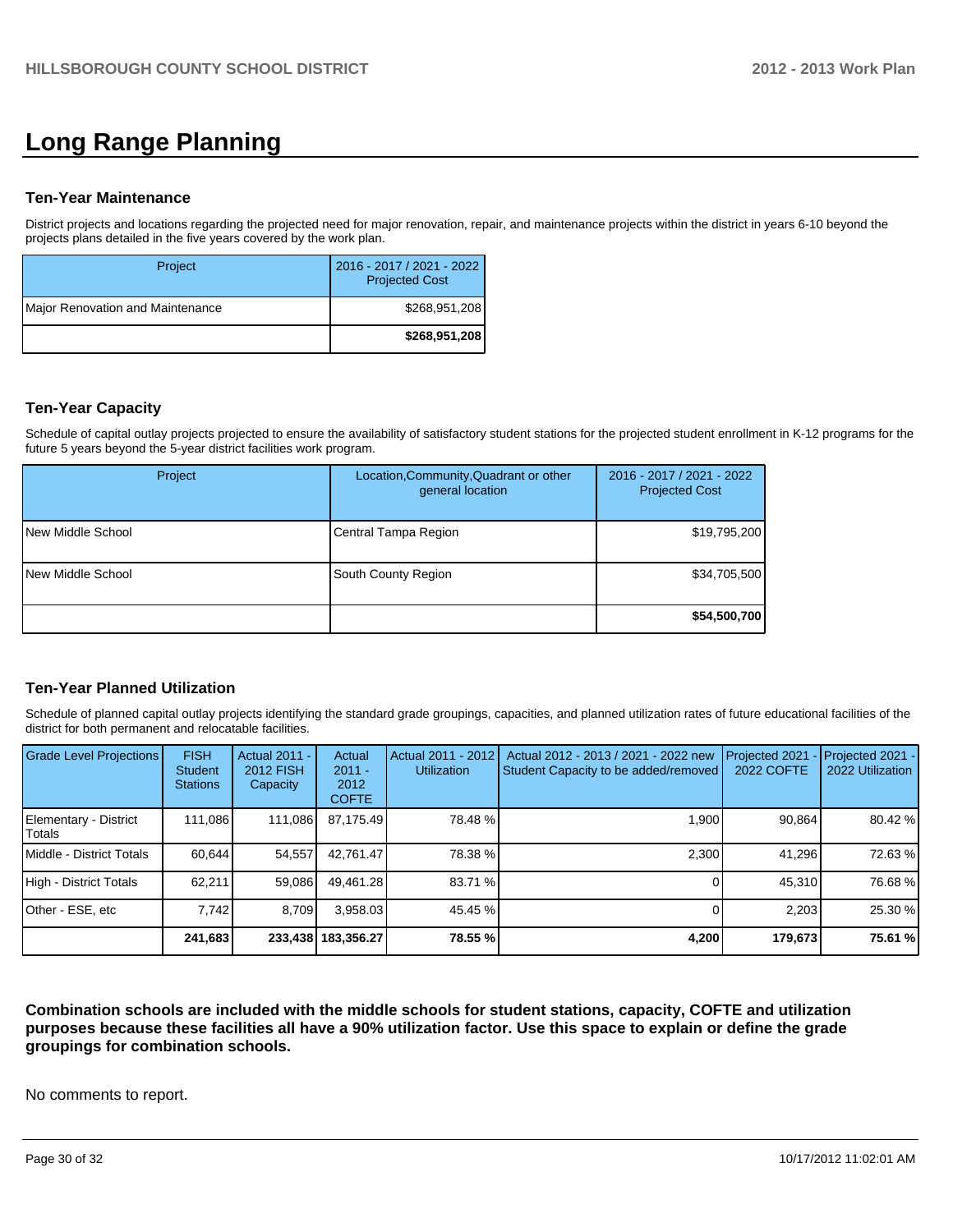#### **Ten-Year Infrastructure Planning**

#### **Proposed Location of Planned New, Remodeled, or New Additions to Facilities in 06 thru 10 out years (Section 28).**

Central Tampa Middle School, 6-8 with 800 student stations to accommodate growth in development. South County Middle School, 6-8 with 1,500 student stations to accommodate growth in area.

Plans for closure of any school, including plans for disposition of the facility or usage of facility space, and anticipated revenues in the 06 thru 10 out **years (Section 29).**

None

#### **Twenty-Year Maintenance**

District projects and locations regarding the projected need for major renovation, repair, and maintenance projects within the district in years 11-20 beyond the projects plans detailed in the five years covered by the work plan.

| Project          | 2021 - 2022 / 2031 - 2032 Projected Cost |
|------------------|------------------------------------------|
| Major Renovation | \$107,828,051                            |
|                  | \$107,828,051                            |

#### **Twenty-Year Capacity**

Schedule of capital outlay projects projected to ensure the availability of satisfactory student stations for the projected student enrollment in K-12 programs for the future 11-20 years beyond the 5-year district facilities work program.

| Project                  | Location, Community, Quadrant or other<br>general location | 2021 - 2022 / 2031 - 2032<br><b>Projected Cost</b> |
|--------------------------|------------------------------------------------------------|----------------------------------------------------|
| 2 New Elementary Schools | Regions 1-8                                                | \$50,448                                           |
|                          |                                                            | \$50,448                                           |

#### **Twenty-Year Planned Utilization**

Schedule of planned capital outlay projects identifying the standard grade groupings, capacities, and planned utilization rates of future educational facilities of the district for both permanent and relocatable facilities.

| <b>Grade Level Projections</b>  | <b>FISH</b><br><b>Student</b><br><b>Stations</b> | <b>Actual 2011 -</b><br>2012 FISH<br>Capacity | Actual<br>$2011 -$<br>2012<br><b>COFTE</b> | Actual 2011 - 2012<br><b>Utilization</b> | Actual 2012 - 2013 / 2031 - 2032 new<br>Student Capacity to be added/removed | Projected 2031<br>2032 COFTE | $-$ Projected 2031 -<br>2032 Utilization |
|---------------------------------|--------------------------------------------------|-----------------------------------------------|--------------------------------------------|------------------------------------------|------------------------------------------------------------------------------|------------------------------|------------------------------------------|
| Elementary - District<br>Totals | 111.086                                          | 111,086                                       | 87.175.49                                  | 78.48 %                                  | 1.900                                                                        | 108,432                      | 95.97 %                                  |
| Middle - District Totals        | 60.644                                           | 54.557                                        | 42.761.47                                  | 78.38 %                                  |                                                                              | 51.237                       | 93.91 %                                  |
| High - District Totals          | 62.211                                           | 59.086                                        | 49.461.28                                  | 83.71 %                                  |                                                                              | 53.620                       | 90.75 %                                  |
| Other - ESE, etc                | 7.742                                            | 8.709                                         | 3,958.03                                   | 45.45 %                                  |                                                                              | 2.597                        | 29.82 %                                  |
|                                 | 241,683                                          |                                               | 233,438 183,356.27                         | 78.55 %                                  | 1,900                                                                        | 215,886                      | 91.73 %                                  |